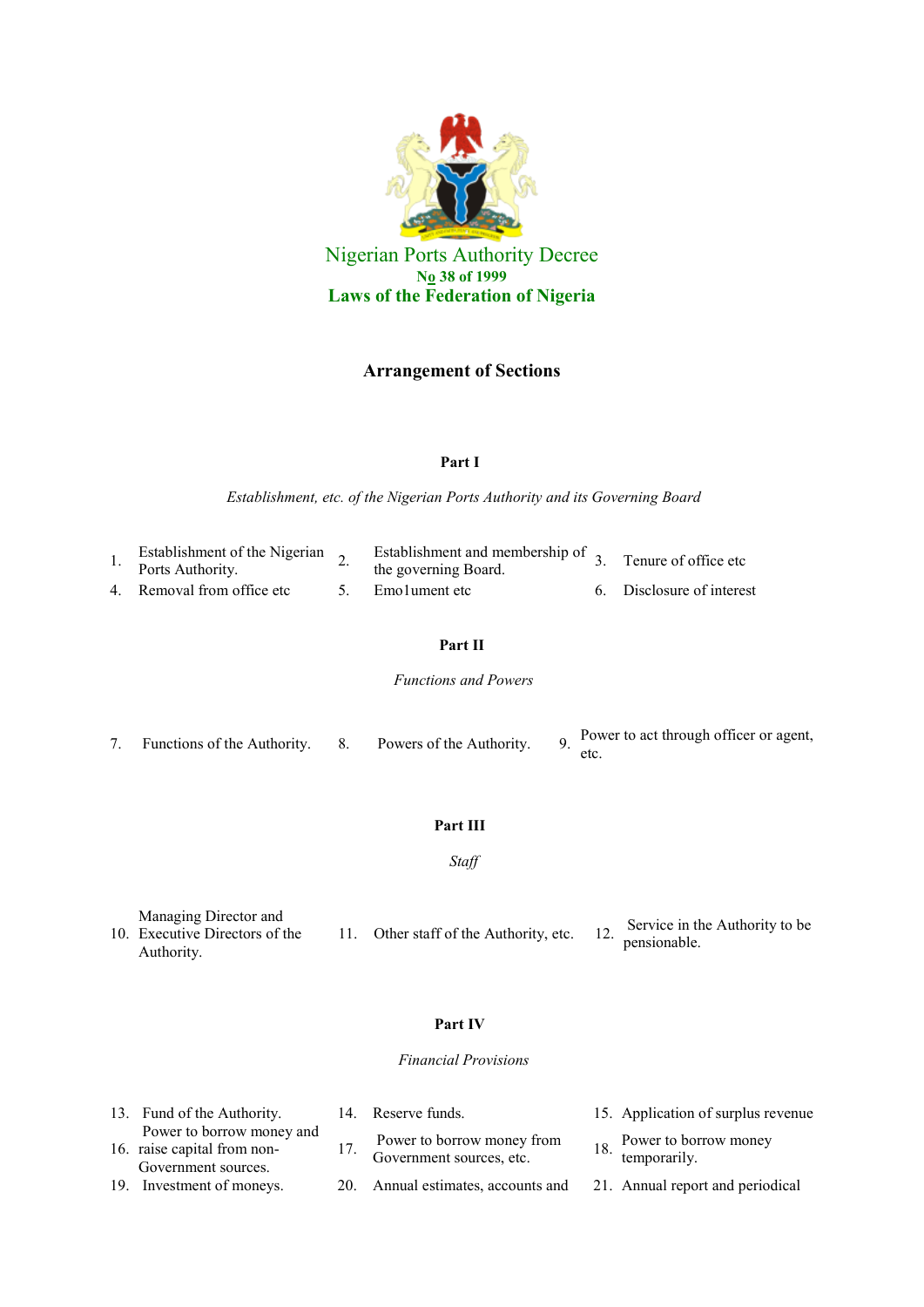audit. The returns.

Cancellation of licence for

22. Exemption from tax. 23. Power to accept gifts.

**Part V**

### *Provisions Relating to Land*

| 24. Compulsory acquisition of land 25. Restrictions on alienation of land 26. Power to enter land to erect beacons and make surveys. |  |  |
|--------------------------------------------------------------------------------------------------------------------------------------|--|--|
|--------------------------------------------------------------------------------------------------------------------------------------|--|--|

27. Power to remove obstruction to visibility of lighthouses and beacons.

28. When notice of entry on land to be 29. Compensation for damages.<br>given.

# **Part VI**

*Declaration of Ports*

Power to declare places, etc.

30. as ports, their limits and approaches.

#### **Part VII**

### *Regulation of Ports*

| 31. | Power to appoint harbour |  |
|-----|--------------------------|--|
|     | master.                  |  |

32. Power of Authority to make port regulations.

## **Part VIII**

*Regulation of Piers in Ports*

|                       | 33. Restriction on the erection, etc. $_{34}$ . Licences for errection, etc. of | $25$ breach of condition or    |
|-----------------------|---------------------------------------------------------------------------------|--------------------------------|
| of piers.             | piers.                                                                          | contravention of regulation or |
|                       |                                                                                 | public interest.               |
| 36. Removal of piers. | 37. Regulations relating to piers.                                              | 38. Application to the State.  |

## **Part IX**

*Regulation of the Wharves, etc of the Authority*

 $39.$  Authority to set apart customs  $40.$ area. Power of the Authority to make bye-laws for control, etc. of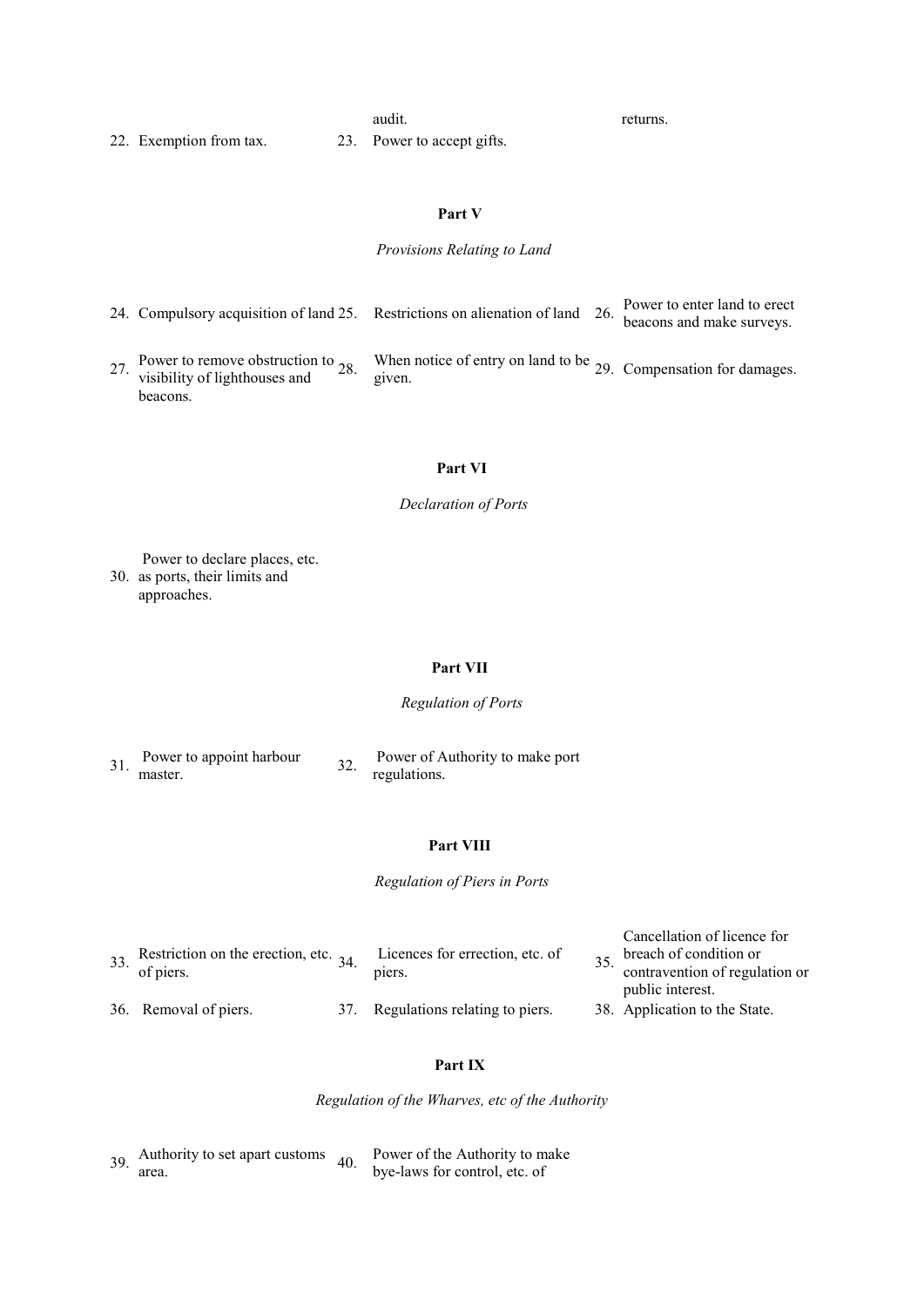#### wharves.

## **Part X**

### *Pilotage*

| 41. | Minister may establish<br>pilotage districts.                                | 42. | Obligations where pilotage is<br>compulsory.                                  | 43. Power of Authority in relation<br>to pilots.       |
|-----|------------------------------------------------------------------------------|-----|-------------------------------------------------------------------------------|--------------------------------------------------------|
| 44. | Establishment and membership $45$ .<br>of pilotage boards.                   |     | Duties. of pilotage board                                                     | 46. Meetings of pilotage board.                        |
|     | 47. Inquiries into conduct of pilots. 48.                                    |     | Power to take evidence on oath<br>and summon witnesses.                       | 49. Misconduct of witnesses.                           |
| 50. | Punishment of pilots by<br>pilotage board.                                   | 51. | Appeal to Minister against<br>decision of pilotage board.                     | 52. Revocation of pilot's licence by<br>the Authority. |
|     | Power of the Authority to<br>53. make regulations for pilotage<br>districts. | 54. | Liability of the master or owner in 55.<br>the case of a ship under pilotage. | Limitation of pilot's liability<br>when bond is given. |

## **Part XI**

## *Dues and Rate*

|     | 56. Harbour dues and rates.                                 | 57. | Master to supply information on<br>arrival.                                         | 58. | Master to supply information<br>on proceeding outwards.                     |
|-----|-------------------------------------------------------------|-----|-------------------------------------------------------------------------------------|-----|-----------------------------------------------------------------------------|
| 59. | Time of payment of harbour<br>dues.                         | 60. | Liability for payment of harbour<br>dues and rates.                                 |     | Consignee or agent may retain<br>61. harbour dues out of owner's<br>moneys. |
|     | 62. Pilotage dues and fees.                                 |     | 63. Liability for payment of dues.                                                  |     | Consignee or agent may retain<br>64. ships' dues out of owner's<br>moneys.  |
|     | 65. Levy of rates.                                          |     | 66. Authority to have lien on goods.                                                | 67. | Lien for freight preserved<br>after landing if notice given.                |
| 68. | Discharge of lien by payment or<br>release                  | 69. | Power of authority to sell if rates<br>not paid or lien not discharged.             | 70. | Application of proceeds of<br>sale.                                         |
| 71. | Power of Authority to make<br>regulations for levy of dues. | 72. | Power of entry to ascertain dues,<br>etc.                                           | 73. | Weight and measuring of<br>goods in case of dispute.                        |
| 74. | Payment of expenses of<br>weighting and measuring.          | 75. | Power to distrain or arrest ship, etc. $76$ .<br>for non-payment of dues and rates. |     | Clearance to e withheld until<br>dues or rates are paid.                    |
| 77. | Authority may recover dues,<br>rates, etc., by suit.        | 78. | Book specifying dues and rates to<br>be kept at port.                               | 79. | Exemptions from provisions<br>of this Part.                                 |
| 80. | Application of this Part to<br>Government goods.            |     |                                                                                     |     |                                                                             |
|     |                                                             |     |                                                                                     |     |                                                                             |

# **Part XII**

## *Liability of the Authority*

- 81. Liability of Authority for loss<br>of life or injury passengers.
- 
- 82. No liability for delay to passengers. 83. Liability for loss or damage to
- 84. Liability for delay of goods. 85. Limitation of liability for loss of animals. 86. Liability for loss of goods.
- goods.
	-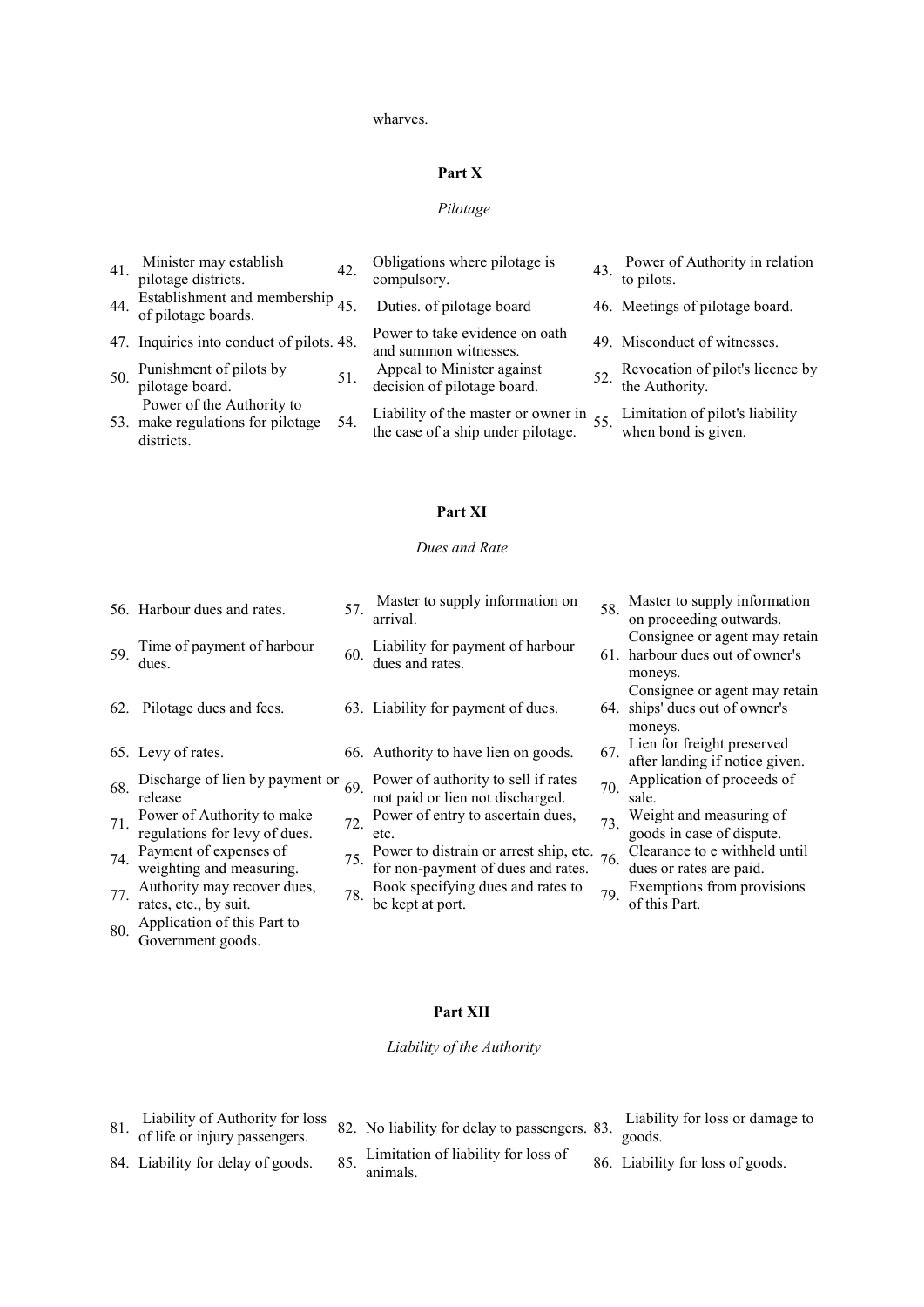Limitation of liability of the

- 87. Authority in connection with pilotage. Liability in connection with
- 90. pilotage when Authority ship owner.
- 88. Limitation of liability where several 89. Power of court to consolidate claims on occasion.

91. Licensing of pilots does not involve liability.

## **Part XIII**

## *Legal Proceedings*

- 
- 92. Legal proceedings. 93. Service of documents.

Restriction on execution

- 94. against the property of the Authority.
- 95. Stay of arrest. in certain cases. 96. Representation of Authority at hearing of Suit.

#### **Part XIV**

### *Offences*

| 97. | Damage to lighthouses, buoys<br>and beacons.                                                  | 98. Power to prohibit false, lights etc.                                     | 99. | Penalty for obstructing<br>authorised entry, etc. |
|-----|-----------------------------------------------------------------------------------------------|------------------------------------------------------------------------------|-----|---------------------------------------------------|
|     | Penalty in respect of ship<br>100. entering compulsory pilotage<br>district without pilotage. | 101. Penalty on pilot endangering a ship. 102. Penalty for illegal piloting. |     |                                                   |
|     | 103. Evasion of dues and rates.                                                               | 104. Failure to comply with sections 57<br>and 58.                           |     | 105. False returns.                               |
|     | 106. Penalty for unlawfully loosing<br>moorings.                                              | 107. Wilfully sinking vessels.                                               |     | 108. Demanding improper amounts.                  |
|     | 109. Application of sections 98, 99<br>and 100 of Code.                                       | 110. Behaviour of employees of the<br>Authority.                             |     |                                                   |

## **Part XV**

*Miscellaneous Provisions*

| 111. Exemption of Authority land.                                          | 112. Rating.                                                        | 113. Saving of powers under<br>customs laws.                            |
|----------------------------------------------------------------------------|---------------------------------------------------------------------|-------------------------------------------------------------------------|
| Supply of information before<br>114. the departure of ship for<br>Nigeria. | 115. Notice of permission to enter<br>Nigerian ports, etc.          | Prohibition of entry into<br>116. Nigeria of ships in certain<br>cases. |
| 117. Alteration of allocation of<br>ports, etc.                            | 118. Publication of information on<br>movement of ship, etc.        | 119 Offences by master, etc. of<br>ship.                                |
| 120 Trial of offences.                                                     | 121. Bye-laws made by the Authority to<br>the approved by Minister. | 122. Publication of bye-laws, etc.                                      |
| 123. Existing ports deemed to be<br>Federal ports.                         | 124. Directives by the Minister.                                    | 125. Repeal of 1993 No.74 and<br>savings, etc.                          |
| 126. Regulations.                                                          | 127. Interpretation.                                                | 128. Citation.                                                          |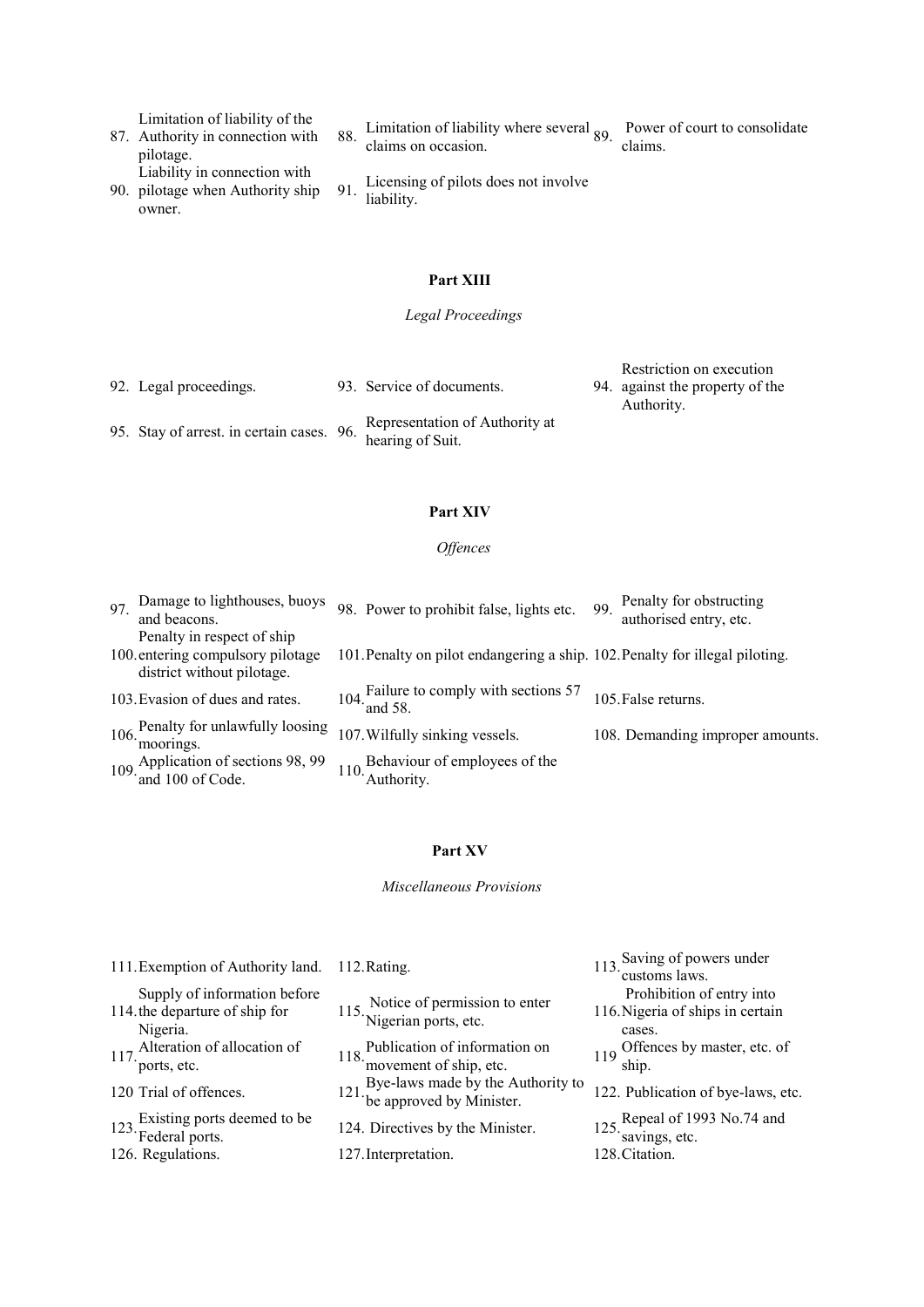## **Schedules**

Schedule 1 Supplementary Provisions relating - to the Board, etc.

> Schedule 2 Ports

Schedule 3 Assets vested in the Authority



Nigerian Ports Authority Decree **No 38 of 1999 Laws of the Federation of Nigeria** 

10th May 1999

The Federal Military Government hereby decrees as follows:-

## **Part I**

#### **Establishment, etc. of the Nigerian Ports Authority and its Governing Board**

- **l.** (1) There is hereby established an authority to be known as the Nigerian Ports Authority (in this Decree referred to as "the Authority").
	- (2) The Authority
		- (a) shall be a body corporate with perpetual succession and a common seal; and
		- (b) may sue and be sued in its corporate name.
- **2.** (1) There is hereby established for the Authority a the governing Board which shall consist of-
	- (a) a Chairman;
	- (b) one person to represent the Federal Ministry of Transport;
	- (c) five persons with experience in shipping and commercial matters;
	- (d) the Managing Director of the Authority; and
	- (e) the Executive Directors of the Authority.
	- (2) The Chairman and members of the Board, other than ex-officio members, shall -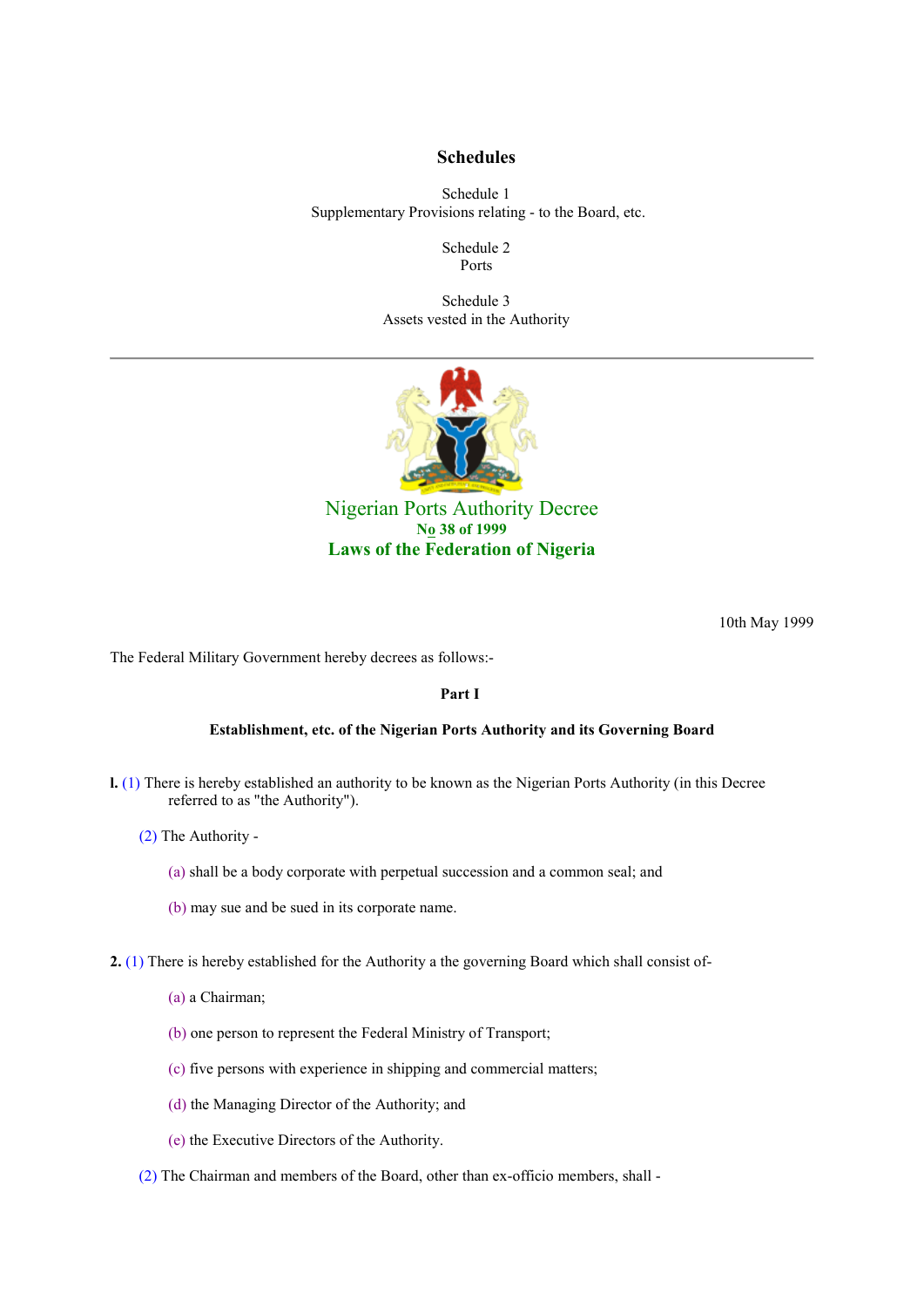- (a) be appointed by the Head of State, Commander-in-Chief of the Armed Forces on the recommendation of the Minister and
- (b) be persons with proven integrity and with relevant cognitive experience.
- (3) The Board shall have a Secretary who shall be the Head of the Legal Department of the Authority.
- (4) The supplementary provisions set out in Schedule 1 to this Decree shall have' effect with respect to the proceedings of tic Board and the other matters contained therein.
- **3.** The Chairman and other members of the Board other than ex-officio members
	- (a) shall hold office for a period of 4 years on such term and conditions as may be specified in their letters of appointment; and
	- (b) may be re-appointed for one further period of 4 years
- **4.** (1) Notwithstanding the provisions of section 3 of this Decree, a member may at any time be removed from office by the Head of State, Commander-in-Chief of the Armed Forces for inability to discharge the functions of his office (whether arising from infirmity of mind or body or any other cause) or for misconduct.
	- (2) A member of the Board may resign his appointment by a notice in writing under his hand, addressed to the Head of state Commander- in-Chief of the Armed Forces and that member on the date of the receipt of the notice by the Head of State Commander-in-Chief of the Armed Forces, cease to be a member of the Board.
- **5.** A member of the Board shall be paid such emoluments, allowances and benefits as the Head of State, Commander-in-Chief of the Armed Forces may, from time to time, approve.
- **6.** (1) A member of the Board who is directly or indirectly interested in any matter being deliberated on by the Board or is interested in any contract made or proposed to be made by Authority shall, as soon as possible after the relevant facts have come to his knowledge, disclose the nature of his interest at a meeting of the Board.
	- (2) A disclosure under subsection (1) of this section shall be recorded in the minutes of meetings of the Board and the member shall -
		- (a) not, after the disclosure, take part in any deliberation or decision of the Board; and
		- (b) be excluded for the purpose of constituting a quorum of any meeting of the Board for any deliberation or decision,

with regard to the subject matter in respect of which his interest is so disclosed

### **Part II**

## **Functions and Powers**

- **7.** The functions of the Authority shall be to
	- (a) provide and operate, in the ports, such facilities as appear to it best calculated to serve the interest of Nigeria;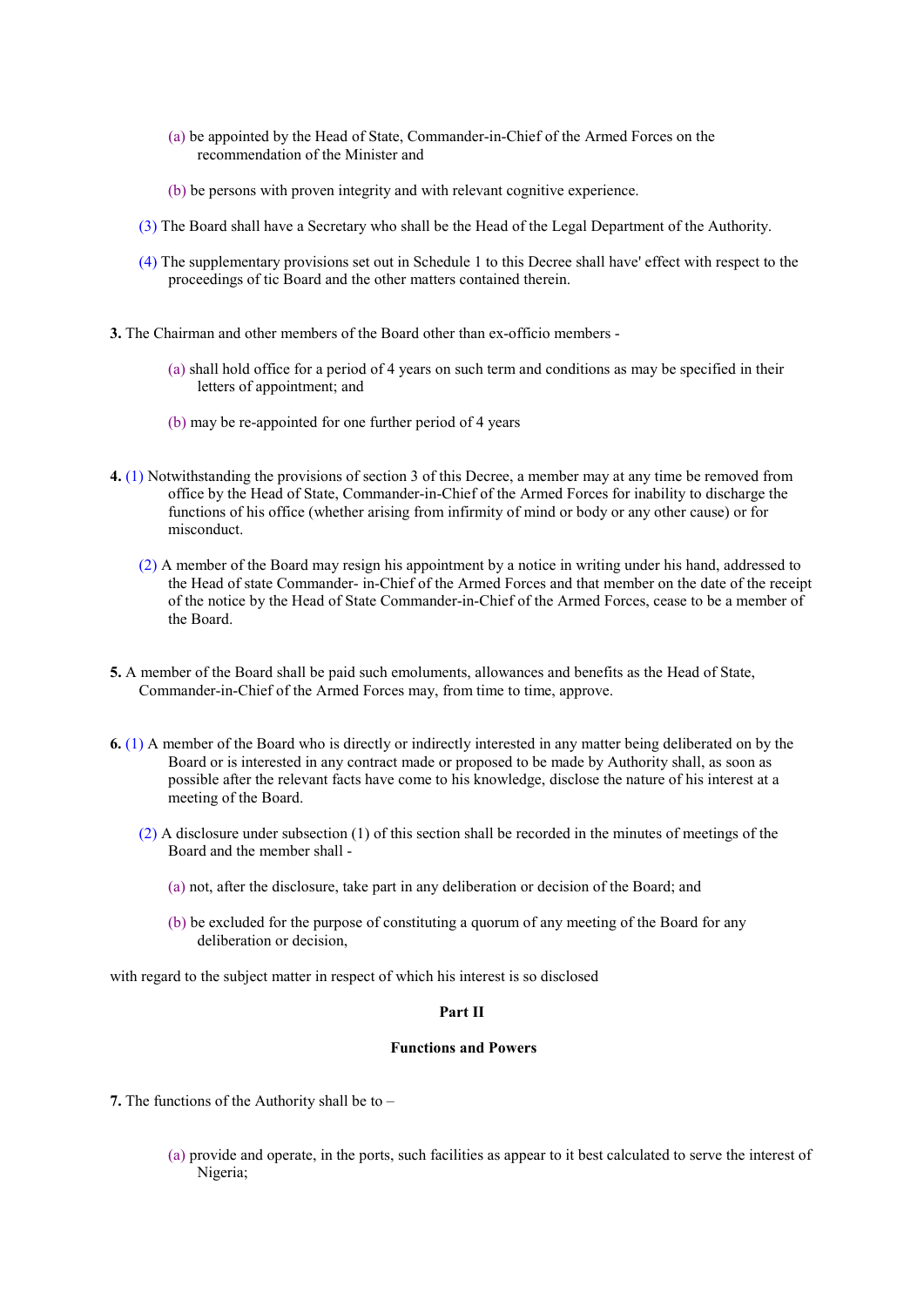- (b) maintain, improve and regulate the use of the ports;
- (c) ensure the efficient management of port operations, optimal allocation and use of resources, diversification of sources of revenue and guaranteeing adequate returns on its investments in order to contribute effectively to the well-being of the Nigerian society;
- (d) provide, for the approaches to all ports and the territorial waters of Nigeria, such pilotage services and lights, marks and other navigational services and aids, including cleaning, deepening and improving of all waterways;
- (e) provide facilities for
	- (i) berthing, towing, mooring, moving or dry-docking of ships in entering or leaving a port or its approaches,
	- (ii) the loading and unloading of goods or embarking or disembarking of passengers in or from a ship,
	- (iii) the lighterage or the sorting, weighing, warehousing and handling of goods, and
	- (iv) for the carriage of passengers or goods;
- (f) manage, supervise and control or take part in management, supervision or control of any company undertaking in which the Authority is interested by of share holding or otherwise and for that purpose appou and remunerate directors, accountants, other experts agents;
- (g) provide and use appliances for the towage or protection or salvage of life and property or for the prevention of fli within Nigeria and on vessels on the high seas;
- (h) supply water to shipping vessels;
- (i) control pollution arising from oil or any other from ships using the port limits or their approaches;
- (j) provide and operate such other services as the may, from time to time, require; and
- (k) carry out such other activities which are connected or incidental to its other functions under this Decree.
- **8.** (1) The Authority shall have power to
	- (a) construct, execute, carry out, equip, improve, work and develop ports, docks, harbours, piers, wharves, water courses, embankment and jetties;
	- (b) invest and deal with the monies of the A immediately required on such securities investments and manner as may, from time, be expedient;
	- (c) erect, construct, lay down, enlarge, maintain and alter any building, erection and work which may seem directly or indirectly necessary or convenient for any of its purposes;
	- (d) act as consultants and advisers in relation to ports and port operations in Nigeria or in any part of the world;
	- (e) carry on the business of carrier by land or sea, stevedore, wharfinger, warehouseman or lighterman or any other business desirable for the functions of the Authority;
	- (f) acquire any undertaking of any registered business that affords facilities for the loading, unloading or warehousing of any goods in any port in Nigeria;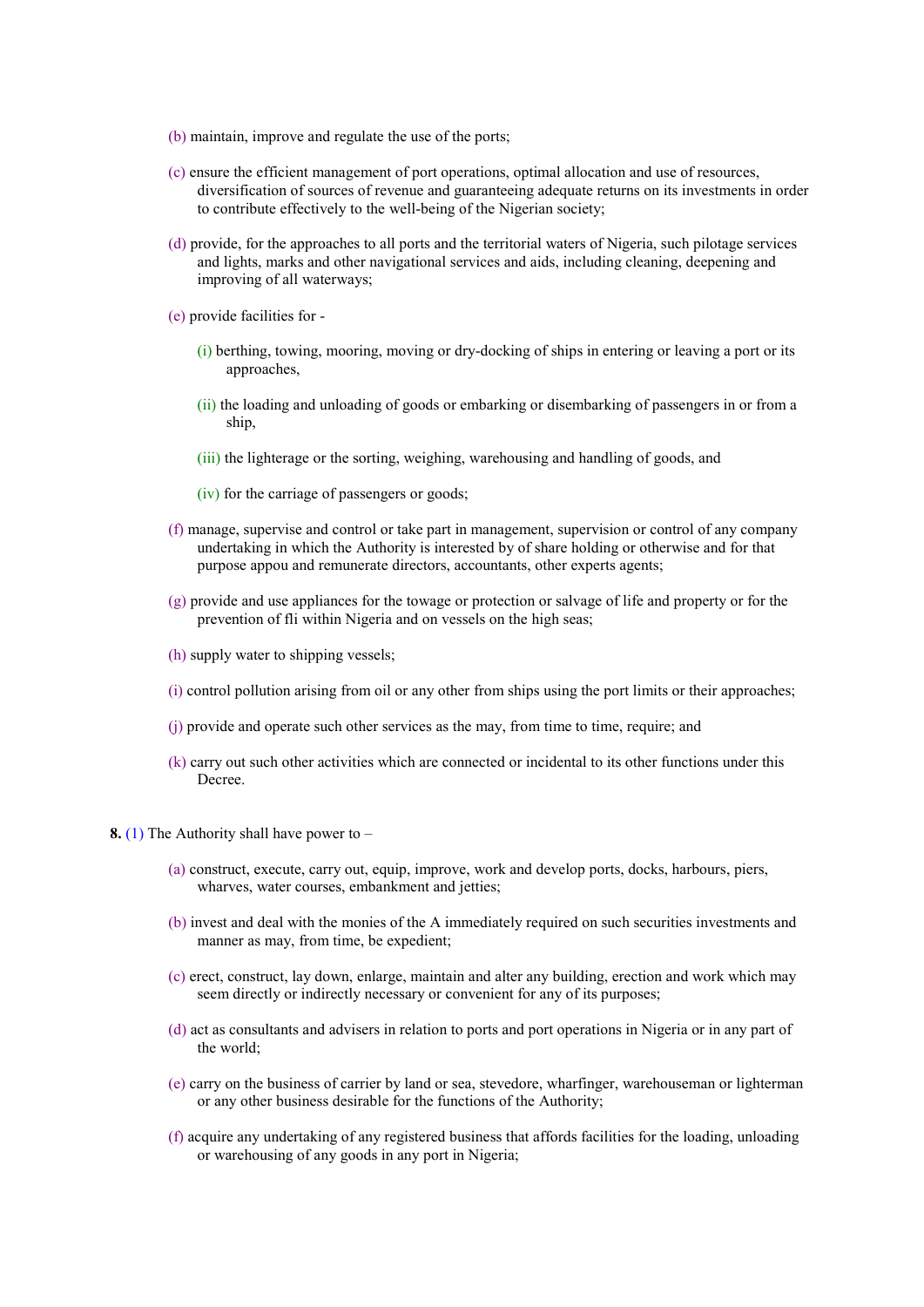- (g) appoint, license and manage pilots of vessels;
- (h) insure all goods and consignments that are in the custody of the Authority;
- (i) control the erection and use of wharves in any port or approaches;
- (j) buy any property, and sell, let, lease or otherwise of any property which appears to the Authority to be unnecessary for its purposes;
- (k) enter into agreement with any person for the supply, manufacture, maintenance or repair by that person of any property, movable or immovable necessary purposes of the Authority;
- (l) enter into agreement with any person for the operation provision of any of the port facilities which may be
- or provided by the Authority;
- (m) provide, appoint, license and regulate weighers and for measuring goods in any port in Nigeria;
- (n) reclaim, excavate, enclose, raise or develop any of the lands acquired by or vested in the Authority;
- (o) win sand from the ports and their approaches for such purposes as it may deem fit;
- (p) do anything for the purpose of advancing
	- (i) the skills of persons employed by the Author or
	- (ii) the efficiency of the equipment of the Authority or of the manner in which that equipment operated,

including the provision by others of the facilities for training, education and research;

- (q) provide residential accommodation, houses, hostels other like accommodation for its deserving employee terms and conditions to be determined, from time to time, by the Authority in order to promote the welfare of employees;
- (r) purchase, take on lease or in exchange or otherwise, acquire, hold, manage, work , develop the resources C turn to account, any estate, land, building, tenement, other real property of any description, including lease or other tenure and wheresoever situate and any interest therein and any right connected therewith, and in part~ to acquire or take over estates situate in Nigeria;
- (s) grant loans to its deserving and needy employees purposes specifically approved by the Authority on terms and conditions to be determined by the Authority its discretion and in such a manner as is likely to IL ~the effectiveness of such employees in their service Authority or otherwise for the purpose of the function of the Authority;
- (t) provide loans to any of its employees for the purpose of-
	- (i) building a house,
	- (ii) purchasing a plot of land on which to build a house, and
	- (iii) purchasing a house for the employees' use or for the residential use of the employees' family,
- on such terms and conditions to be determined by the Authority at its discretion;
- (u) fabricate and repair vessels, engines, boilers and all items being used in vessels;
- (v) carry on the business of ship builders, engineers and manufacturers of machinery;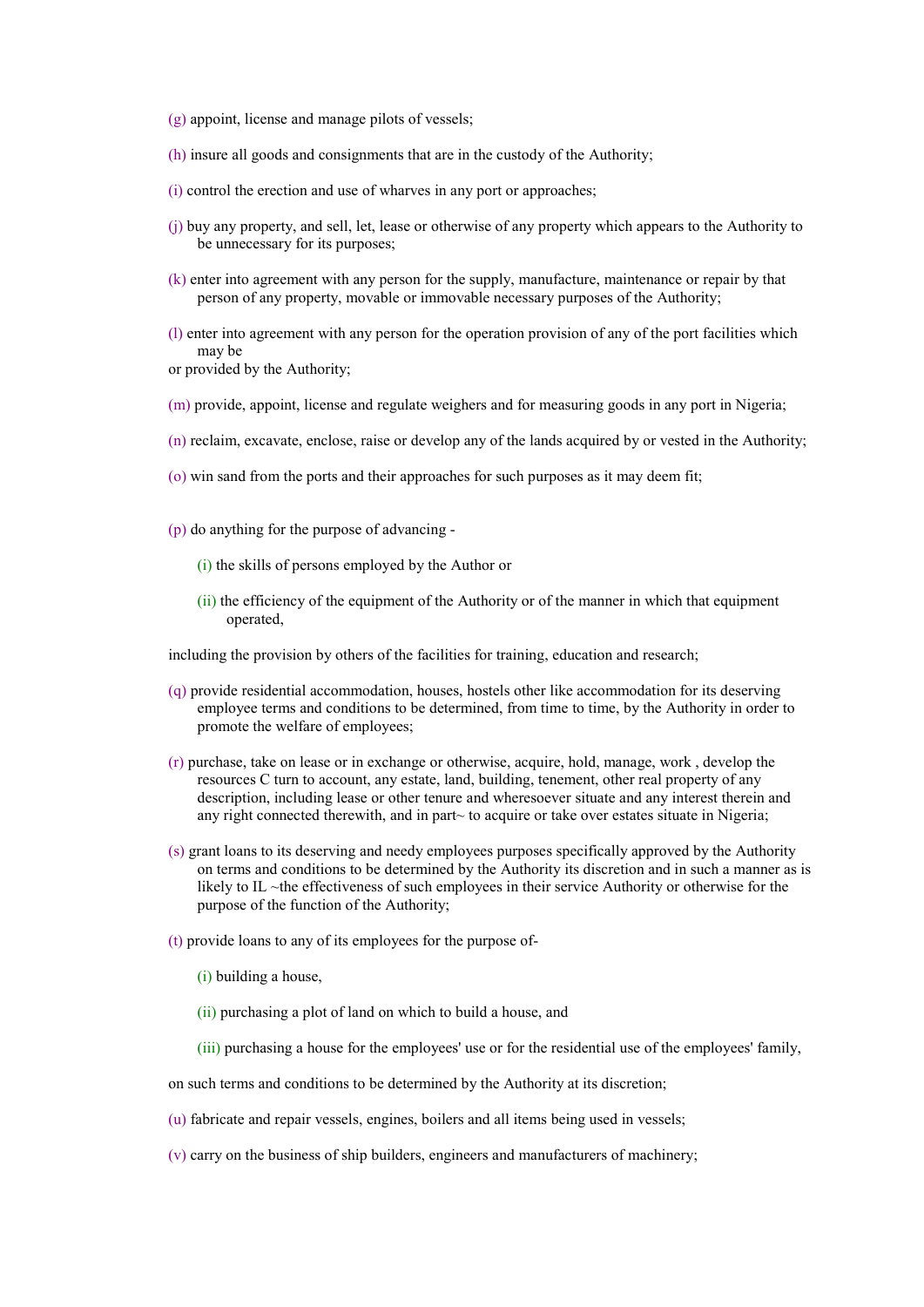- (w) purchase or otherwise acquire, take on lease, construct, maintain, work and use wet and dry docks, ships, quays, wharves, piers, warehouses, buildings, yards and every kind of property, structure, appliance and anything necessary for equipping, salvaging and assisting ships;
- (x) form, establish or incorporate subsidiaries or affiliate companies, whether wholly or jointly with other persons or organisations for the purpose of carrying out any of the functions of the Authority; and
- (y) do such other things as are necessary for the successful performance of its functions under this Decree.
- **9.** The Authority may perform or exercise any of its functions or powers under this Decree, other than the power to regulations, through an officer or agent of the Authority or any other person authorised by the Authority in that behalf.

#### **Part III**

### **Staff**

- **10.** (l) There shall be, for the Authority, a Managing Director to be appointed by the Head of State, Commanderin- Chief of the Armed 'Forces.
	- (2) The Managing Director
		- (a) shall hold office for a period of 5 years on such terms and conditions as may be specified in his letter of appointment; and
		- (b) may be re-appointed for a further period of 5 years.
	- (3) The Managing Director shall be the chief executive d the Authority and be responsible
		- (a) for the execution of the policy and the day-to-day; administration of the Authority;
		- (b) for the direction, supervision and control of all other employees of the Authority and, subject to such restriction as the Board may impose, for disposing of all question relating to the service of the employees, their pay, allowances and privileges;
		- (c) for matters concerning the accounts and records of Authority.
	- (4) The Head of State, Commander-in-Chief of the Forces shall appoint for the Authority 3 Executive Directors assist the Managing Director in the performance of his fun under this Decree.
	- (5) An Executive Director
		- (a) shall hold office for a period of 4 years on such and conditions as may be specified in his letter appointment;
		- (b) may be re-appointed for a further period of 3; and
		- (c) perform such functions as may, from time to time assigned to him by the Managing Director and the Board
- **11.** (1) The Authority shall appoint such other persons as employees as it may deem necessary for the efficient performance 6f its functions under Or pursuant to this Decree and shall have power. to pay persons so employed such remuneration (including allowances) as the Authority may, from time to time, determine.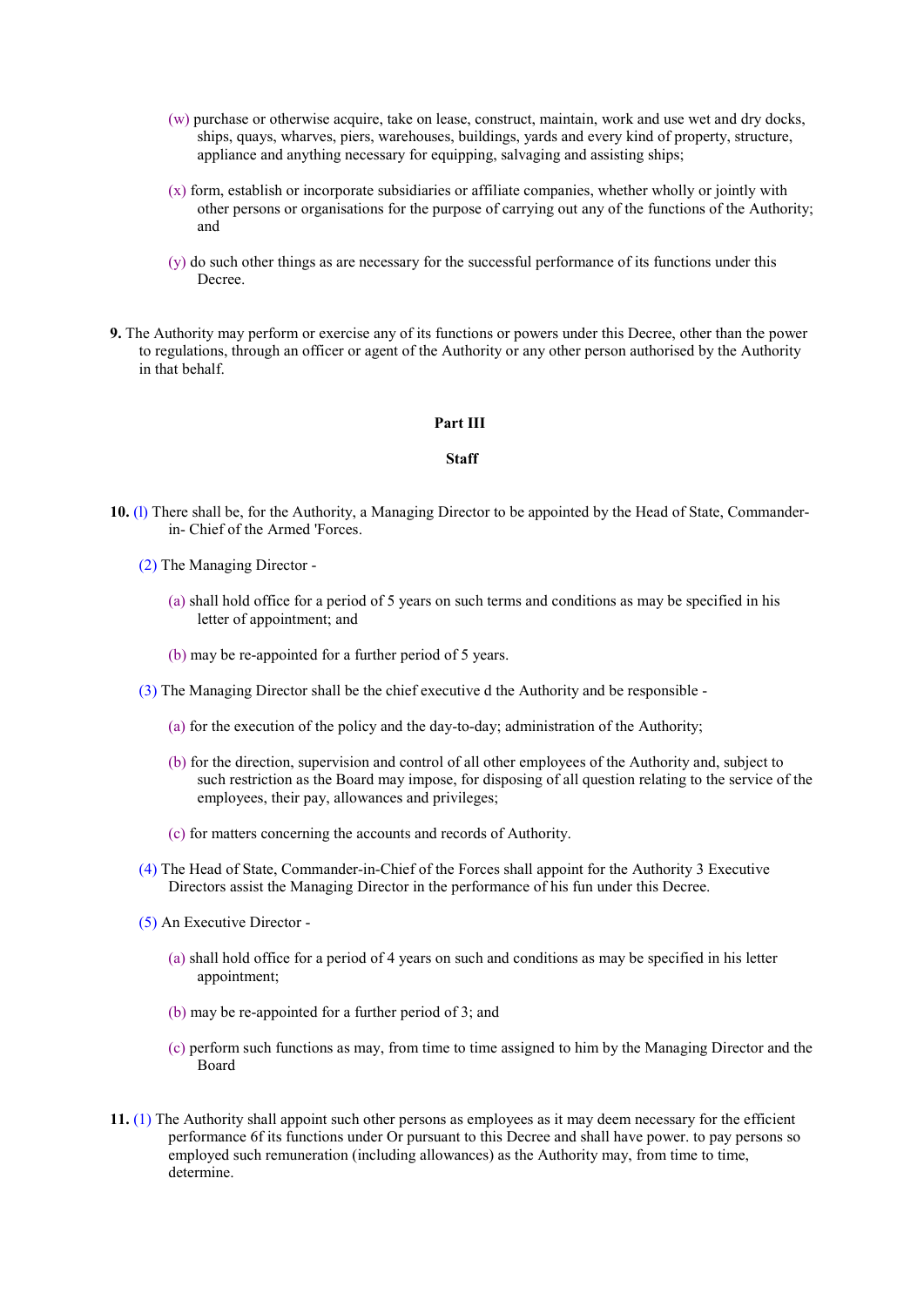- (2) The Authority may, with the approval of the Minister, make regulations generally relating to the conditions of service of employees of the Authority, and in particular, but without prejudice to the generality of the foregoing, may make regulations relating to -
	- (a) the appointment, dismissal, discipline, pay and leave of, and the security to be given by, the employees;
	- (b) appeals by the employees against dismissal or other disciplinary measures;
	- (c) the grant of pensions, gratuities and other retiring allowances to the employees and their dependants, and the grant of gratuities to the estates or dependants of deceased employees of the Authority;
	- (d) the establishment and maintenance of medical benefit funds, superannuation funds and provident funds, and the contributions payable to and the benefits receivable from those funds.
- **12.** (1) Service in the Authority shall be approved service for the purpose of the Pensions Act, and accordingly, an officer and other persons employed in the Authority shall in respect of their service in the Authority be entitled to pensions, gratuities and other retirement benefits as are prescribed under that Act.
	- (2) Nothing in this section shall prevent the appointment of a person to any office on terms which preclude the grant of a pension and gratuity in respect of that. office.
	- (3) For the purposes of the application of the Pensions Act, any power exercisable under the Act by the Minister or other authority of the Federal government (not being the power to make regulations under section 23 thereof) is hereby vested in the Board and shall be exercisable by the Authority and not by any other person or authority.
	- (4) Subject to subsection (2) of this section, the Pensions Act shall in its application by virtue of this section to any have effect as if the office were in the civil service of Federation within the meaning of the Constitution of the Federal Republic of Nigeria.

#### **Part IV**

### **Financial Provisions**

**13.** The Authority shall maintain a fund which shall consist of -

- (a) all sums collected as charges, levies and fees under this Decree;
- (b) all other sums collected or received by the for services rendered by the Authority;
- (c) all moneys borrowed and capital raised by the Audio under this Decree or any other enactment;
- (d) such other sums as may be received by the Authority from other sources;
- (e) all other assets which may, from time to time, be vested in or accrue to the Authority in the course of discharging its functions under or pursuant to this Decree.
- **14.** (1) Without prejudice to the power of the Authority to set aside from its revenue appropriate amounts for contingencies and other purposes, the Authority shall establish maintain a general reserve fund and such other reserve funds as the Minister may, from time to time, approve.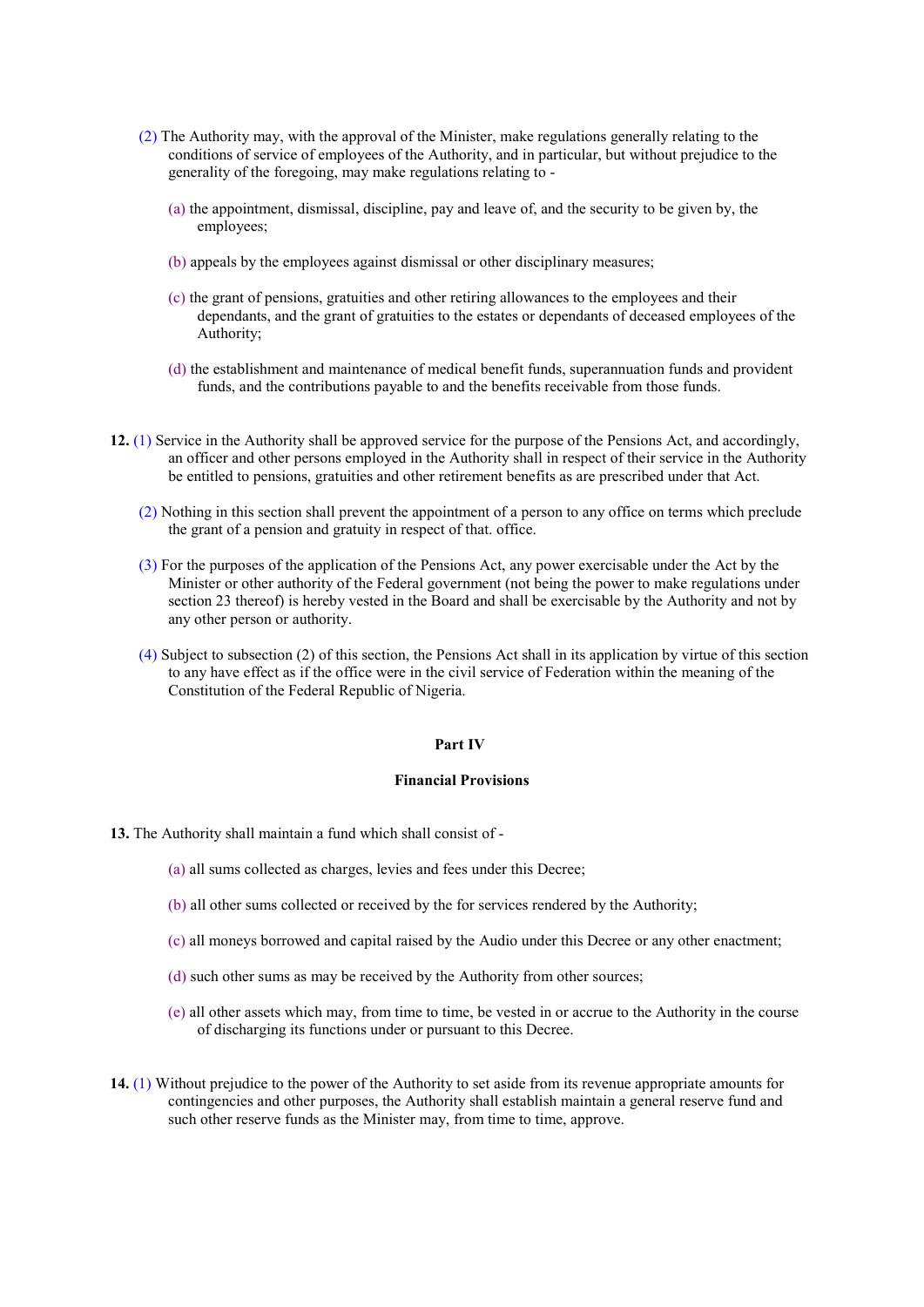- (2) The management of the reserve funds, the amount to be credited to and charges to be made against the reserve funds and any other application of the moneys comprised in the reserve shall be as the Authority may, with the approval of the Minister determine.
- **15.** Any excess of the Authority's revenues for any year over its outgoings and charges for that year shall be applied for such purposes as the Authority may determine but no part of the excess shall be applied otherwise than for the purposes of the Authority.
- **16.** (1) The Authority may, with the approval of the Minister, borrow money or raise capital, otherwise than from the Government, by the issue, in such form as may be approved, of stock, bonds, promissory notes, loan certificates or other documents of title for all or any of the following purposes, that is-
	- (a) the performance of its functions under this Decree;
	- (b) the provision of its working capital;
	- $\cdot$ (c) the redemption or repayment of any capital raised or money borrowed, which the Authority is required or entitled to redeem or repay; and
	- (d) the provision of money for meeting any expenditure which is properly chargeable to capital account.
	- (2) For the purposes of payment of interest, repayment or redemption, moneys borrowed or capital raised under this section Shall rank equally with all other moneys borrowed or capital raised under this section.
	- (3) The payment of interest on and the repayment or redemption of any money borrowed or capital raised under this Decree shall have priority over the payment of interest on any money borrowed or capital raised from the Government under section 17 of this Decree.
	- (4) Money borrowed by the Government for the exclusive purpose of re-lending to the Authority and, accordingly, re-lent to the Authority, shall be deemed to be money borrowed otherwise than from the Government and, shall, accordingly, be deemed to money borrowed or capital raised, under this section.
	- (5) Money owed by the Authority under an arrange which the money is allowed to remain unpaid for a period than one year shall be deemed to be money borrowed under this section.
- **17.** The Authority may borrow money, other than borrowed by the Government for the exclusive purpose mentioned in section 16(4) of this Decree, or raise capital from Government in such manner and on such terms and conditions as the Minister may approve for all or any of the purposes me in section 16(1) of this Decree.
- 18. (1) The Authority may, with the approval of or general authority given by the Minister, borrow temporarily, by loan, overdraft or otherwise, such sums, repayable on demand or within one year after the date of borrowing, as the Authority require for meeting its obligations and discharging its functions under this Decree.
	- (2) The sums specified under subsection (1) of this section may be borrowed from the Government or from any other person on such terms and conditions as may be approved by the Minister
- **19.** The Authority may invest all or any part of its moneys in such manner as may be approved by the Minister.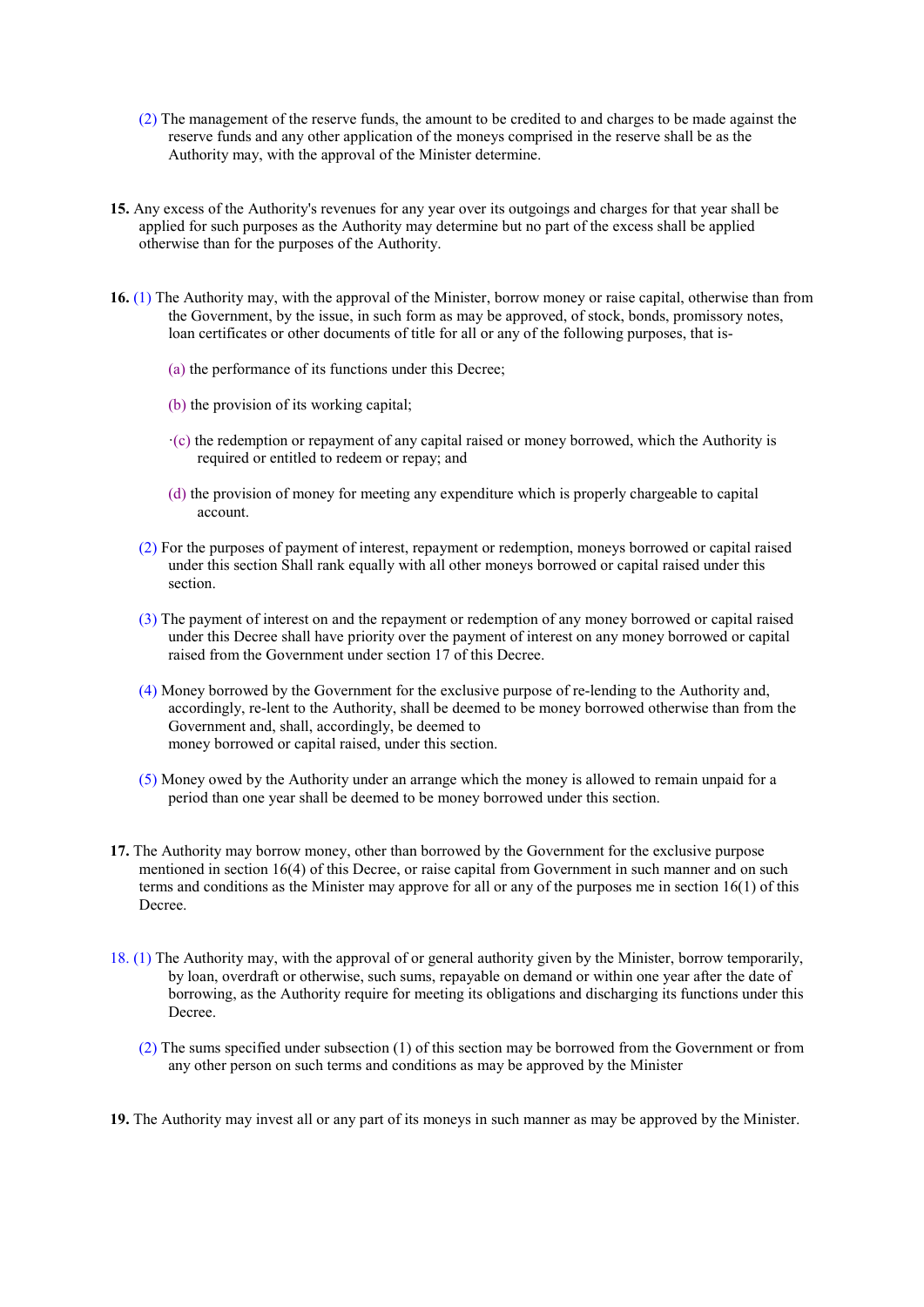- **20.** (1) The Board shall cause to be prepared, not later than 30th September in each year, an estimate of the expenditure and income of the Authority during the next succeeding year and prepared, they shall be submitted through the Minister, Federal Executive Council for approval.
	- (2) The Board shall cause to be kept proper accounts of the Authority and proper records in relation thereto and when certified by the Board, the accounts shall be audited by auditors appointed by the Authority from the list and in accordance with guidelines supplied by the Auditor-General of the Federation.
- **21.** (1) The Authority shall, not later than 6 months after the end of each year, submit to the Minister a report activities of the Authority during that year.
	- (2) The report shall be prepared in such form, contain such particulars and compiled in such manner as the Minister may, after consultation with the Authority, from time to time, direct.
- **22.** (1) The Authority shall be exempted from the payment of income tax on any income accruing from investments made by the Authority or otherwise howsoever.
	- (2) The provisions of any enactment relating to the taxation of companies or trust funds shall not apply to the Authority.
- **23.** (1) The Authority may accept gifts of land, money or other property on such terms and conditions, if any, as may be specified by the person or organisation making the gift.
	- (2) The Authority shall not accept any gift if the conditions attached by the person or organisation making the gift are inconsistent with the functions of the Authority under this Decree.

#### **Part V**

#### **Provisions Relating to Land**

- **24.** (1) When there is any hindrance to the acquisition by the Authority of any land or building required for carrying into effect any of the provisions of this Decree, the Head of state, Commander-in-Chief of the Armed Forces may -
	- (a) on the application of the Authority and after such inquiry as he may think fit, declare that the land or building is required for the services of the Authority; and
	- (b) direct that action be taken under the provisions of the Land Use Act for acquiring the land or building for the Federal Government or, as the case may require, for revoking any rights thereto, and for determining the compensation to be paid to the parties interested.
	- (2) On the making of a declaration under subsection (1) of Section, the land to which it relates shall be deemed to be land required for a public purpose within the meaning of the Land Use Act.
	- (3) When a land or building has been acquired or the rights to it has been revoked as provided in this section, the Head State, Commander-in-Chief of the Armed Forces may -
		- (a) vest the land or building in the Authority by means of a certificate under the hand and seal of the Chief F Lands Officer to the effect that the land or building been made over to the Authority; or
		- (b) as the case may require, direct that a right of occupancy in respect of the land or building be granted to Authority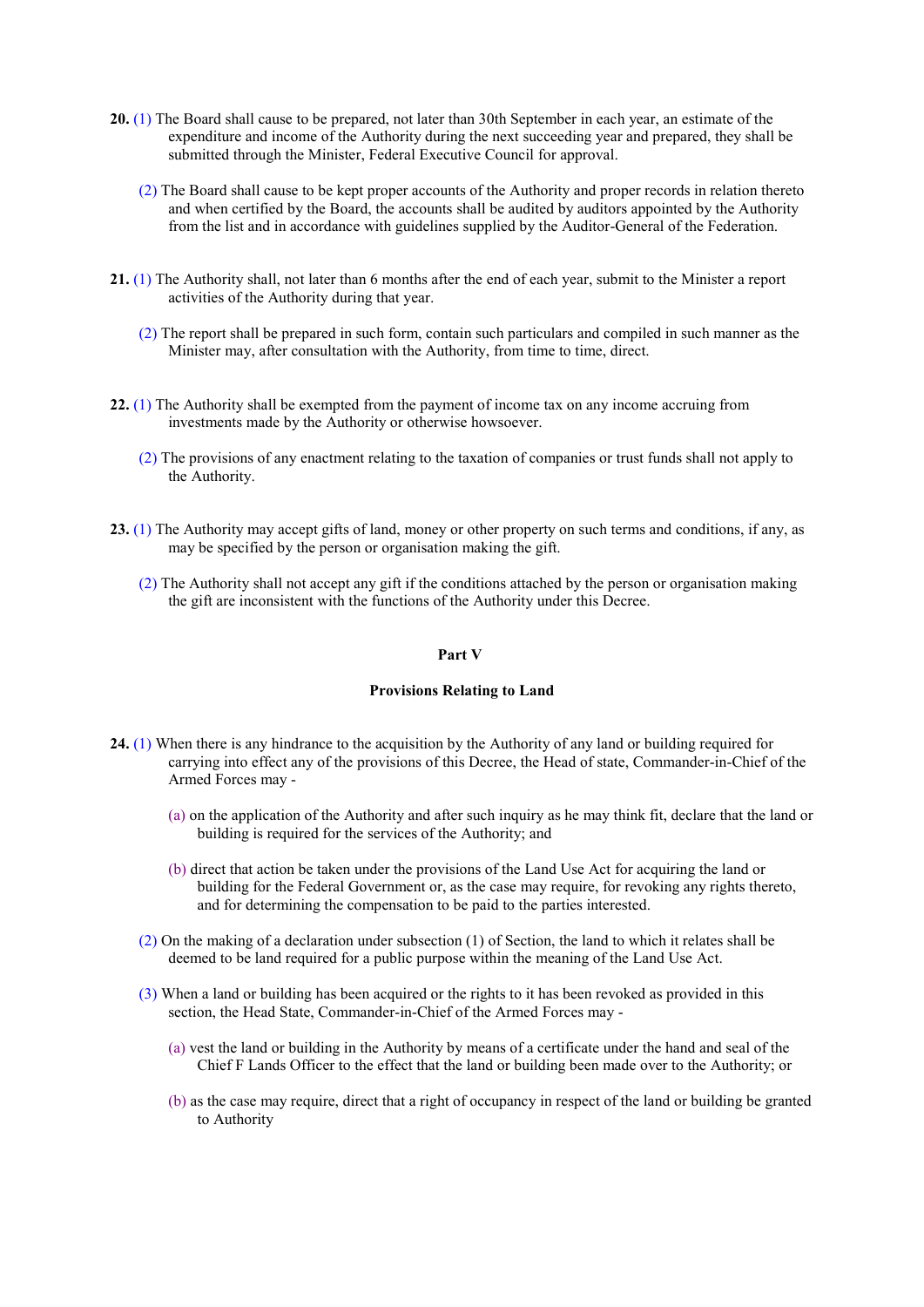- (4) The compensation, if any, for an acquisition or revocation, as the case may be, under this section shall in the instance be paid by the Federal Government, but the Authority shall refund to the Federal Government any compensation so paid and all incidental expenses incurred by the Federal Government
- (5) All authorities within Nigeria shall give effect to direction given by the Head of State, Commander-in-Chief Armed Forces in accordance with the provisions of this
- (6) The Authority may use the land or building under this section for any purpose connected with its function under this Decree.
- **25.** (l) The Authority shall not, without the approval in writing of the Head of State, Commander-in-Chief of the Forces, alienate, rnortgage, charge or lease any property which has been vested in the Authority or in respect which a right of occupancy has been granted to the Authority
	- (2) Notwithstanding the provisions of subsection (1) of this section, the Authority may alienate, charge or mortgage any immovable property for a period not exceeding five terminate, revoke or release any mortgage of, charge on or lease of any immovable property vested in it.
- **26.** The Authority may, by its employees or agents, together with all necessary workmen
	- (a) enter and remain on any land for the purpose of erecting or maintaining any beacon, buoy or mooring, or of examining, repairing, altering or removing any beacon, buoy or mooring;
	- (b) erect and maintain any beacon, buoy or mooring on or in any land, swamp,. embankment, wharf, or the shore or bed of any tidal or other waters, and alter or remove any beacon, buoy or mooring, but no beacon, buoy or mooring shall be so placed on any road as to hinder or interfere with free passage along the road; and
	- (c) for the purposes of its functions, survey and take levels of any land, and cut and remove all trees and underwood which may interfere with the survey.
- **27.** An authorised employee of the Authority may, with all assistance where required, enter on any land and cut and remove all trees, underwood and vegetation which may interfere with the visibility of any lighthouse or beacon from any other point or place.
- **28.** The Authority shall,, when practicable, give notice to occupier of any land on which it intends to enter in exercise of any of ,the powers conferred by sections 26 and 27 of this Decree and shall inform the appropriate authority in the State in which the is situate or the Federal Capital Development Authority, if the land is situate in the Federal Capital Territory, Abuja, of its intention.
- **29.** (l) In the exercise of any of the powers conferred on Authority by sections 26 and 27 of this Decree, the Authority do no more damage than' is necessary, and compensation shall be paid by the Authority for any damage done to any crop or economic tree but not otherwise.
	- (2) Any dispute as to the amount of compensation payable subsection (1) of this section shall be determined by the High Court exercising jurisdiction in the place where the land is situate.

#### **Part VI**

#### **Declarations of Ports**

**30.** (1) The Minister may, by order -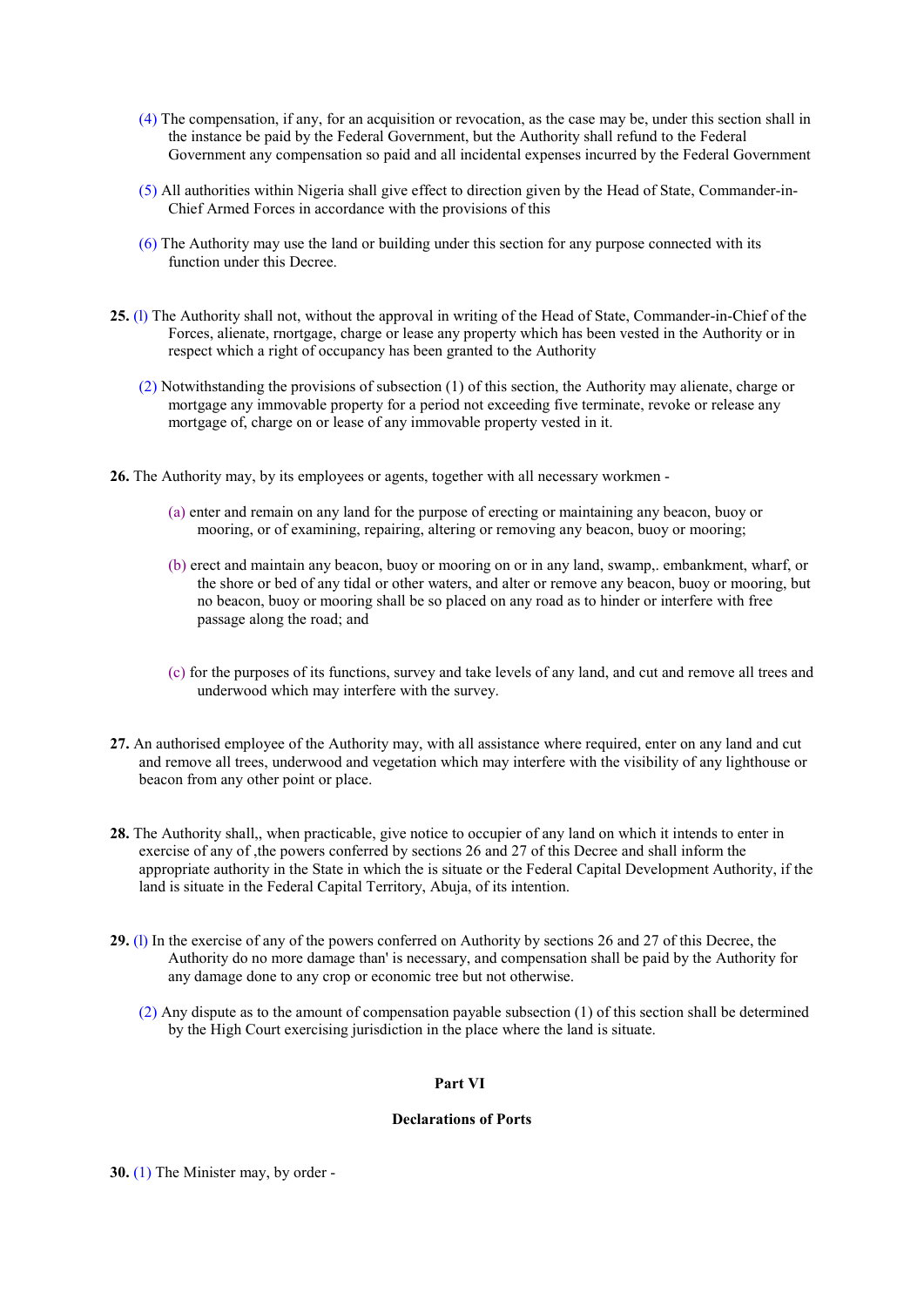- (a) declare any place in Nigeria and any navigable channel leading into that place to be a port within the meaning this Decree;
- (b) specify the limits of any place declared as a port accordance with paragraph (a) of this subsection;
- (c) declare any navigable channel leading into a port to an approach to that port within the meaning of this Decree.
- (2) The places specified in Schedule 2 to this Decree -be deemed to be ports, and the limits of those ports shall, until other provision is made in accordance with paragraph (b) of subsection (1) of this section, be the limits declared and in force immediately before the commencement of this Decree, including
	- (a) all ocean beaches within 100 metres of the level;
	- (b) the water ways, creeks and swamp-land below the highest astronomical tide level and all beacons, piers, jetties, slipways, quays and other works extending beyond the natural line of the line of the high water level.

#### **Part VII**

#### **Regulation of Ports**

- **31.** The Authority may appoint a harbour master in respect of a port.
- **32.** The Authority may, with the approval of the Minister make regulations for the maintenance, control and management of any port and for the maintenance of good order therein and in particular and without prejudice to the generality of the foregoing power, may make regulations for all or any of the following purposes that is
	- (a) regulating traffic within the limits of a port or the approach to a port;
	- (b) regulating the berths and stations to be occupied by ships and the removal of ships from one berth, station or anchorage to another berth, station or anchorage, and the time within which the removal shall be effected;
	- (c) regulating ships whilst taking in or discharging ballast or cargo;
	- (d) keeping free passages of such width, as is deemed necessary, within any port and along or near to the piers, jetties, landing places, wharves, quays, docks, moorings and other similar works in or adjoining the port and for marking out the spaces to be kept free;
	- (e) regulating the anchoring, fastening, mooring and unmooring and warping of all ships and the use of warps, mooring buoys, chains and other moorings;
	- (f) regulating traffic, preventing obstruction and keeping order on piers, jetties and wharves, and ensuring the safety of piers, jetties and wharves and any cargo on them;
	- (g) regulating the use of fires and lights and the signals to be used, and measures to be taken, by day and by night, in case of fire in a port;
	- (h) enforcing and regulating the use of navigating lights or signals and of signal lights by ships;
	- (i) regulating the flags and signals to be used by ships arriving at, lying in and departing from a port;
	- (j) regulating the manner in which ships arriving a port shall be boarded by the harbour master, and the information to be supplied to him by the master of the ship;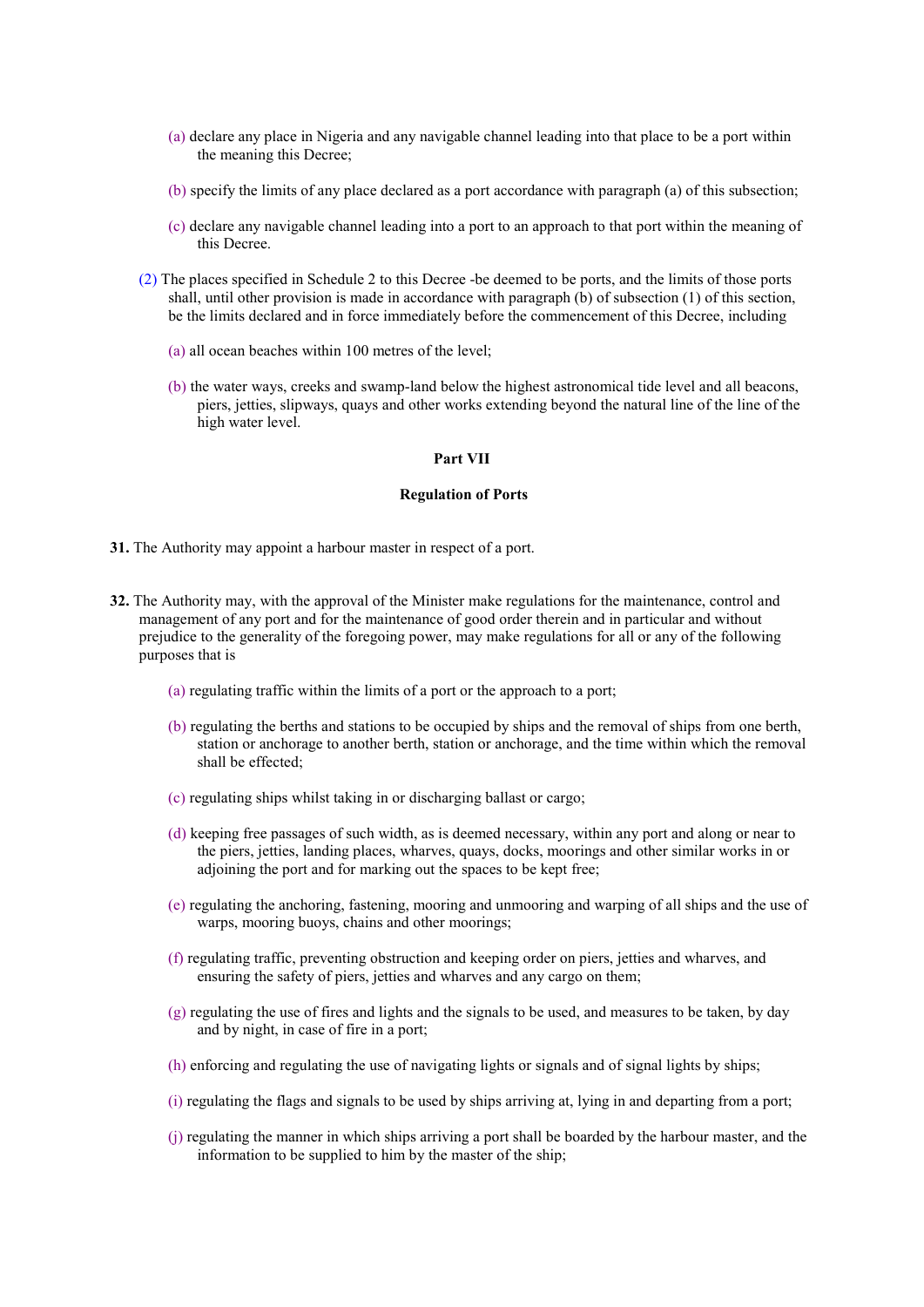- (k) regulating the use by ships of steam whistles, steam sirens and other like instruments;
- (1) prohibiting chipping, scaling or noisy repairs on ships, except at such anchorage, or places and at such times as may be prescribed or as the harbour master may appoint;
- (m) prohibiting or regulating the erection, maintenance and working of fishing stakes, prescribing the nature of the nets or stakes which may be used, and providing for the licensing of persons authorised to erect and maintain fishing stakes and nets, and prescribing the fees which shall be paid for the licence;
- (n) regulating, whether by way of prohibition or otherwise, the floating of timber, casks or other objects in any port or in the approach to any port and the casting or depositing of any dead body, ballast, rubbish, or other thing into any port or in the approach to any port in contravention of this Decree and for the redemption on payment of expenses and a penalty, within a time limit to be fixed, of anything forfeited;
- (o) providing for the forfeiture of anything found in port or in the approach to any port in contravention of Decree;
- (p) prescribing the duties of masters of ships carrying gunpowder or other explosive or dangerous cargo, and of persons engaged in or supervising the shipping, unshipping, landing and transporting of the cargo;
- (q) regulating the placing and maintaining of moor buoys;
- (r) regulating and licensing weighing and metering of goods; and
- (s) regulating and licensing porters and carriers labourers employed in the working of port facilities.
- (2) For the breach of any regulation made under subsection (1) of this section, the Authority may prescribe, as a penalty fine not exceeding N 5900 and, in the case of a continuous breach a further fine not exceeding N 500 a day for every day, after the first day, during which the breach continues, or a term of imprisonment not exceeding 12 months or both such fine and imprisonment.

#### **Part VIII**

### **Regulation of Piers in Ports**

- **33.** (1) No person shall erect, re-erect, alter, extend, own or occupy a pier in a port or in the approach to a port except under and in accordance with a licence granted by the Authority.
	- (2) A person who contravenes any of the provisions of subsection (1) of this section is guilty of an offence and liable on conviction to a fine not exceeding N5000 or imprisonment for a term not exceeding 12 months or to both such fine and imprisonment.

**34.** (1) The Authority may -

- (a) on payment of the prescribed fee and in the prescribed form, grant a licence for the purposes of section 33 of this Decree;
- (b) renew a licence granted under paragraph (a) of this subsection.
- (2) The grant or renewal of a licence under subsection (1) Section shall be at the discretion of the Authority.
- (3) A licence shall be subject to such conditions as may be prescribed, and to such special conditions endorsed on it as the Authority may see fit to impose.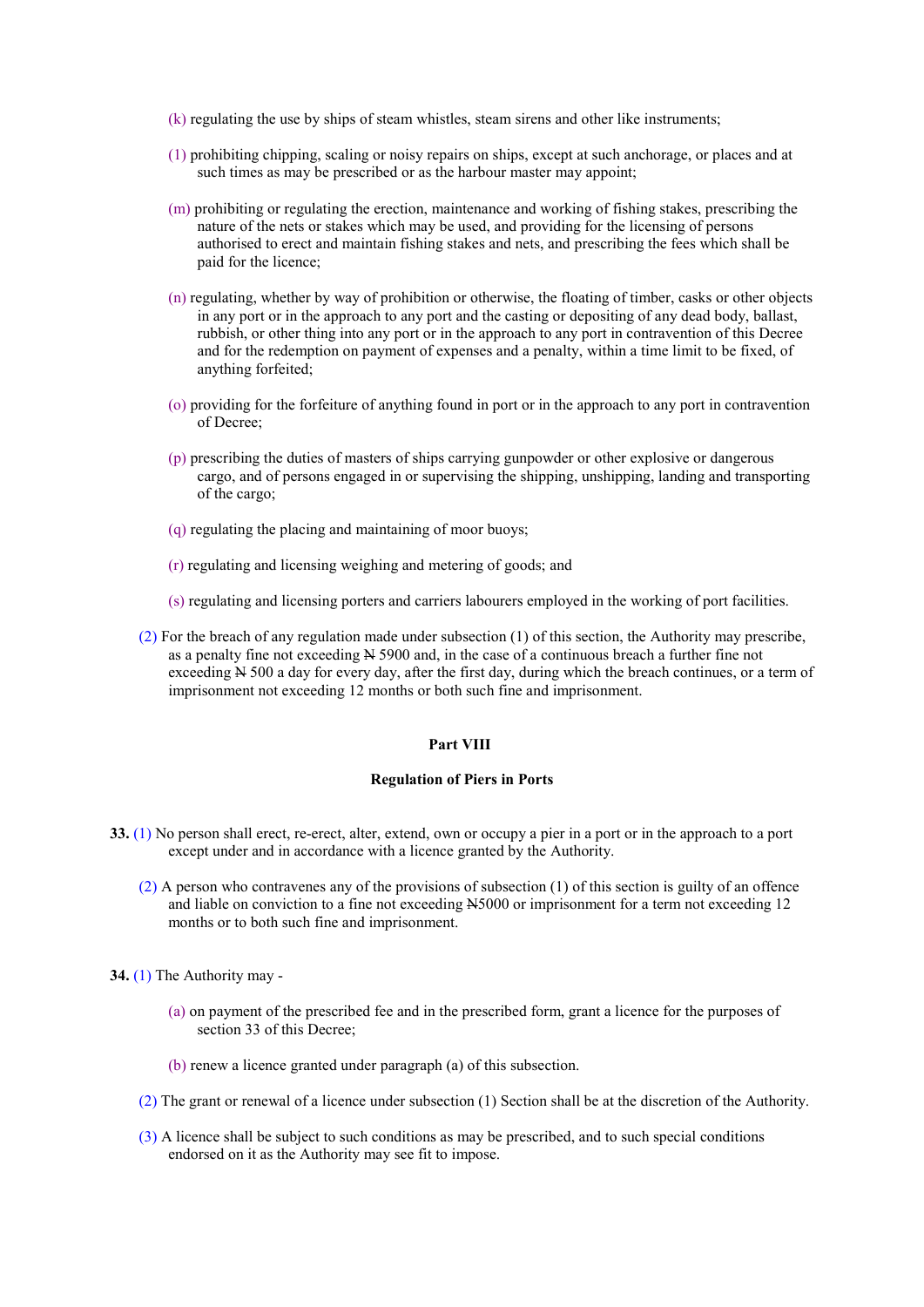- **35.** (1) The Authority may cancel a licence granted under section 34 of this Decree
	- (a) on proof to its satisfaction of a breach of any condition of the licence or of a contravention by the holder of the licence of any regulation made under section 37 of this Decree;
	- (b) whenever it thinks it proper in the public interest; in which case, the holder of the licence shall be entitled to able compensation by the Authority unless express provision to the contrary is contained in the licence.
	- (2) When the amount of compensation payable under subsection (1 )(b) of this section is not agreed, the amount shall be determined by the High Court within whose area of jurisdiction pier is located in the like manner as the amount of compensation is determined under the law for the time being regulating acquisition of land for public purposes.
- **36.** (1) An employee of the Authority authorised by Authority may, remove or cause to be removed, a pier in any port or in the approach to any port or any portion of the port or approach and may, for that purpose, enter on any land or pier if -
	- (a) the holder of a licence granted in respect of the required in accordance with any regulation made under section 37 of this Decree to remove the pier and he refuses or neglects to do so within the time specified; or
	- (b) the pier has been erected, re-erected, altered or extended without a licence or is owned or occupied without a licence; or
	- (c) the licence granted in respect of the pier has been cancelled under the provisions of this Decree; or
	- (d) the licence granted in respect of the pier has expired
	- (2) Except when the licence granted in respect of the pier has been cancelled under section 35 of this Decree, the cost and expenses of and in connection with the removal
		- (a) shall be defrayed by the holder of the licence; and
		- (b) may be recovered from him at the suit of the Authority in any court of competent jurisdiction.
- **37.** (1) The Authority may, with the approval of the Minister, make regulations for all or any of the following purposes, that is -
	- (a) controlling the erection, re-erection, alteration extension and use of piers in any port or in the approach to any port;
	- (b) requiring the owners or occupiers of piers to maintain the piers and the approaches to the piers in a proper state of repair;
	- (c) prescribing the fees to be paid for any licence issued under section 34 of this Decree;
	- (d) prescribing the forms for the licences and applications for those licences;
	- (e) for the proper lighting of piers;
	- (f) requiring such life-saving apparatus as may be specified in the regulations to be kept on piers;
	- (g) the period of validity of the licences; and
	- (h) generally for giving effect to the provisions and purposes of this Part of this Decree.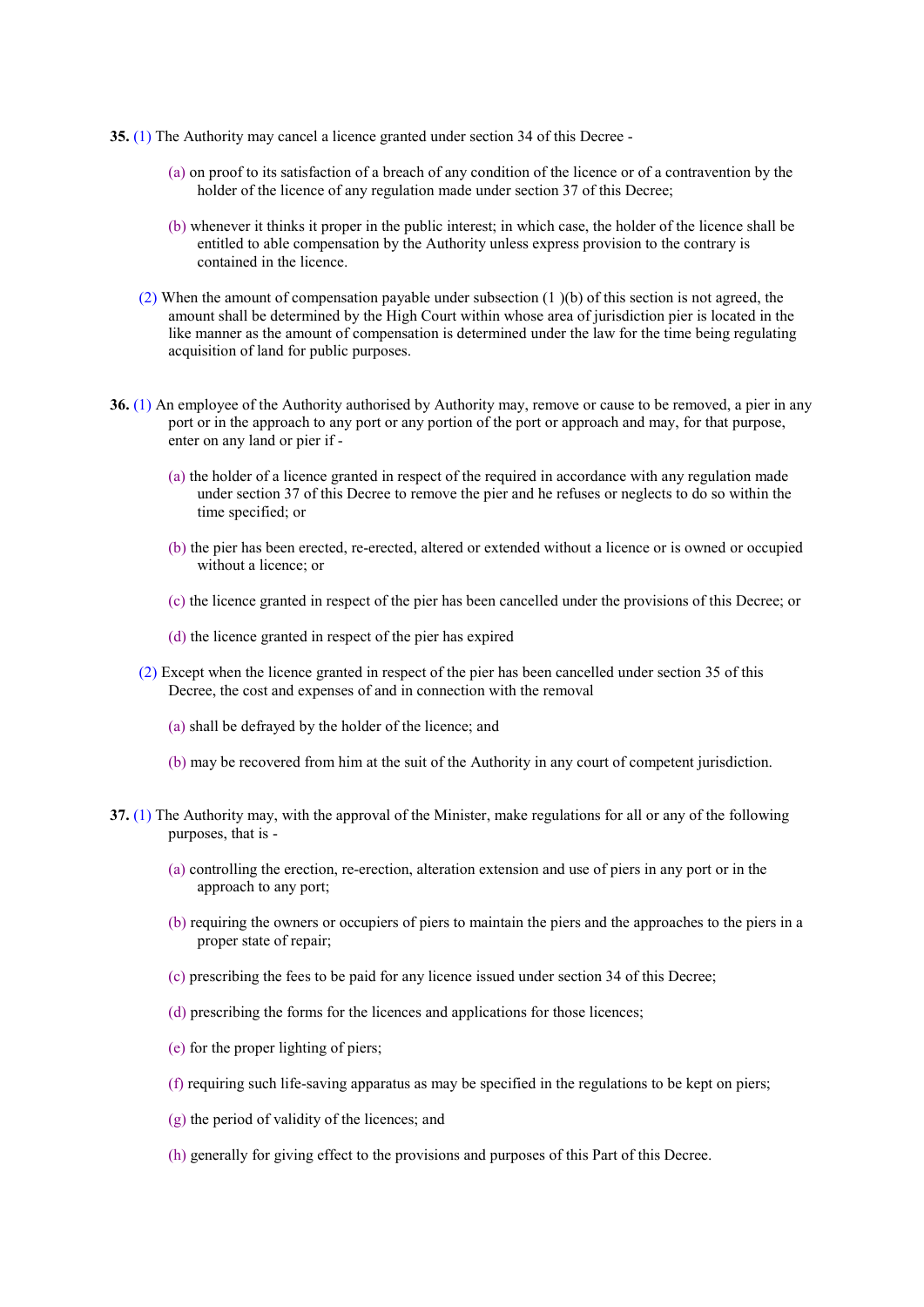(2) For the breach of any regulation made under this section, the Authority may prescribe, as a penalty, a fine not exceeding N5000 and, in the case of continuous breach, a further fine not exceeding N 500 a day for every day after the first day which the breach continues or a term of imprisonment not exceeding 12 months or both such fine and imprisonment.

**38.** The provisions of this Part of this Decree, excluding the provision of sections 34(1) and 37(2) of this Decree, shall bind the State.

## **Part IX**

### **Regulation of the Wharves, etc. of the Autority**

- .**39.** (1) Where any part of the wharves or premises vested in or in the possession of the Authority is appointed a customs area for the purposes of the Customs and Excise Management Act, the Authority shall –
	- (a) set apart and maintain that area; and
	- (b) provide office accommodation in that area in such manner as the Nigeria Customs Service may require for the use of persons entitled to collect duties of customs.
	- (2) The cost of setting apart an& maintaining a customs area and of providing office accommodation in the customs area under subsection (1) of this section shall be borne by the Nigeria Customs Services.
- **40.** (1) The Authority may make bye-laws for the control and management of the wharves and premises vested in or in the possession of the Authority and the maintenance of good order in the wharves and premises and, in particular, may, without, prejudice to the generality of the foregoing power, make bye-Iaws for all, or any of the following purposes -
	- (a) regulating, declaring and defining the wharves, piers and places vested in or in the possession of the Authority on and from which goods shall be landed shipped;
	- (b) regulating the manner in which and the conditions which the loading and discharging of ships shall be carried out;
	- (c) regulating the use of any shed, warehouse and railway vested in or in the possession of the Authority;
	- (d) the exclusion and removal from the premises of the -Authority of idle and disorderly or other persons and trespassers;
	- (e) regulating the conduct of persons employed wharves and premises vested in or in the possession of the Authority;
	- (f) regulating any ferry service maintained by the Authority;
	- (g) for the management of the lighthouses of the Authority and
	- (h) setting up pollution control guidelines and monitoring oil spillage, dumping of waste and garbage by ships arriving at the ports, wharves and jetties.
	- (2) For the breach of any regulation made under subsection (1) of this section, the Authority may prescribe, as a penalty, a fine not exceeding N5000 and, where the breach is a continuous breach, a further fine not exceeding N500 for every day after the first day during which the breach continues or imprisonment for a term not exceeding 6 months or both such fine and imprisonment.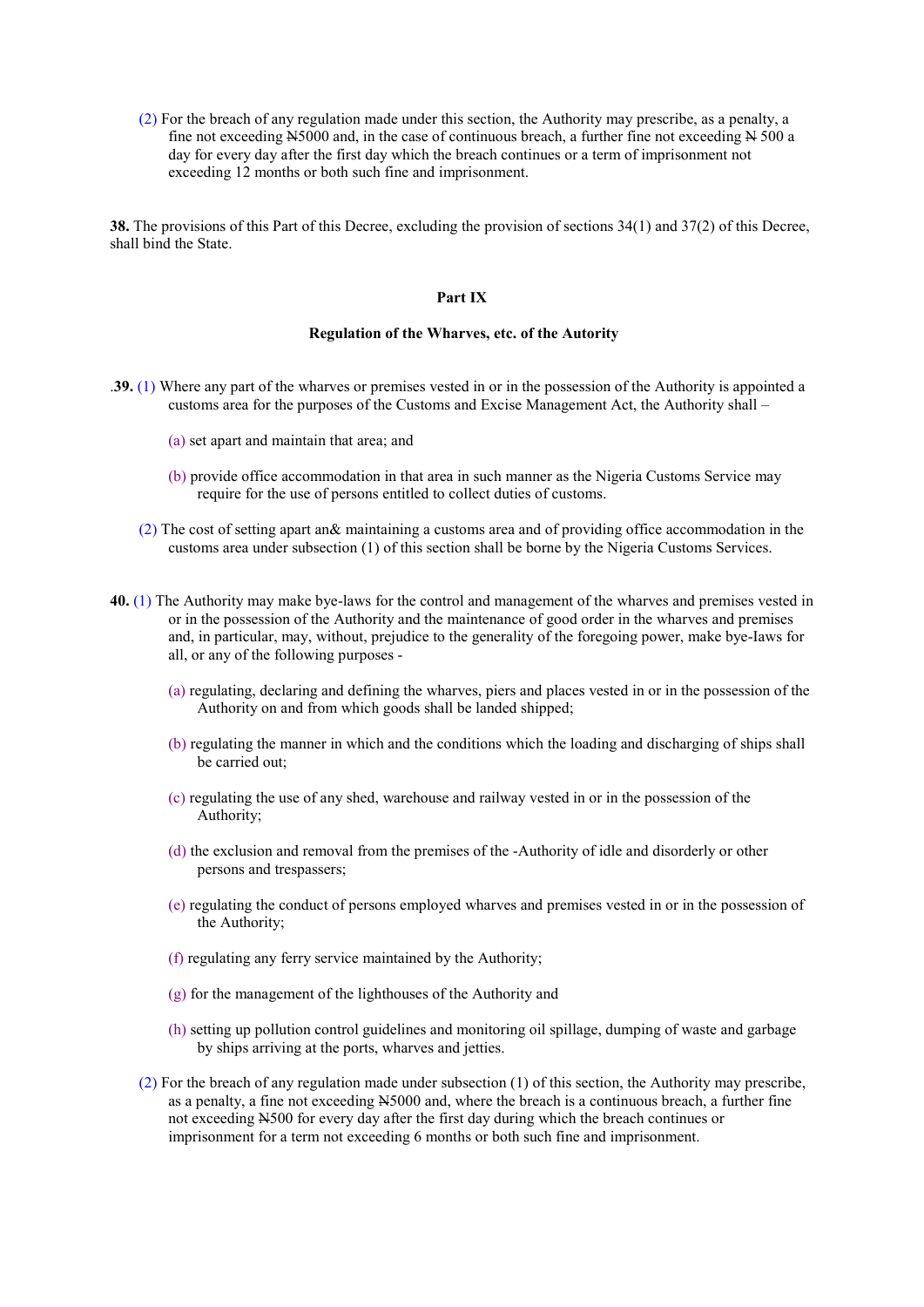(3) The Authority shall keep at its office in each port a copy of the bye-laws made under this section which are for the time being in force and shall allow any person to inspect it, without the payment of a fee, at all reasonable times.

#### **Part X**

#### **Pilotage**

- **41.** (1) The Minister may, by order in the Gazette, establish a pilotage district
	- (a) in any port; or
	- (b) in the approach to any port; or
	- (c) in the territorial waters of Nigeria; or
	- (d) in the exclusive economic zone of Nigeria.
	- (2) An order made under sub-section (1) of this section may-
		- (a) provide that, in any pilotage district or in any part of a pilotage district, pilotage shall be compulsory; and
		- (b) define the limits of any pilotage district, distinguishing, where pilotage is compulsory in a part of the district, the part of the district in which pilotage is compulsory.
	- (3) Until other provision is made by an order made under this section, any pilotage district defined by regulations or order in force immediately before the commencement of this Decree shall be deemed to be a pilotage district for the purposes of this Decree and every area in which pilotage was made compulsory under the regulations or order shall be deemed to have been defined as a compulsory pilotage area under this section.
- **42**. (l) A ship, other than an excepted ship, shall, while navigating in a pilotage district in which pilotage is compulsory, be under the pilotage of -
	- (a) an Authority pilot; or
	- (b) a licensed pilot of the district,

for the purpose of entering, leaving or making use of the port in the district.

- (2) A ship being moved within a port, which is or forms part of a pilotage district, shall be deemed to be a ship navigating in a pilotage district, except so far as may be provided by regulations made by the Authority under this Part of this Decree
- (3) For the purposes of subsection (I) of this section, following ships are excepted ships
	- (a) ships belonging to any of the armed forces of Federation;
	- (b) ships owned or operated by the Authority; (c) pleasure yachts;
	- (d) ferry boats plying as such exclusively within of a port;
	- (e) ships not exceeding ten tons gross tonnage;
	- (f) tugs, dredgers, barges or similar vessels course of navigation does not extend beyond a port; and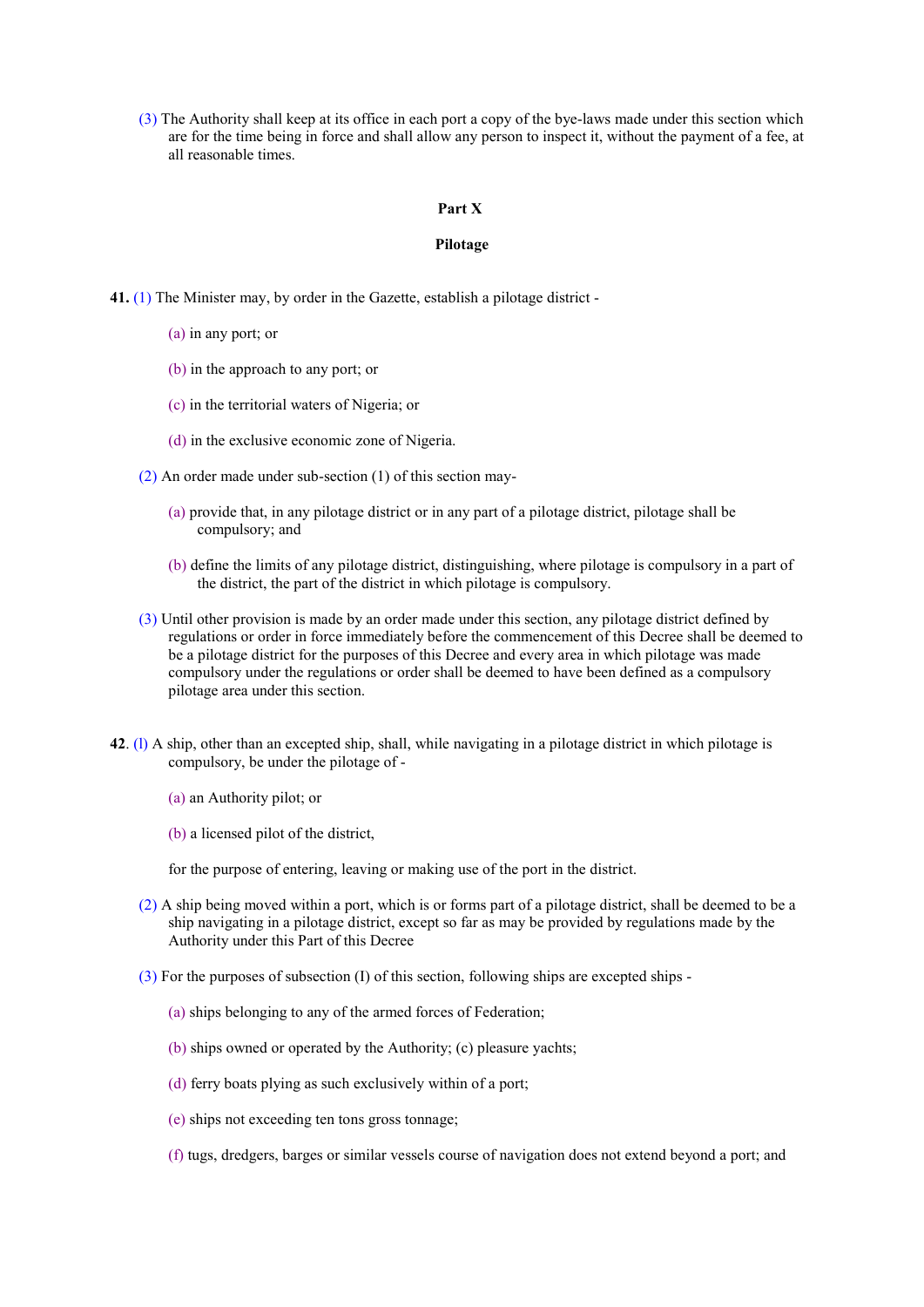- (g) ships exempted from compulsory pilotage by regulations made by the Authority under this part this Decree.
- **43.** Subject to the provisions of this Part of this Decree, the Authority may
	- (a) licence pilots for a pilotage district; and
	- (b) do such other things in relation to pilots in a pilotage district as are necessary or expedient for carrying into effect the Authority's powers and duties under this Part of this Decree.
- **44.** (1) The Minister, by order
	- (a) may, for a pilotage district; and
	- (b) shall, for a pilotage district in which or in any part of which pilotage is compulsory,

establish a pilotage board for the pilotage district.

- (2) A pilotage board~sha1l consist of
	- (a) the harbour master of the port as chairman; and
	- (b) not less than two or more than four persons appointed by the Authority with the approval of the Minister.
- (3) An appointed member of a pilotage board may
	- (a) be appointed for a period not exceeding three years, bid be re-appointed; and
	- (b) at any time, resign from membership of a pilotage Board by sending his resignation in writing to the Authority.
- **45.** A pilotage board shall
	- (a) hold inquiries concerning the conduct of pilots in the discharge of their duties in the pilotage district;
	- (b) lences pilots for the pilotage district on behalf of the Authority; and
	- (c) hold examinations in connection with the licensing of pilots for the pilotage district.
- **46.** (1) A pilotage board shall meet at such time and place as the chairman of the pilotage board may, from time to time, appoint.
	- (2) Two members of a pilotage board shall form a quorum.
	- (3) The chairman if present, shall preside at every meeting of a pilotage board, and in his absence the members present appoint one of their number to preside at the meeting.
	- (4) Every question which comes before a pilotage board at any meeting shall be decided by a majority of votes of members present and voting.
	- (5) The member presiding at any meeting shall have a vote and, in the case of an equality of votes, shall have a second or casting vote.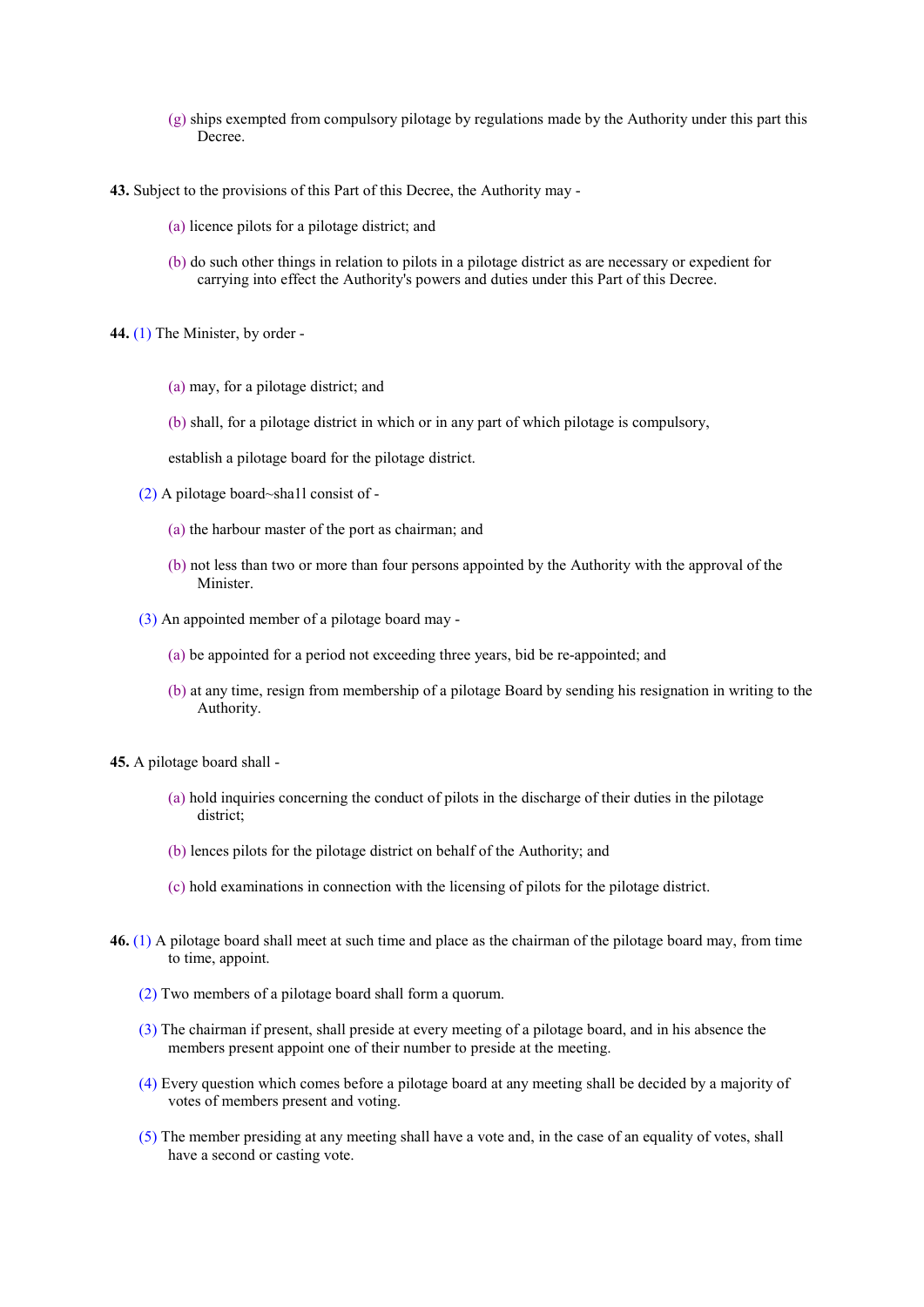- (6) Minutes shall be kept of the proceedings of a pilotage board, and the minutes shall be signed by the person presiding at the meeting to which the minutes relate.
- **47.** A pilotage board may, and shall, when directed by the Minister, hold an inquiry into the conduct of
	- (a) a pilot against whom an allegation of misconduct is made; or
	- (b) a pilot in charge of a ship which
		- (i) touches the ground, or
		- (ii) runs foul of any other ship, or
		- (iii) runs foul of a wharf, buoy, mole or beacon.
- **48.** A pilotage board holding an inquiry under section 47 of this Decree may summon and examine witnesses on oath and call for any document in any matter before it.
- **49.** (1) When a person-
	- (a) on being summoned as a witness before a pilotage board, fails to attend; or
	- (b) refuses to take an oath or affirm when required to do so by a pilotage board during an inquiry; or
	- (c) refuses to produce a document in his power or control legally required by the pilotage board during an inquiry; or
	- (d) refuses to answer a question to which a pilotage board may legally require an answer; or
	- (e) during an inquiry is, in the opinion of the pilotage board guilty of contempt towards the pilotage board,

the chairman of the pilotage board may make a written complaint concerning the conduct of the person to any court which has power to punish persons if guilty ff like conduct in that court.

- (2) The court to which a complaint is made under subsection (1) of this section may inquire into the alleged conduct and, after -
	- (a) examination of any witnesses that may be produced for or against the person complained against; and
	- (b) hearing any statement that may be offered in defence,

may, if it seems just, punish the person complained against as if he had been guilty of such conduct in a proceeding in that court

- **50.** (1) Where a pilotage board after due inquiry in accordance with the provisions of this Part of this Decree finds that a pilot has -
	- (a) been guilty of misconduct affecting his capability as a pilot; or
	- (b) failed in or neglected his duty as a pilot; or
	- (c) become incompetent to act as a pilot,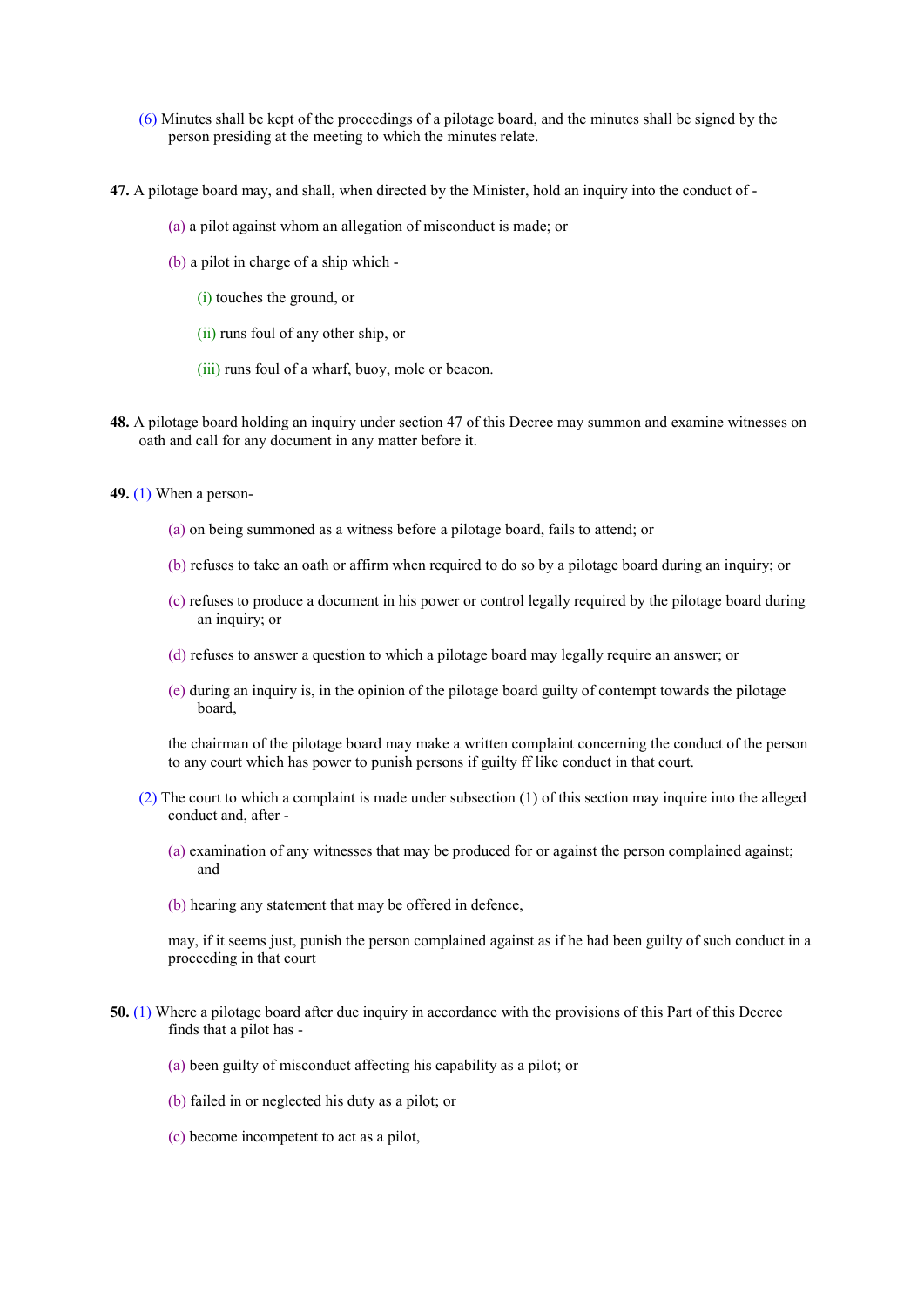the pilotage board may, in a case under paragraph (a) or paragraph (b) of this subsection, impose a fine not exceeding N2000 or reprimand the pilot and may, in any case, whether in addition to the fine or reprimand or not, suspend the pilot from duty.

- (2) Where a pilot is suspended from duty by a pilotage board under subsection (1) of this section, the pilotage board shall make such recommendation to the Authority concerning the future exercise of the pilot's duties in the pilotage district, as it consders appropriate in the circumstances of the particular case.
- (3) Copies of the record of an inquiry held under of this Decree or a recommendation made under subsection (? this section, shall be supplied by the pilotage board to Authority, the Minister and the pilot concerned.
- **51.** (1) If a pilot is aggrieved by a decision or recommendation of a pilotage board, he may, within thirty days from the date of the decision or recommendation, appeal Minister.
	- (2) The Minister may, after considering the appeal-
		- (a) confirm or reverse the finding of the pilotage board; or
		- (b) subject to the provisions of section 50 of this Decree, alter the nature of the punishment; or
		- (c) in the case of a recommendation to the Authority under section 50(2) of this Decree, support, comment on or oppose the recommendation.
	- (3) The decision of the Minister on an appeal under this section shall be final.
- **52.** (l) The Authority shall consider any recommendation made by a pilotage board concerning any pilot who has been suspended by the pilotage board under section 50 of this Decree, and may, having considered the recommendation and the record of the inquiry -
	- (a) suspend or revoke the pilot's licence; or
	- (b) inform the pilot and the pilotage board that the pilot may resume his duties as a pilot in the pilotage district.
	- (2) No pilot's licence shall be suspended or revoked under subsection (1) of this section, or any action taken by the Authority in relation to any pilot as a result of a recommendation made by a pilotage board unless -
		- (a) no appeal has been made by the Authority pilot or licensed pilot to the Minister within the time prescribed by section 51 of this Decree; or
		- (b) in the case of an Authority pilot, he has informed the Authority in writing that he does not intend to exercise his right of appeal; or
		- (c) an appeal has been made to and determined by the Minister in accordance with the provisions of section 51 of this Decree.
- **53.** Subject to the provisions of this Part of this Decree, the Authority may, with the approval of the Minister, make regulations for any pilotage district for all or any of the following purposes -
	- (a) exempting any class of ship from compulsory pilotage;
	- (b) prescribing the occasions on which a ship being moved within a port which forms part of a pilotage district in which pilotage is compulsory shall not be deemed to be navigating in the port;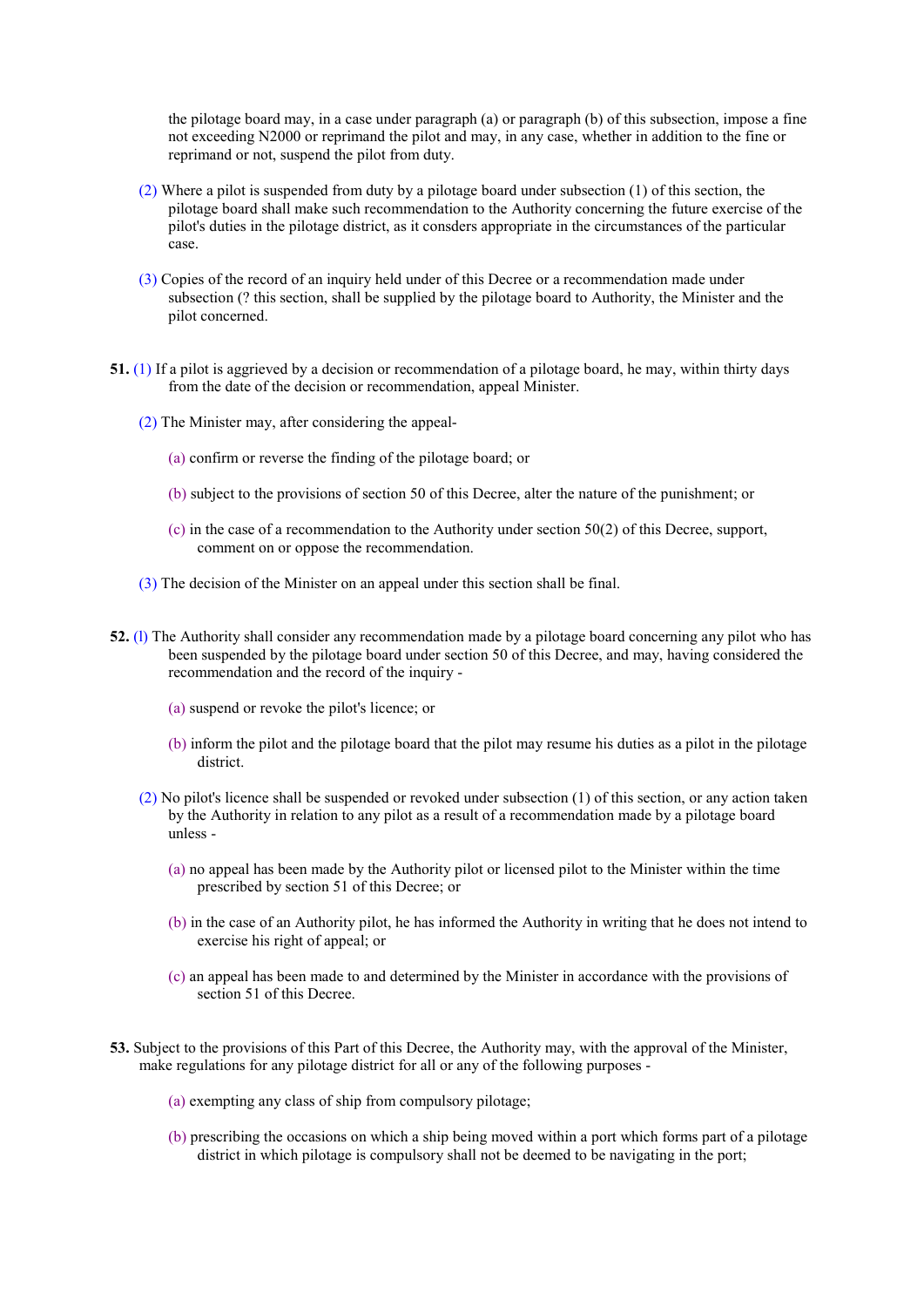- (c) providing that, in respect of any class of ship prescribed in the regulations, only Authority pilots shall under pilotage;
- (d) determining the qualifications to be required of licensed pilots, and for the grant of licences to pilots;
- (e) providing generally for the good government of Authority pilots and licensed pilots;
- (f) providing for the punishment for the breach of any regulation made by the Authority for the good government of pilots by the infliction of fines not exceeding N5000.
- (g) prescribing the fees which shall be payable on the grant or renewal of a licence;
- (h) providing for bonds (the penalty of which shall not any case exceed N 10,000) to be given by pilots for the purpose of the provisions of section 55 of this Decree limiting a pilot's liability; and
- (i) generally regulating pilotage in a pilotage district.
- **54.** The master or owner of a ship navigating in circumstances in which pilotage is compulsory shall be answerable for any loss or damage caused by the ship or by any navigation of the ship in the same manner as he would were not compulsory.
- **55.** (1) A pilot who has given a bond, under regulations made under this Part of this Decree, shall not be liable for neglect or want of skill beyond the penalty of the bond and amount payable to him on account of pilotage in respect of the voyage in which he was engaged when he became so liable.
	- (2) A bond given by a pilot in accordance with regulations made under this Part of this Decree shall not be liable to stamp duty.
	- (3) Where any proceeding is taken against a pilot for any neglect or want of skill in respect of which his liability is limited as provided by this section, and other claims are apprehended in respect of the same neglect or want of skill, the court in which the proceeding is taken may determine the amount of the pilot's liability.
	- (4) On payment into court by the pilot of the amount determined under subsection (3) of this section, the court may-
		- (a) distribute that amount rateably among the several claimants
		- (b) stay any proceeding pending in any other court in relation to the same matter;
		- (c) proceed in such manner and subject to such directions as to
			- (i) making persons interested parties to the proceeding,
			- (ii) the exclusion of claimants who do not come in within a certain time,
			- (iii) requiring security from the pilot, and
			- (iv) payment of any cost,

as the court thinks fit.

#### **Part XI**

### **Dues and Rates**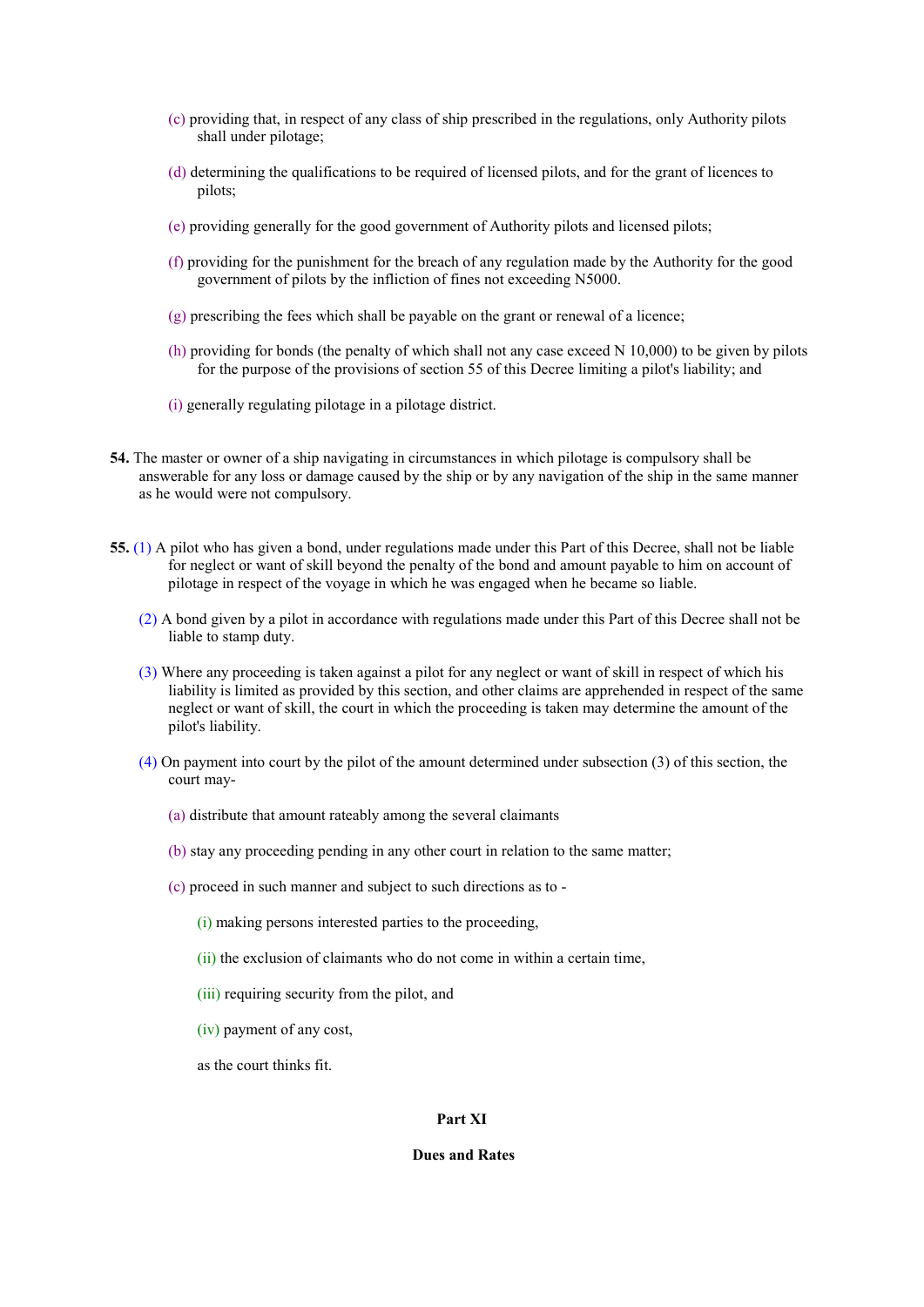#### *(a) Harbour Dues*

- **56.** (1) Subject to this Part of this Decree, the Authority shall levy such harbour dues and rates on every ship
	- (a) entering or leaving a port or the approach to a port in respect of the passengers, animals or cargo carried on the ship;
	- (b) arrested at any berth or place within the port, as the Authority may, by regulations made under sect ion 71 of this Decree, prescribe.
	- (2) The Authority may charge such dues as it deems fit in respect of every movement of a ship within a pilotage district.
- **57.** (1) The master of a ship arriving in a port shall produce or supply to the Authority
	- (a) the ship's register and the ship's papers;
	- (b) a list of all inward passengers and animals, the name of the consignee of the cargo intended to be unshipped; and
	- $(c)$  if-
		- (i) the whole cargo is intended to be unshipped, a copy of the bill of lading or manifest of the or
		- (ii) part only of the cargo is intended to be unshipped, the best account in writing, in his power, of the kinds, weights and quantities of the cargo intended to be unshipped; and
	- (d) such other information in relation to the ship, passengers, animals and cargo thereof as may prescribed.
	- (2) The particulars required by subsection (1) of this section shall be produced or supplied in such form and within such time as may be prescribed.
- **58.** (1) The master of a ship shall, when applying for the clearance of his ship outwards from a port, produce or supply to the Authority -
	- (a) a list of all outward passengers and animals;
	- (b) the best account in writing, in his power, of the kinds, quantities and weights of all cargo shipped on board in the port;
	- (c) such other information in relation to the ship, passengers, animals or cargo thereof as may be prescribed.
	- (2) The particulars required to be produced or supplied under subsection (1) of this section shall be delivered to such officer of the Authority and in such form as may be prescribed.
- **59.** Harbour dues and rates payable in respect of
	- (a) passengers, animals and cargo inwards shall be paid at the time of the report of the ship inwards;
	- (b) passengers, animals and cargo outwards, shall be paid before loading commences; and
	- (c) any ship under arrest within a port, shall be paid before the ship departs the port.
- **60.** The following persons shall be liable for the payment of harbour dues and rates -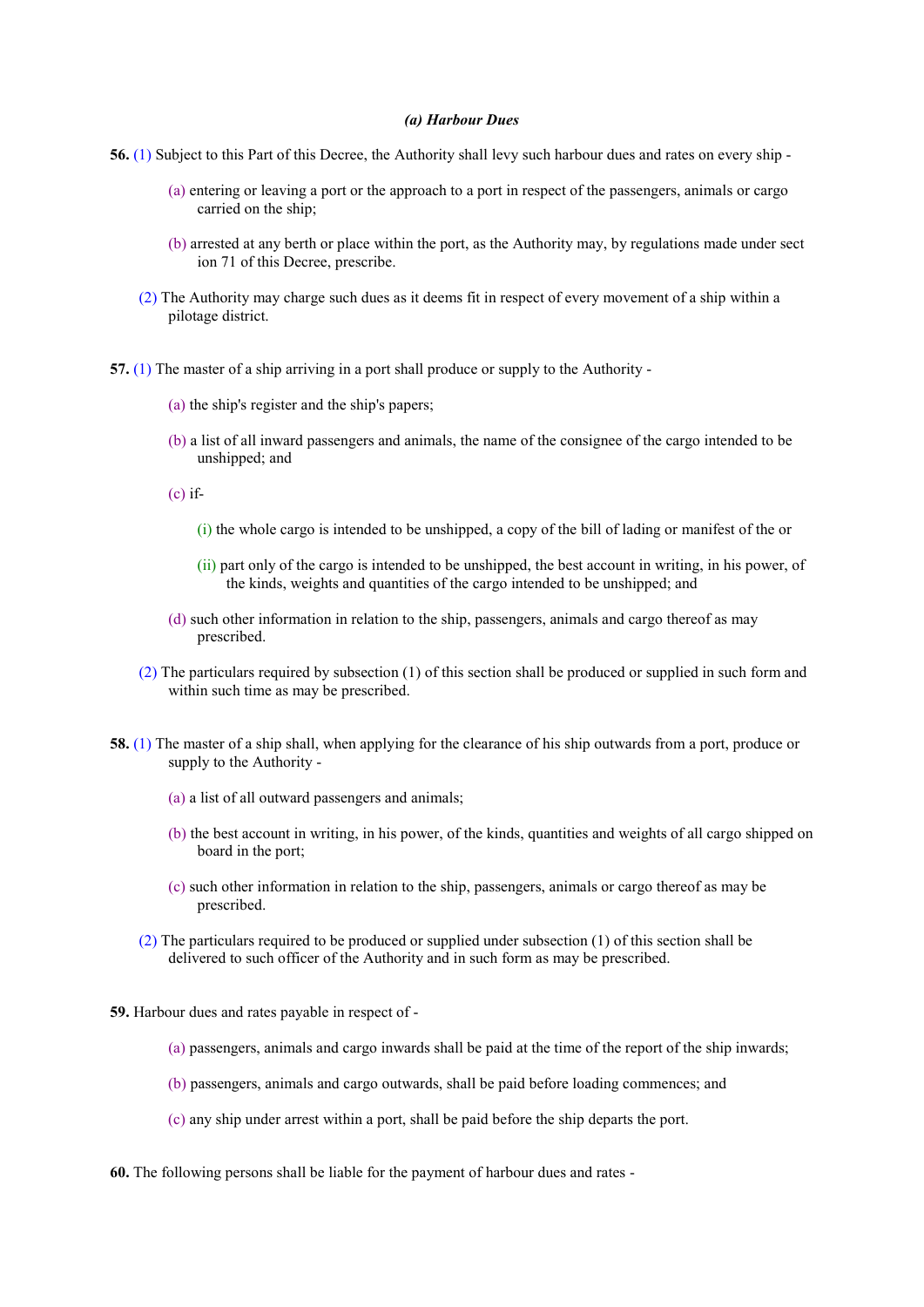- (a) the master or owner of the ship;
- (b) in the case of harbour dues or rates payable in respect of passengers, animals or cargo inwards, every consignor or agent of the ship who has paid or made himself liable to pay any charge on account of the ship in its port of arrival or discharge;
- (c) in the case of harbour dues or rates payable in respect of passengers, animals and cargo outwards, every consignee or agent of the ship who has paid or made himself liable to pay any charge on account of the ship in its port of arrival departure;
- (d) in the case of harbour dues or rates payable in respect of any ship under arrest, every consignee, agent or any other person causing the arrest of the ship.
- **61.** When harbour dues or rates are paid by a person who, not being the owner or master of the ship, is made liable by paragraph (b) or paragraph (c) of section 60 of this Decree, that person may retain, out of any money in his hands received on account of the ship or its owner -
	- (a) the amount of the harbour dues or rates paid by him; and
	- (b) any reasonable expenses he may have incurred by reason of that payment or liability

### *(b) Ships' Dues*

- **62.** Subject to the provisions of this Part of this Decree, the Authority shall levy on any ship, including a ship under arrest-
	- (a) such ship dues and rates for lighthouse, conservancy buoyage, anchorage, mooring buoy, buoys oil control, berthing and
	- (b) such pilotage dues,

as the Authority may, by regulations made under section 71 of this Decree, prescribe.

- **63.** (1) The following persons shall be liable to pay dues and rates charged in respect of light, conveyance, buoyange, anchorage, mooring buoy, berthing and other services rendered to a ship under section 62 of this Decree -
	- (a) the master or owner of the Ship;
	- (b) every consignee or agent who has paid or made himself liable to pay any dues on account of the ship in its port of arrival or discharge.
	- (2) The following persons shall be liable to pay pilotage dues and rates charged on a ship under section 62 of this Decree-
		- (a) the master or owner of the ship;
		- (b) in the case of pilotage inwards, every consignee or agent who has paid or made himself liable to pay any dues on account of the ship in its port of arrival or discharge;
		- (c) in the case of pilotage outwards, every consignee or agent who has paid or made himself liable to pay any dues on account of the ship in its port of departure.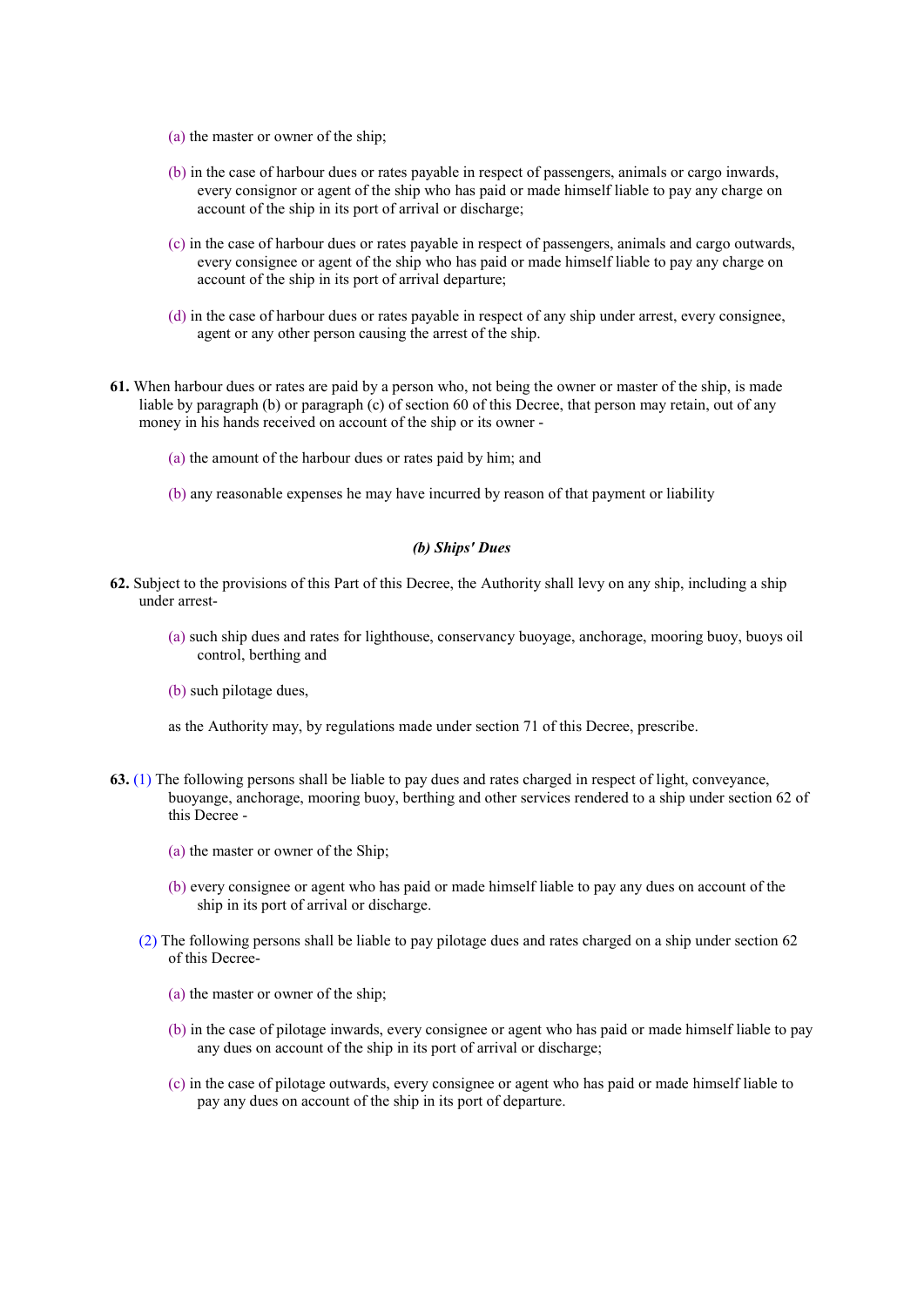- **64.** When any ships' dues are paid by a person who is made liable under paragraph (b) of subsection (1) or paragraph (b) or (c) of subsection (2) of section 63 of this Decree, not being the master or owner of the ship, that person may retain, out of any money in his hands received on account of the ship or its owner -
	- (a) the amount of dues paid by him; and
	- (b) any reasonable expenses he may have incurred by reason of that payment or liability.

## *(c) Levy of Rates*

- **65.** Subject to the provisions of this Part of this Decree, the Authority shall levy such rates as the Authority may, by regulations made under section 71 of this Decree, prescribe, for the use of any facility, work or appliance provided, or any service to be performed by the Authority in respect of any ship or goods in pursuance of the powers conferred by this Decree or otherwise without prejudice to the generality of the foregoing, for any e following -
	- (a) the landing, shipping, wharfage, cranage, storage, carriage or demurrage of goods;
	- (b) the carriage of passengers;
	- (c) the use by any ship or person of any wharf in the possession of the Authority;
	- (d) the use of any gear, tackle, tool, instrument or staging supplied by the Authority for the purpose of any ship using any wharf in the possession of the Authority;
	- (e) the use of any ship or lighter, or any engine or boat for the extinction of fire, belonging to or maintained by the Authority;
	- (f) the towing of, and rendering assistance to, any ship, whether leaving or entering a wharf in possession of the Authority or not, being within or without any port;
	- (g) for water supplied by the Authority;
	- (h) for the removal of waste or refuse from any ship; and
	- (i) for monitoring port environmental pollution control.
- **66.** (1) The Authority shall have a lien on any goods for the amount of all rates leviable under this Decree in respect of those goods, and shall be entitled to seize and detain them until the rates are fully paid.
	- (2) Rates shall become payable, in the case of goods
		- (a) to be landed , immediately on the landing of the goods-
		- (b) to be removed from the premises of the Authority or to be shipped, before the goods are removed or shipped.
	- (3) The lien for rates shall have priority over all other and claims, except claims for money payable to the Government of the Federation or of a State.
- **67.** (l) If the master or owner of a ship, or his agent or the person by whom the goods are landed, at or before the time landing from the ship, of any goods at any wharf or other premises of the Authority, gives notice in writing that those goods are to remain subject to a lien for freight, prim age or general average charges to an amount to be mentioned in the notice, the goods shall continue to be liable to the same lien, if any, for the charge as they were subject to before the landing of the goods.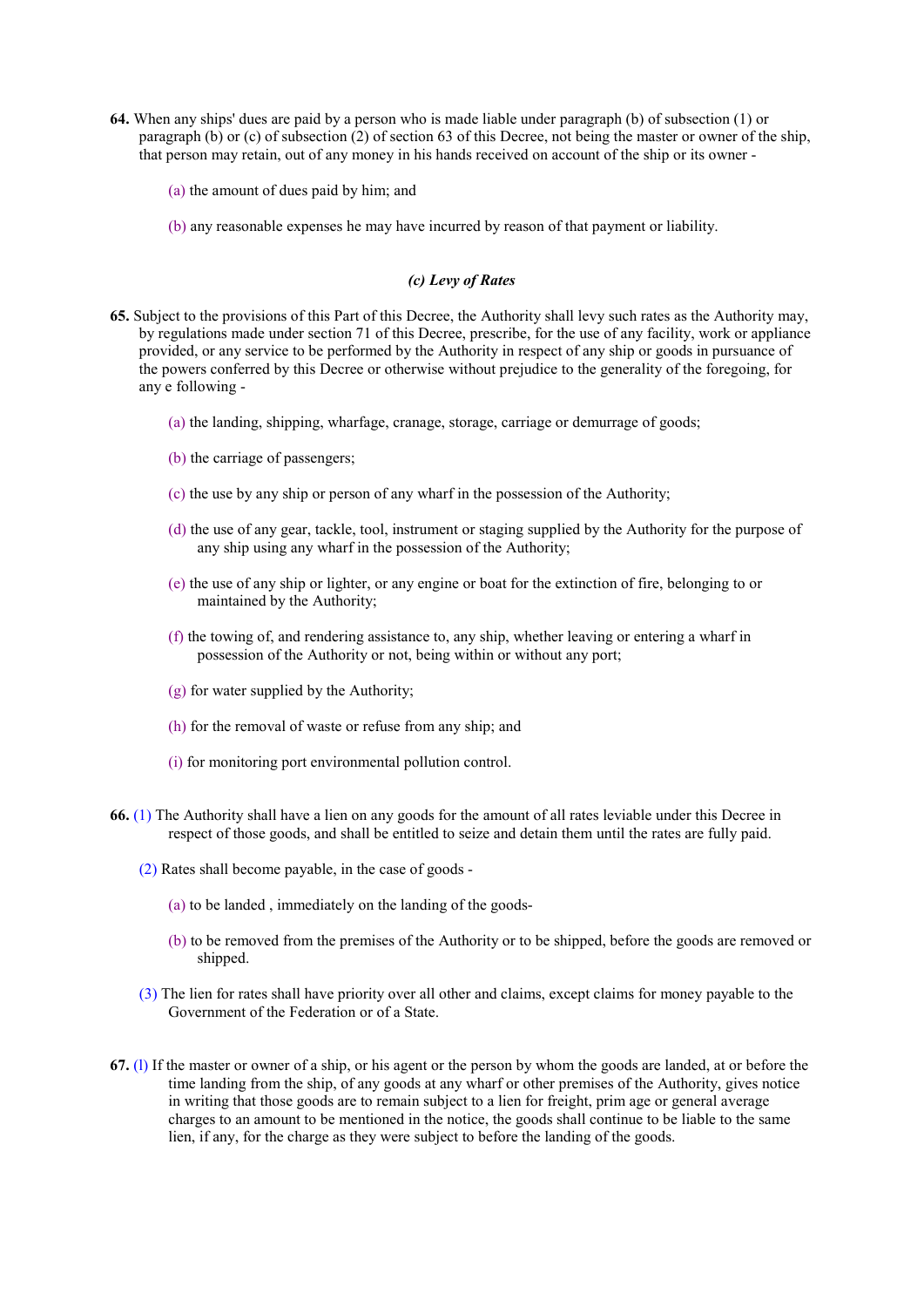- (2) The Authority shall retain the goods at the risk and expenses of the owner of the goods until the lien is discharged as mentioned in section 68 of this Decree, or until the Authority is entitled under the provisions of this Part of this Decree to sell the goods.
- **68.** The Authority may permit goods liable to a lien to be removed without regard to the lien, on production to the Authority of a document purporting to be-
	- (a) a receipt for the amount claimed as due; or
	- (b) a release for the amount of any lien to which goods are liable under section 67 of this Decree from the person by or on whose behalf a notice has been given under that section,
	- if it is satisfied as to the authenticity of the document.
- **69.** (1) If the rates payable to the Authority in respect of any goods are not paid, or if the lien for freight, primage, general average or charges when a notice under section 67 of this Decree has been given is not discharged, the Authority may, and in the latter event, if required by or on behalf of the person claiming the lien for freight, primage, general average or charges, shall-
	- (a) at the expiration of 90 days from the time when the goods were placed in its custody; or
	- (b) if the goods are of a perishable nature, at such earlier period, not less than 24 hours after the landing of the goods as the Authority may think fit,
	- sell, by public auction, the goods or so much as is necessary to satisfy the duty, expenses, rates and other claims directed under this Part of this Decree to be paid out of the proceeds of the sale.
	- (2) The Authority shall, before putting up goods for sale under subsection (1) of this section, give 30 days notice of the sale by publication in the Gazette and at least 2 widely read national newspapers, unless the goods are of so perishable a nature as, in Opinion of the Authority, to render their immediate sale or advisable, in which case, the notice shall be given as the urgency of the case admits.
	- (3) If the address of the owner of the goods or of his agent has been stated on the manifest of the cargo, or in any of the documents which have come into the hands of the Authority or is otherwise known and the address is within Nigeria, notice shall also be given to the owner of the goods by letter delivered at that address or sent by post.
	- (4) The title of a bona fide purchaser of goods sold under this section shall not be invalidated by reason of the omission to send a notice under this section, and the purchaser is not bound to inquire whether the notice has been sent.
- **70.** (1) The proceeds of any sale made in accordance with section 69 of this Decree shall be applied as follows, and in the following order
	- (a) first, in payment of any customs and excise duties and State warehouse rent owed in respect of the goods;
	- (b) second, in payment of the expenses of the sale;
	- (c) third, in payment of the rates and expenses due to the Authority in respect of the goods; and
	- (d) fourth, in payment of the freight and other claims or lien of which notice has been given under section 67 of this Decree,

and the surplus, if any, shall be paid to the owner of the goods on demand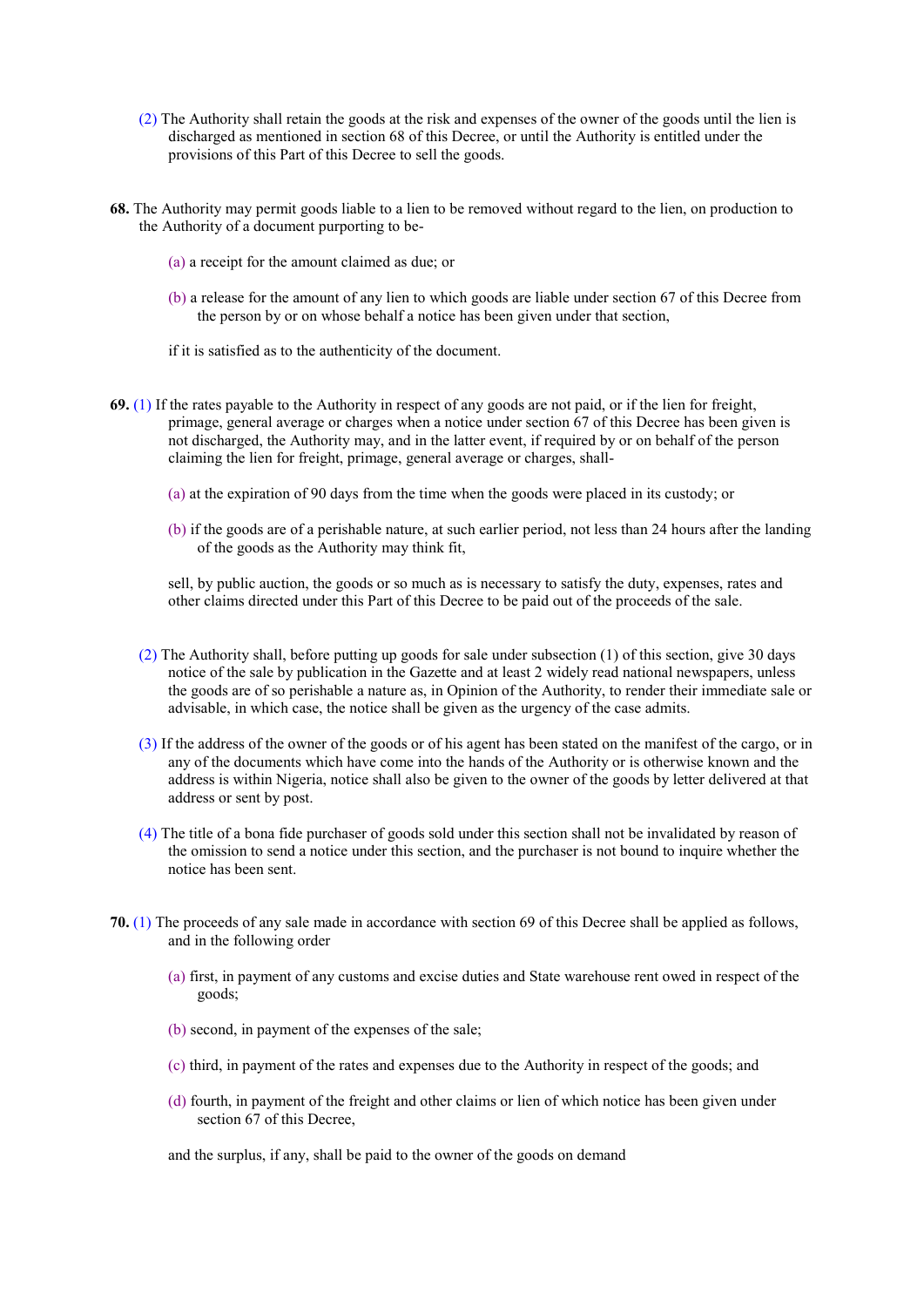(2) Where demand is not made within one year from the sale of the goods, the surplus of the proceeds of sale shall be paid to the general account of the Authority, and all rights of the owner to the payment shall be extinguished.

### *(d) General Provisions as to Dues and Rates*

- **71.** (1) Subject to the provisions of this Part of this Decree, the Authority may make regulations
	- (a) for the levying of dues and rates for the purposes sections 56, 62 and 65 of this Decree;
	- (b) prescribing the conditions on which any work or service in respect of which any rate is levied will be performed or provided by the Authority;
	- (c) prescribing the officer of the Authority to whom any return of information required by this Part of this Decree shall be delivered and the place of the delivery and the time within which it shall be made;
	- (d) prescribing the officer of the Authority to whom dues or rates shall be paid, the place of payment and the time within which payment shall be made;
	- (e) providing for the exemption of any ship or class of ships, passenger, animal or goods from all or any dues or rates or the remission of any dues or rates or any part thereof;
	- (f) prescribing anything required to be prescribed by this Part of this Decree;
	- (g) generally for giving effect to the provisions of this Part of this Decree.
	- (2) For the avoidance of doubt it is hereby declared that regulations made under this section may-
		- (a) prescribe different dues or rates for different ports;
		- (b) prescribe different dues or rates for different classes of ships, passengers, animals or goods; and
		- (c) provide that the Authority may enter into a special agreement in respect of any matter referred to in section 65 of this Decree instead of charging the rate in accordance with the rate prescribed by regulations.
- **72.** The Authority may, either alone or with any other person, enter into any ship within the limits of any port, in order to ascertain the dues or rates payable in respect of the ship.
- **73.** If any difference arises between the Authority and the master of any ship or the owner of any goods, concerning the weight or quantity of the goods or ship's draught in respect of which any harbour dues or rates are payable, the Authority-
	- (a) shall cause all those goods or ship's draught to be weighed and measured; and
	- (b) may, if necessary, detain the ship containing those goods or ship's draught until they have been weighed or measured.
- **74.** (1) If the weight or measurement of the goods or ship's draught referred to in section 73 of this Decree are more than that shown by the particulars delivered by the master in accordance with section 57 or 58 of this Decree, the expenses of the weighing or measuring shall be paid to the Authority by the master of the ship, and shall be recoverable in the same manner as dues leviable under this Part of this Decree.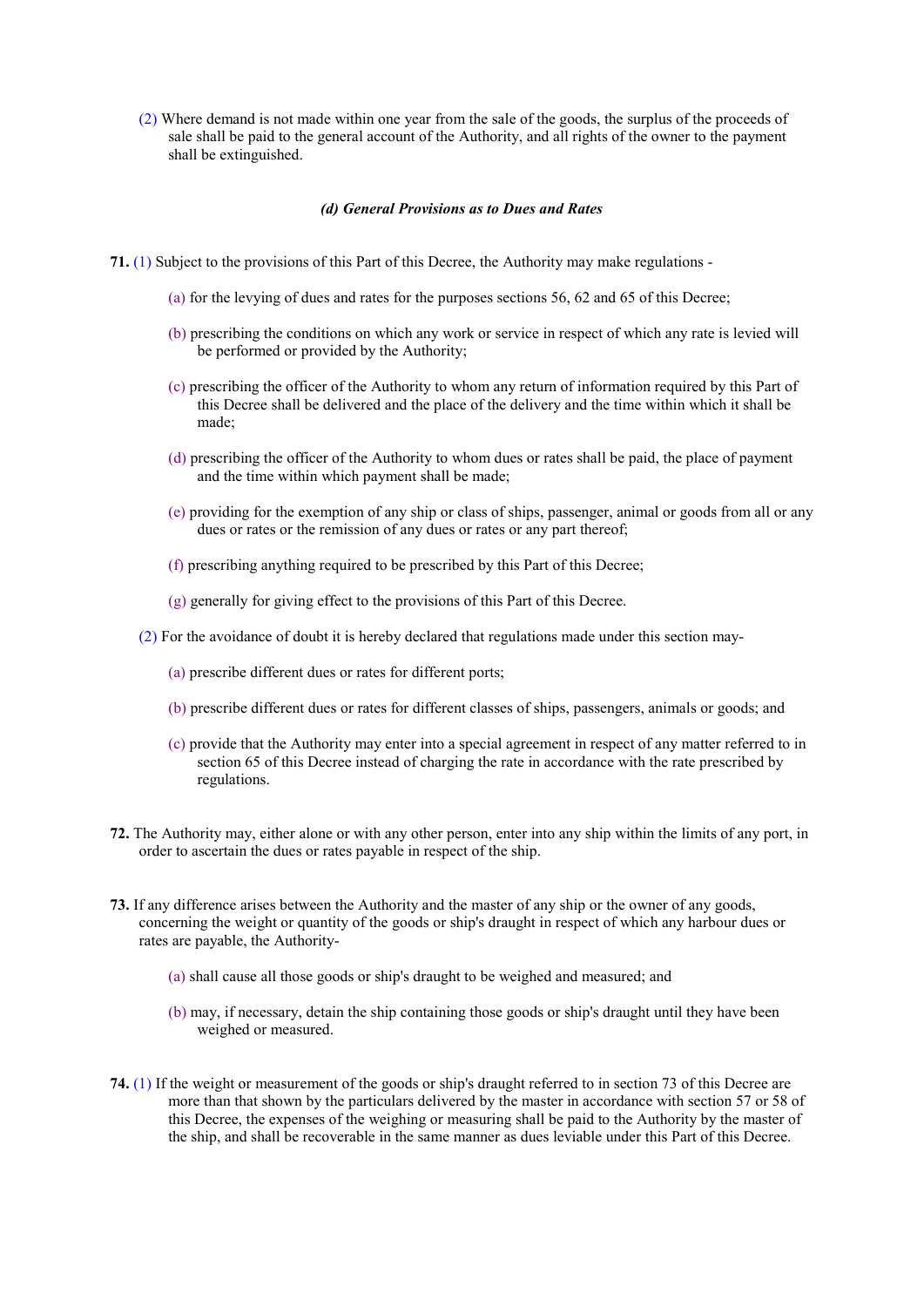- (2) If the weight or quantity of the goods or ship's draught is the same as or less than that shown by the particulars delivered by the master in accordance with section 57 or 58 of this Decree, the Authority shall pay all the expenses of the weighing or measuring and of any unreasonable delay of the ship.
- **75.** (1) If the master of a ship in respect of which any dues or rates are payable refuses or neglects to pay the dues or rates on demand, the Authority may distrain or arrest the ship and the tackle, apparel and furniture of the ship and may detain them until the amount of the dues or rates is paid.
	- (2) If 14 days following a distraint or an arrest
		- (a) any dues or rates; or
		- (b) any of the expenses of distaint or arrest or of the detention of the ship and its tackle, apparel and furniture,
		- remain unpaid, the Authority may cause the ship or tackle, approach and furniture distrained or arrested to be sold.
	- (3) The Authority may, out of the proceeds of the sale, retain the amount of dues, rates or expenses which are owed and shall deliver the balance to the master of the ship, on demand.
- **76.** (l) If the Authority gives to the proper officer of the Nigeria Customs Service a notice stating that an amount, specified in the notice, is due in respect of dues or rates leviable under this Decree against any ship or against the master or owner of the ship, the proper officer shall not give any discharge or clearance outwards until-
	- (a) the amount of the dues or rates has been paid; or
	- (b) security has been given to the satisfaction of the Authority for the payment of the dues or rates.
	- (2) In this section, "proper officer" means the officer who is responsible for granting clearance outwards from a port of the ship in respect of which notice is given.
- **77.** Notwithstanding anything contained in sections 66 to 76 of this Decree, the Authority may recover by civil suit any dues, rates, expenses, costs or, in the case of sale, the balance thereof, when the proceeds of sale are insufficient.
- **78.** The Authority shall keep at its office in each port a book specifying the dues and rates for the time being in force and shall allow any person to inspect the book at all reasonable times, without the payment of a fee.
- **79.** The provisions of this Part of this Decree shall not apply to-
	- (a) any ship belonging to any of the armed forces of the Federation; or
	- (b) any ship belonging to the armed forces of a foreign country extending reciprocal treatment to ships belonging to the armed forces of the Federation.
- **80.** The provisions of this Part of this Decree shall apply goods which are the property of the Government.

#### **Part XII**

## **Liability of the Authority**

#### *(a) As a Carrier of Passengers*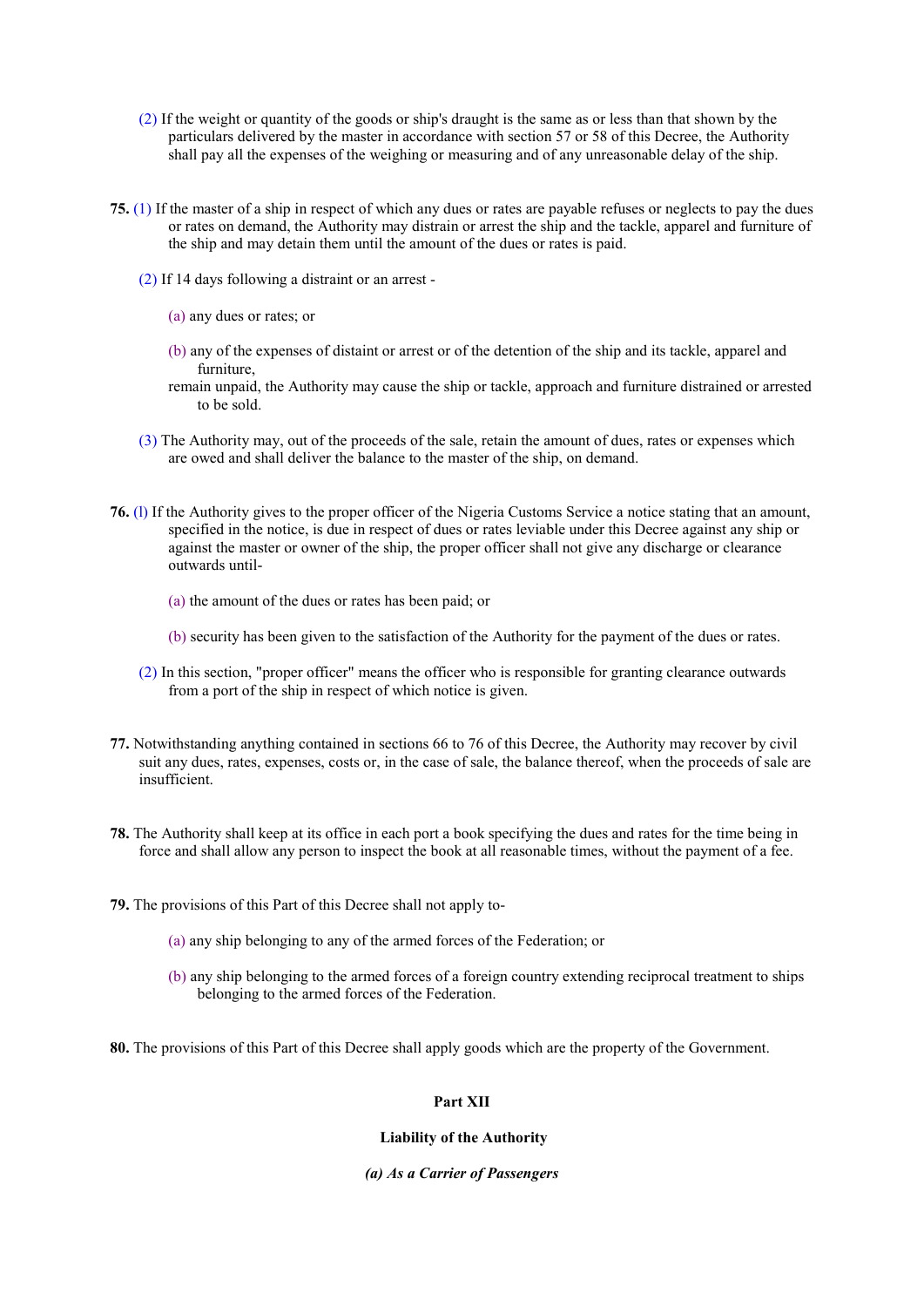- **81.** (1) The Authority shall not be liable for the loss of life loss of or personal injury to any passenger, except where the loss of life, or personal injury is caused by want of ordinary care, diligence or skill on the part of the Authority or any of its employees.
	- (2) The Authority shall not in any circumstances be liable for the loss of life of or personal injury to any passenger who-
		- (a) is travelling by special permission, whether verbal or written, in any part of a ship, vehicle or train, other than a part normally provided for the use of passengers;
		- (b) is travelling on a free pass;
		- (c) at the time the loss of life or injury occurred, is being carried by a transport service, other than one provided by the Authority or under the control of the Authority.
	- (3) To avoid liability under the provisions of subsection (2) of this section, it shall
		- (a) not be necessary for any notice to be given to the passenger of the condition which he travels; and
		- (b) be immaterial whether or not the passenger is an infant.
	- (4) The Authority shall not be liable for the loss of life of or personal injury to any passenger. who is carried by the Authority when the loss of life or injury occurs during carriage by ship and arose from -
		- (a) an act of God;
		- (b) an act of war or of the enemies of the State;
		- (c) a fire, or an accident from machinery, boilers or steam; or
		- (d) a peril or an accident of the seas, inland waters, or navigation, of whatsoever nature or kind and arising from any cause whatsoever,
	- (5) Subject to subsection (4) of this section and to any condition expressed in the contract of carriage, the Authority shall be liable for any loss of life or personal injury which occurs during the carriage by ship to the extent to which it would be liable under the Merchant Shipping Act, as if the ship were registered under that Act and the Authority were the owner of the ship and not to any greater extent.
	- (6) Where the Authority seeks to avoid liability under the provisions of subsection (4) or (5) of this section, the burden of proving that any loss of life or injury occurred during the carriage by ship shall lie on the Authority.
	- (7) For the purposes of this section -

"passenger" includes every person, other than an employee of the Authority on duty, lawfully travelling on any ship, vehicle or train owned or operated by the Authority.

**82.** The Authority shall not be liable for a loss arising from delay to a passenger caused -

- (a) by the failure of a ship, vehicle or train to start on a journey; or
- (b) by the late starting or late arrival of a ship, vehicle, or train,

arising from any cause whatsoever.

## *(b) As a Carrier of Goods by Ship*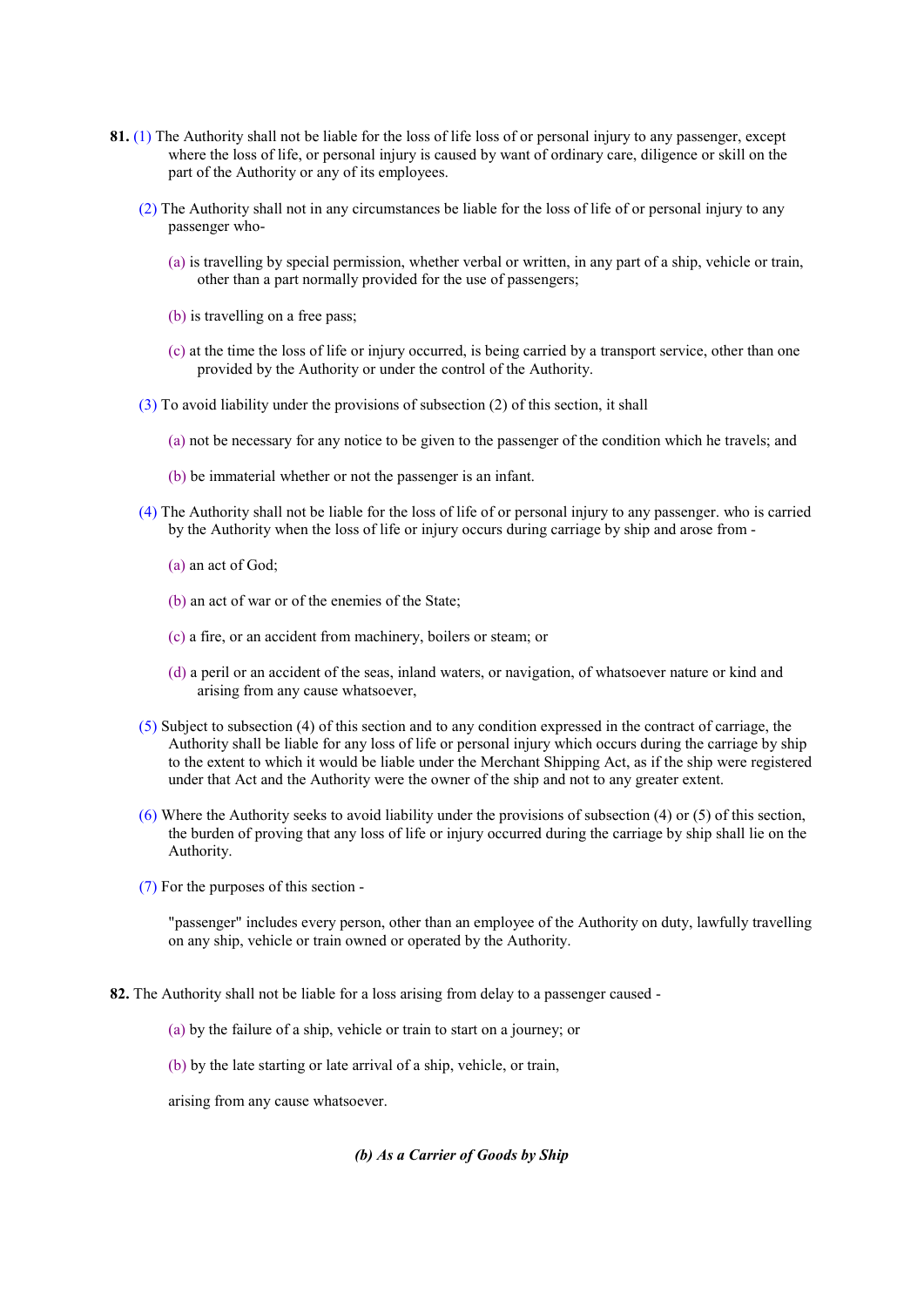- **83**. (1) Subject to the provisions of this Decree, the Authority shall no be liable for any loss of damage to goods carried by the Authority solely by ship, or partly by train or vehicle and partly by ship, where the loss or damage occurs during the carriage by ship and arose from -
	- (a) an act of God;
	- (b) an act of war or of the enemies of the State;
	- (c) a fire, or an accident from machinery, boilers or steam;
	- (d) a peril or an accident of the seas, inland waters, or navigation, of whatsoever nature or kind and arising from any cause whatsoever,
	- (2) Subject to subsection (1) of this section and to
		- (a) the provisions of any enactment or law relating to the carriage of goods by sea; and
		- (b) any condition expressed in the contract of carriage,

the Authority shall be liable for any loss or damage which occurs during the carriage by ship to the extent to which it would liable under the Merchant Shipping Act, as if the ship were registered under that Act and the Authority were the owner of the ship and not to any greater extent.

- (3) Where the Authority seeks to avoid liability under the provisions of subsection (1) or (2) of this section, the burden of proving that any loss or damage occurred during the carriage ship shall lie on the Authority.
- **84.** The Authority shall not be liable for any loss arising from delay to, detention of, or deviation in the carriage of goods unless the delay, detention or deviation is caused by want reasonable foresight and care on the part of the Authority or of employee, but the Authority shall not, in any circumstance, liable for any loss arising from delay to, detention of, or deviation in the carriage of goods-
	- (a) where there has been fraud on the part of the consignors; or
	- (b) unless a document acknowledging the receipt of the goods for carriage by the Authority has been given; or
	- (c) which at the time when the delay, detention or deviation occurred were being carried by any transport service, other than one provided by the Authority or under the control of the Authority;. or
	- (d) where there is a loss in a particular market whether held daily or at intervals; or
	- (e) where the delay, detention or deviation arises from
		- (i) insufficient or improper packing, or
		- (ii) a riot, civil commotion, strike lock-out, stoppage or restraint of labour from whatever cause, whether partial or general.
- **85.** (1) The liability of the Authority in respect of any animal shall not in any case exceed
	- (a) in the case of a horse, N5,000;
	- (b) in the case of any cattle, N 1,000;
	- (c) in the case of any other animal, N500,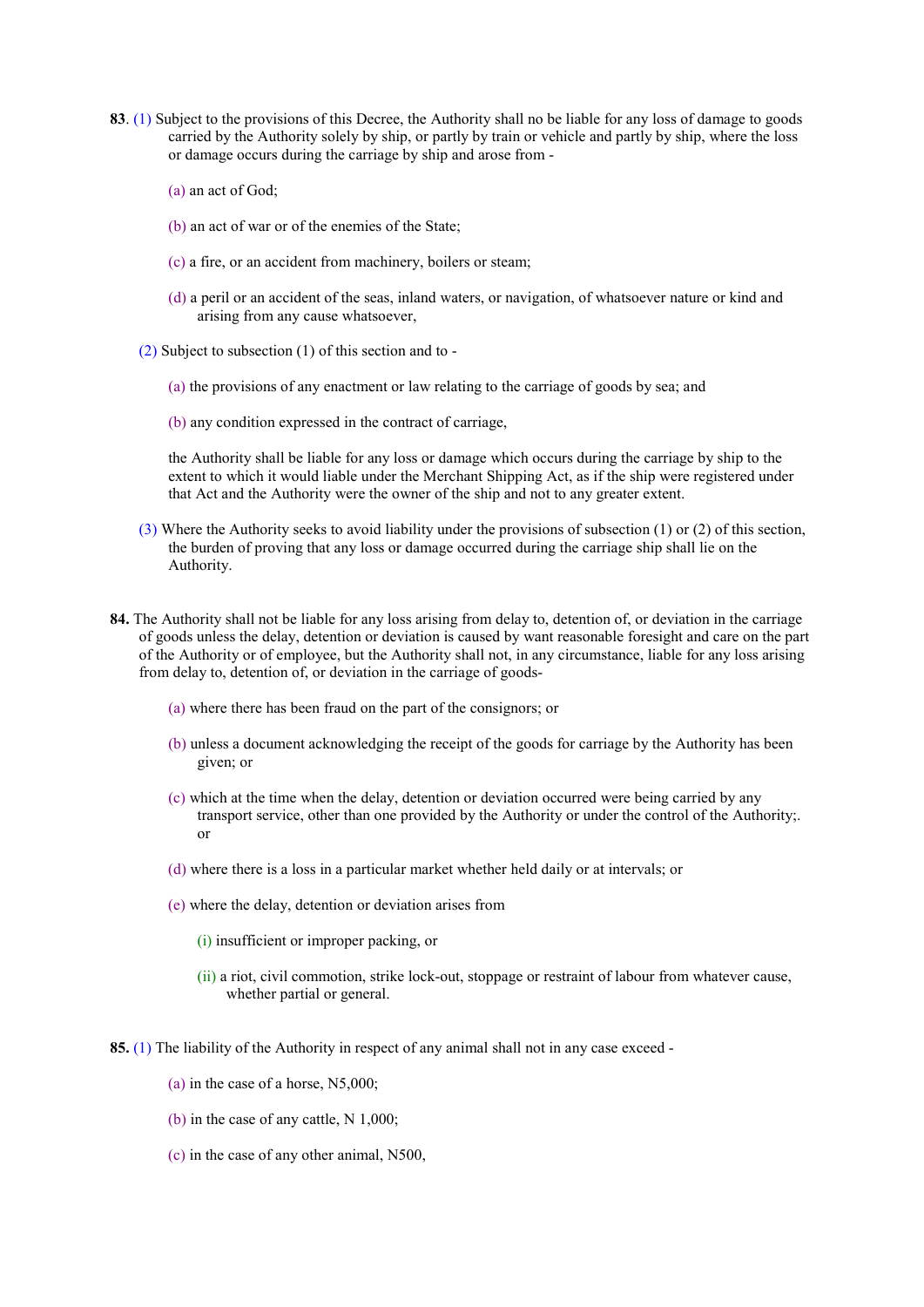unless at the time of acceptance of the animal by the Authority for carriage, the consignor or his agent declared that the value of the appropriate amount paid, or agreed to pay, such additional charge as may be prescribed in respect of the excess value, and the liability of the Authority shall not in any case the declared value.

- (2) In any proceeding against the Authority for the recovery of the sum in respect of an animal, the burden of proving the value of animma1, and where the animal has been injured, the extent iry, shall be on the claimant.
- (3) The Authority may by order vary the provisions of (a), (b) and (c) of subsection (1) of this section.

#### *(c) As a Warehouseman*

- **86.** (1) Subject to the provisions of this Decree or any contract, the Authority shall not be liable for the loss, misdelivery or detention of or damage to, goods -
	- (a) delivered to, or in the custody of, the Authority otherwise than for the purpose of carriage;
	- (b) accepted by the Authority for carriage, where the loss, misdelivery, detention or damage occurs otherwise than when the goods are in transit,

except when the loss, misdelivery, detention or damage is caused by want of reasonable foresight or care on the part of the Authority or any employee of the Authority.

- (2) The Authority shall in no case be liable under subsection (1) of this section for a loss, misdelivery, detention or damage arising from -
	- (a) an act of God;
	- (b) an act of war or of the enemies of the State;
	- (c) an arrest or a restraint or seizure under any legal process;
	- (d) an act or order of the Government;
	- (e) a declaration of goods as overtime or abandoned goods or the sale, auction, destruction or any other kind disposal made pursuant to the declaration;
	- (f) an act or omission of the consignor, consignee or depositor or of the servant or agent of any such
	- (g) a fire, flood, tempest, riot, civil commotion, strike, lock-out, stoppage or restraint of labour from cause, whether partial or general;
	- (h) an inherent liability to wastage in bulk or weight, latent or inherent defect, vice or natural deterioration;
	- (i) a deficiency in the contents of an unbroken package; or
	- (j) an insufficient or improper packing, or a leakage from a defective drum, container or package.

#### *(d) In connection with Pilotage*

- **87.** (1) The Authority, in relation to its duties in connection with pilotage under Part X of this Decree or any regulations made thereunder, shall not, where without its actual fault or privity, it causes any loss or damage to -
	- (a) a ship or merchandise or any other thing whatsoever on board a ship; or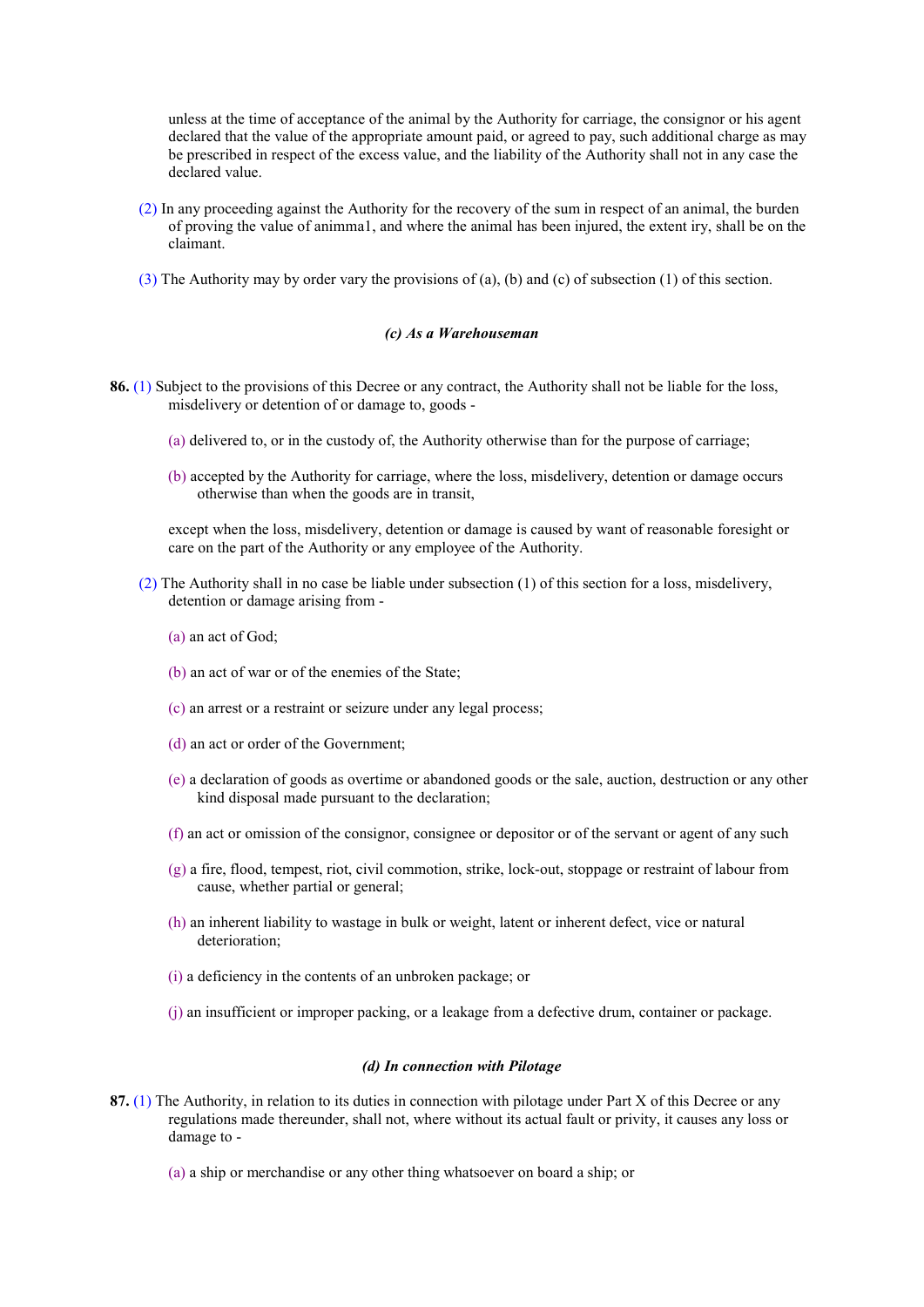(b) any other property or right of any kind, whether on land or on water or whether fixed or movable,

be liable to damages beyond the amount of N10,000 multiplied by the number of Authority and licensed pilots entitled to pilot ships in the pilotage district where the loss or damage occurred on the date when the loss or damage occurred.

- (2) Nothing in this section shall be construed to impose a liability on the Authority for any loss or damage as specified in subsection (1) of this section, where no liability would have existed but for this section.
- **88.** The limitation of liability under section 87 of this Decree-
	- (a) relates to the whole of any loss or damage which may arise on any one distinct occasion, although the loss and damage may be sustained by more than one person; and
	- (b) applies whether the liability arises at common law or under any enactment or law, and notwithstanding anything contained in that enactment or law.
- **89.** (1) Where any liability is alleged to have been incurred by the Authority in respect of any loss or damage to which section 87 of this Decree applies, and several claims are made a apprehended in respect of that liability, the Authority may apply to the High Court concerned for the consolidation of claims under subsection (2) of this section.
	- (2) The High Court to which an application is made may-
		- (a) determine the amount of the liability of the Authority and distribute that amount rateably among the several claimants;
		- (b) stay any proceeding pending in any other court in relation to the same matter; and
		- (c) proceed in such manner and subject to such direction as to-
			- (i) making persons interested parties to proceeding,
			- (ii) the exclusion of any claimant who do not come in within a certain time,
			- (iii) requiring security from the Authority, and
			- (iv) the payment of any costs,

as the Court thinks fit.

- **90.** In a case where the Authority is entitled to its liability as the owner of a ship, the provisions of sections 87, 88 and 89 of this Decree shall not apply to any loss or damage liability for which can be so limited by the Authority.
- **91.** (1) The grant or renewal of a licence to a pilot by the Authority under the powers conferred on the Authority by this Decree shall not impose any liability on the Authority for caused by any act or default of the pilot.
	- (2) The Authority shall not be liable for any loss caused by e or any act or default of an Authority pilot.

## **Part XIII**

#### **Legal Proceedings**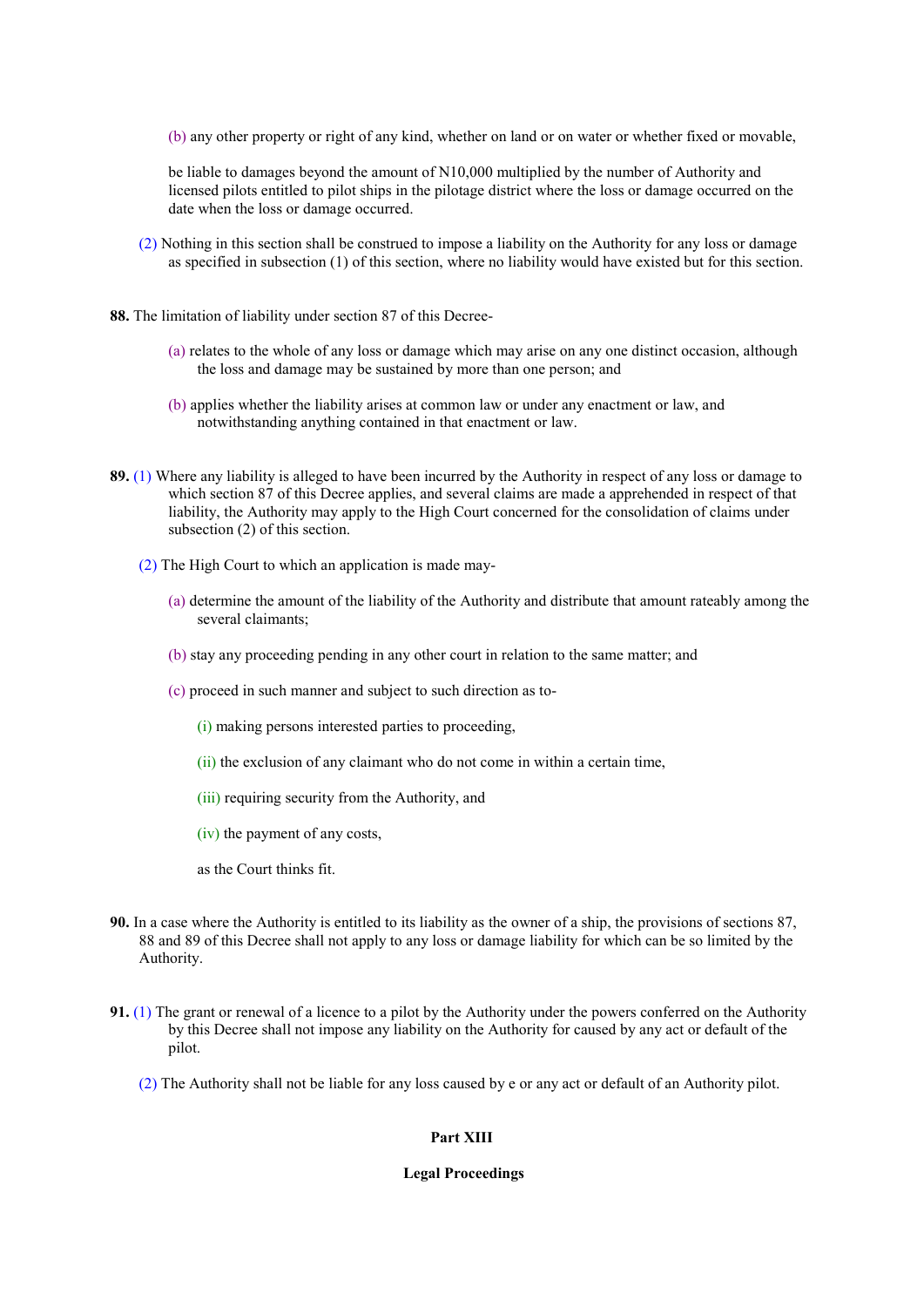- **92.** (1) No suit shall be commenced against the Authority before the expiration of a period of one month after written notice of intention to commence the suit shall have been served on the Authority by the intending plaintiff or his agent and the notice shall clearly and explicitly state -
	- (a) the cause of action;
	- (b) the particulars of the claim;
	- (c) the name and place of abode of the intending plaintiff; and
	- (d) the relief which it claims.
	- (2) In an action or suit against the Authority, no execution or attachment or process in the nature thereof shall be issued against the Authority, but any sums of money which may, by the judgment of the court, be awarded against the Authority shall, subject to any directives given by the Authority, be paid from the general reserve of the Authority.
	- (3) For the purposes of this section and this Part of this Decree -

"suit" means a civil proceeding commenced by writ of summons or in such other manner as may be prescribed by rules of court and includes an action but not a criminal proceeding.

- **93.** The notice referred to in section 92 of this Decree and summons, notice or other document required or authorised to be served on the Authority in connection with a suit by or against the Authority, may be served by -
	- (a) delivering it to the Managing Director; or

(b) sending it by registered post addressed to the Managing Director at the head office of the Authority.

- **94.** In any action or suit against the Authority; no execution or attachment or process in the nature thereof shall be issued against the Authority, but any sum of money which may by the judgment of the court be awarded to the plaintiff shall be paid by the Authority from the funds of the Authority.
- **95.** A person connected with the direct working of the Authority shall not be removed under arrest when his immediate removal from duty might result in danger to life or goods, whether in execution of a warrant or otherwise, while actually engaged in the performance of his duties until -
	- (a) the head of the department in which he is employed; or
	- (b) the officer in immediate charge of the work in which the person is engaged,

has been given an opportunity of providing a substitute.

**96.** In any suit pending before a court, the Authority may be represented in court at any stage of the proceeding by any employee of the Authority who shall, satisfy the court that he is duly authorised in writing by the Authority in that behalf.

## **Part XIV**

### **Offences**

#### *(a) Offences in connection with lighthouses, etc.*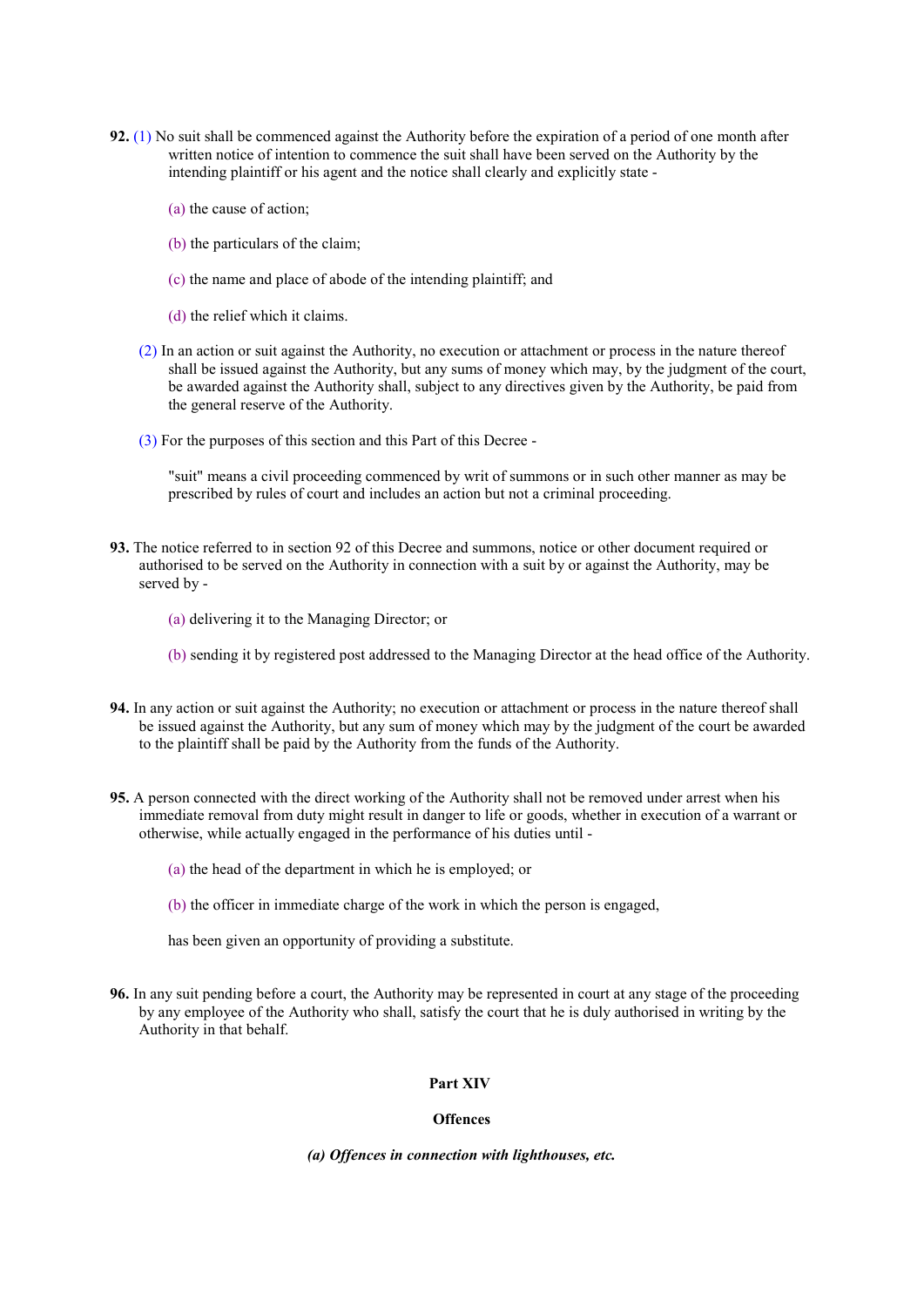**97.** A person who wilfully or negligently -

(a) damages any lighthouse or any light exhibited therein or any buoy or beacon; or

(b) removes or alters, any lighthouse, buoy or beacon; or

(c) rides by, makes fast to or runs foul of any lighthouse, buoy or beacon,

is guilty of an offence and liable on conviction to a fine not exceeding N5000 in addition to his liability to make good any damage caused by the offence.

**98.** (l) Whenever any fire or light is burned or exhibited at any place or in such manner as to be liable to be mistaken for a light proceeding from a lighthouse, buoy or beacon, the Authority may serve .a notice on -

(a) the owner or occupier of the place where the fire or light is burned or exhibited; or

(b) the person having charge of the fire or light,

directing the owner, occupier or person, within a reasonable time to be specified in the notice, to take effectual means for extinguishing or effectually screening the fire or light and for preventing the fire or light or any similar fire or light being burned or exhibited thereafter.

- (2) The notice may be served either personally or by delivering it at the place of abode of the person to be served, or by affixing it in some conspicuous spot near the fire or light to which the notice relates.
- (3) Any owner or person, on whom a notice under this section is served, who fails, without reasonable cause, to comply with the directions contained in the notice, is guilty of an offence and liable on conviction for each offence to a fine not exceeding N5000.
- (4) If any owner or person on whom a notice under this section is served neglects, for a period of twentyfour hours to extinguish or effectually screen the fire or light mentioned in the notice, an authorised employee of the Authority, with workmen or other assistants, may-
	- (a) enter on the place where the fire or light is, and forthwith extinguish the fire or light, doing no damage than is necessary; and
	- (b) recover the expenses incurred by him in so doing from the owner or person on whom the notice has been served in the same manner as fines may be recovered under this Decree.
- **99.** A person who wilfully obstructs any person doing any of the acts authorised by sections 26, 27, and 98 of this Decree is guilty of an offence and liable on conviction to a fine of N5000 or to imprisonment for a term of 12 months or to both such fine and imprisonment.

## *(b) Offences in Connection with Pilotage*

- **100.** (1) If a ship enters, leaves or changes its berth in a Pilotage district in which Pilotage has been made compulsory under this Decree, without being in charge of a pilot authorised to pilot the ship, the Pilotage dues which would have been paid if an Authority pilot had been employed shall nevertheless be paid together with a penalty of N10,000.
	- (2) The dues and penalty shall be payable by the person declared by this Decree to be liable to pay the Pilotage dues, and shall be recoverable before a court of competent jurisdiction.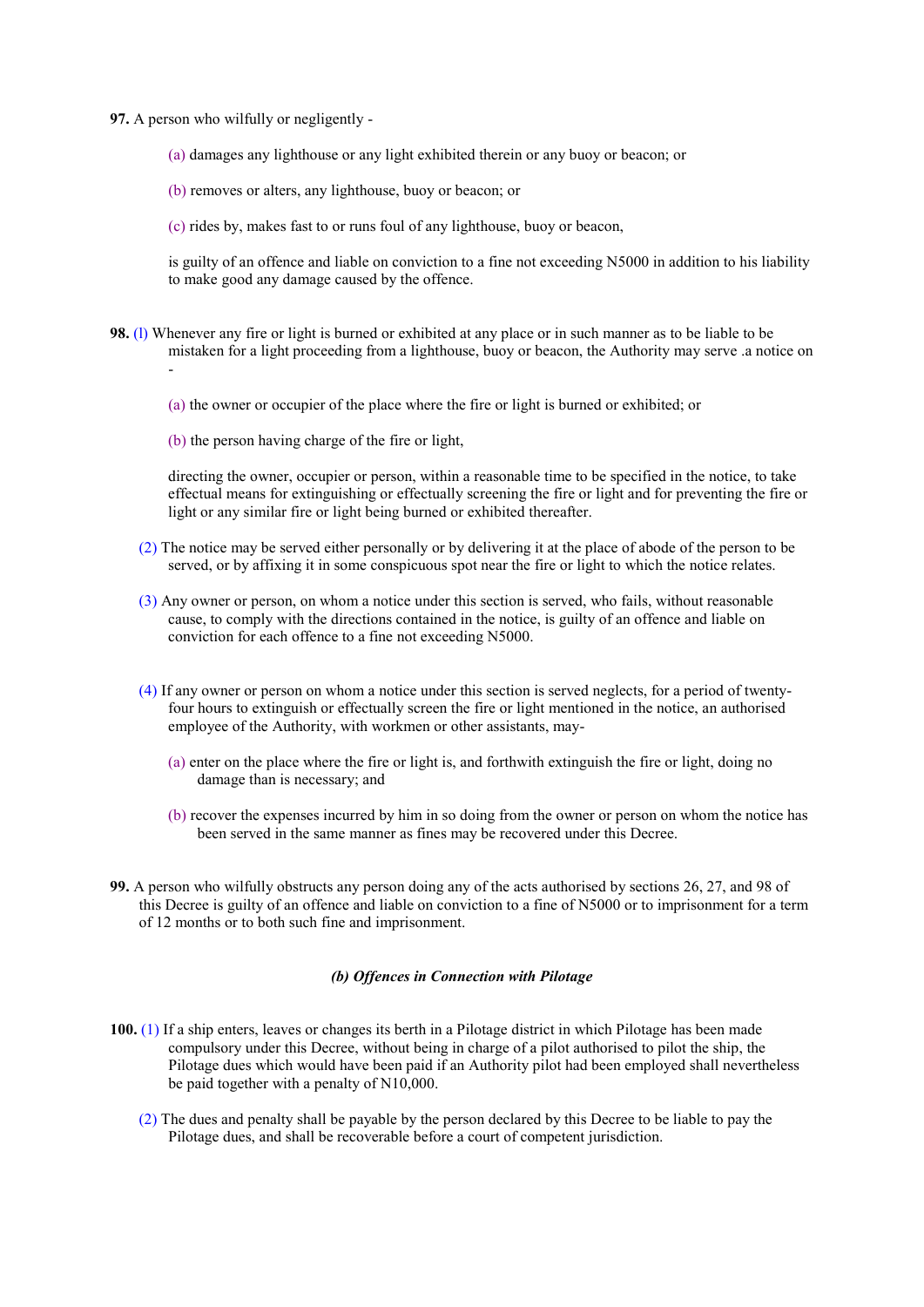**101.** A pilot who, when in charge of a ship -endangering a Ship.

- (a) by wilful breach of duty, neglect of duty or reason of drunkenness, does an act tending
	- (i) to the immediate loss, destruction or serious damage of the ship, or
	- (ii) immediately to endanger the life or limb of a Person on board the ship; or
- (b) refuses or fails to do a lawful act proper and requisite to be done by him for Preserving
	- (i) the Ship from loss, destruction or serious damage, or
	- (ii) a person on board the ship from danger to life or limb,
	- is guilty of an offence and liable on Conviction to imprisonment for a term of 3 years.

#### **102.** A person who -

- (a) holds himself out as a pilot authorised to pilot a ship in a pilotage district which he is not authorised to pilot under this Decree; or
- (b) pilots a ship in a pilotage district which he is not authorised to pilot,
- is guilty of an offence and liable on conviction to a fine of N 10,000.

### *(c) Offences in connection with Dues, Rates, Returns, etc.*

- **103.** A master or an owner of a ship, or an owner or a consignor or consignee of any goods who, by any means whatsoever, evades or attempts to evade any of the dues or rates leviable under this Decree -
	- (a) is guilty of an offence and liable on conviction to a fine of N10,000 or to imprisonment for a term not exceeding 12 months or to both such fine and imprisonment; and
	- (b) is, in addition, liable to pay to the Authority, as penalty, double the amount of the dues or rates he evaded or attempted to evade.
- **104.** A master of a ship who contravenes any of the provision of section 57 or 58 of this Decree is guilty of an offence and liable on conviction to a fine of N10,000 or to for a term not exceeding 12 months or to both such fine and imprisonment.
- **105.** A person who makes, either knowingly or recklessly, a statement which is false in any material particular in any return, claim or other document which is requested or authorised to be made by or under the provisions of this Decree is guilty of an offence and liable on conviction to a fine of N10,000 or to imprisonment for a term not exceeding 12 months or to both such fine and imprisonment.

### *(d) Offences in connection with Ships*

- **106.** A person who, for the purpose of obtaining salvage, or for any other purpose, wilfully sets adrift, cuts, breaks or unfastens the moorings of a ship is guilty of an offence and liable on conviction to a fine of N 10,000 or to imprisonment for a term not exceeding 12 months or to both such fine and imprisonment.
- **107.** A person who wilfully sinks any ship in a port or in the approach to the port, without the permission in writing of the harbour master, is, in addition to paying the expenses incurred by the Authority in removing the ship, guilty of an offence and liable on conviction to a fine of N 100,000.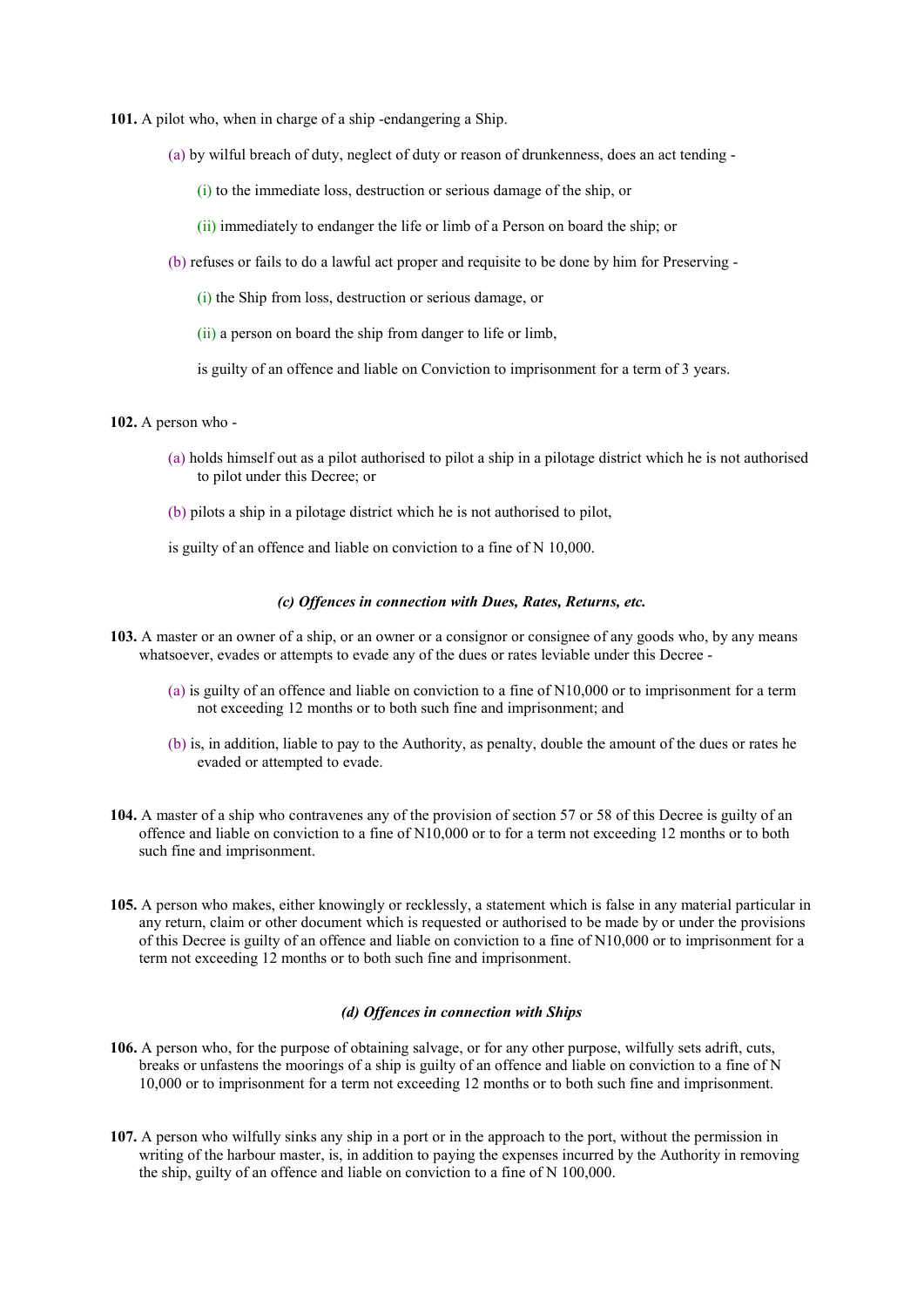#### *(e) Offences by employees of the Authority*

- **108.** An employee of the Authority who, with intent to defraud, demands or receives from any person liable to pay any dues or rates imposed under the provisions of this Decree, in respect of any matter, any greater or lesser amount than is authorised to be levied by the regulations for the time being in force in respect of that matter, is guilty of an offence and liable on conviction to a fine of N10,000 or imprisonment for a term not exceeding 12 months or to both such fine and imprisonment.
- **109.** Employees of the Authority shall be deemed to be persons employed in the public service of the Federation for the purpose of sections 98, 99 and 100 of the Criminal Code.
- **110.** An employee of the Authority who is in a state of intoxication while on duty is guilty of an offence and liable on conviction -
	- (a) if the improper performance of his duty due to the intoxication is likely to endanger the safety of any person, to a fine of N20,000 or imprisonment for a term not exceeding 2 years; and
	- (b) in any other case, to a fine not exceeding N10,000.

## **Part XV**

### **Miscellaneous Provisions**

**111.** The provisions of -

- (a) the Nigerian Urban and Regional Planning Decree 1992;
- (b) any other enactment or any law relating to town or country planning; and
- (c) any enactment or law regulating the construction, alteration, repair or demolition of buildings,
- shall not apply to any land for the time being vested in, leased out by or in the possession of the Authority.
- **112.** Notwithstanding the provisions of any enactment or law, a wharf vested in or in the possession of the Authority shall not be regarded as hereditament or tenement to be valued for rating purposes, and the Authority shall not pay any rates under any enactment or law in respect of the wharf or any property situated thereon.
- **113.** Nothing in this Decree shall be deemed to derogate from the powers conferred on any person under the customs laws as defined in the Customs and Excise Management Act.
- **114.** The owner of every ship intending to enter any port in Nigeria for any purpose whatsoever shall, not later than 30 days before the departure of the ship for Nigeria, furnish to the Authority a statement in writing setting, out the following matters, that is-
	- (a) the name and physical particulars of the ship;
	- (b) the name of port or ports of sailing and estimated time of departure for Nigeria;
	- (c) the name of port or ports of discharge in Nigeria;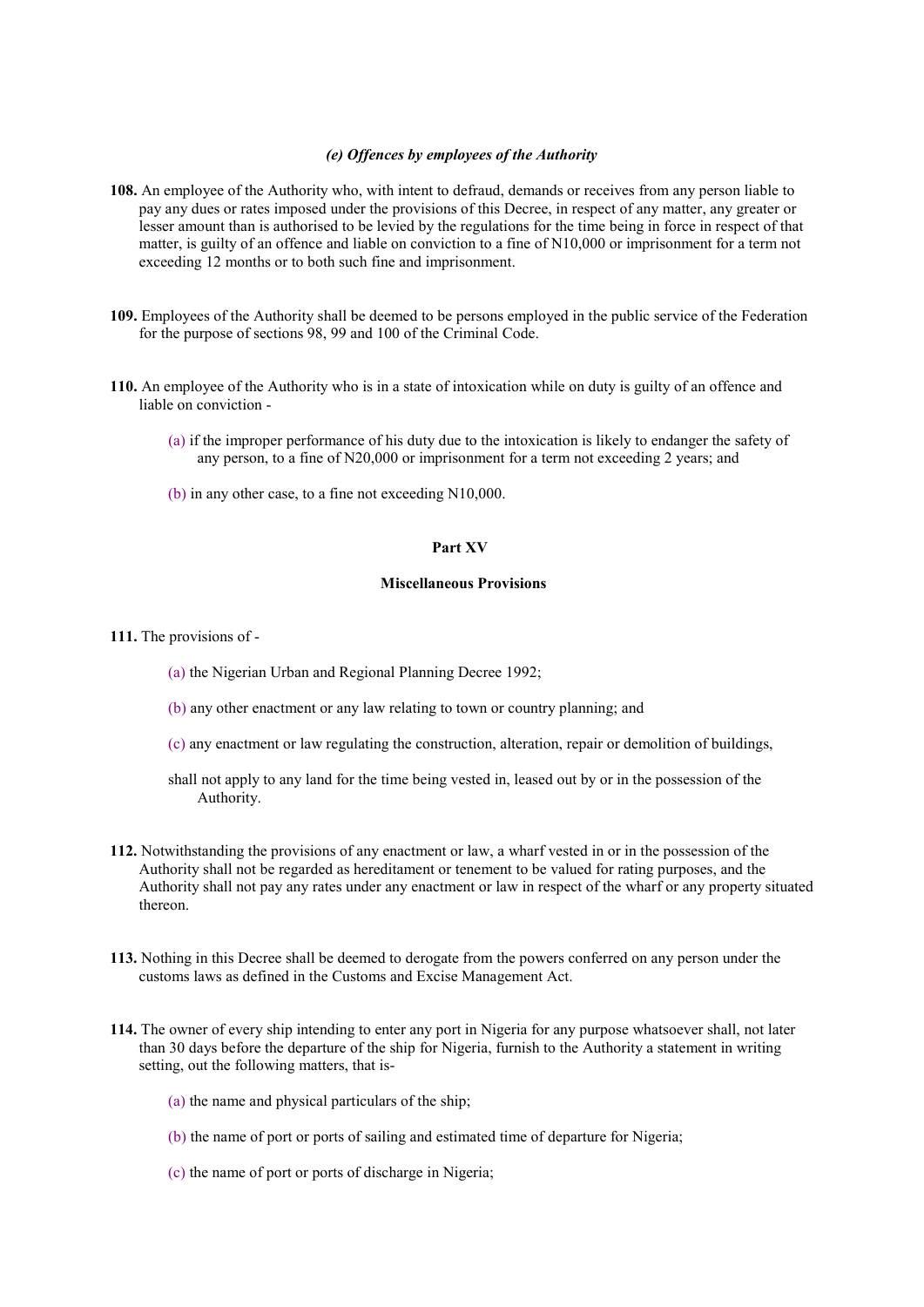- (d) the estimated date of arrival in Nigerian ports; and
- (e) detailed information (including tonnage) in respect of the cargo carried in the ship.
- **115.** The Authority shall on receipt of the statement referred to in section 114 of this Decree, issue to the owner or agent of the owner of the ship a notice (in this Decree referred to as an "entry notice") stating-
	- (a) the port or ports in Nigeria to which the ship may proceed for any purpose;
	- (b) the date on which the ship may enter a port or any approach to a port in Nigeria.
- **116.** Except with the prior approval of the Authority, no ship shall enter a port or an approach to a port in Nigeria except as may be permitted by and in accordance with the terms of an entry issued by the Authority in respect of that ship.
- **117.** Notwithstanding anything contained in this Decree, the Authority may, if satisfied that the circumstances of the case so require, at any time alter the date allocated for the entry of any ship into any port or any approach to a port in Nigeria and shall by such means as it may deem convenient notify the owner or agent of the owner of the ship of the alteration.
- **118.** The Authority shall, from time to time, publish in the Gazette and in such other manner as it may deem necessary the estimated date of arrival of any ship in Nigeria, the port allocated for that ship and the berth at which the ship may discharge cargo.
- **119.** (1) If a ship
	- (a) enters any port or any approach to the port without an entry notice having been issued by the Authority in respect of the ship; or
	- (b) enters any port or any approach to the port otherwise than as permitted by the entry notice; or
	- (c) fails to leave any port or any approach to the port or to leave any berth at the port when required to do so by the harbour master of the port,

the master of the ship is guilty of an offence under this section and liable on conviction to imprisonment for a term of two years without the option of a fine.

- (2) Where an offence under subsection (1) of this section is proved to have been committed with the consent or connivance of, or to be attributable to any neglect on the part of the owner of a ship, the owner or agent of the owner shall be deemed to be guilty of the offence and liable on conviction -
	- (a) in the case of an individual, to a fine of N10,000 for each day or part of a day during which the offence continues or to imprisonment for a term of 2 years; and
	- (b) in the case of a body corporate, to a fine of N50,000 and a further fine of N20,000 for each day or part of a day during which the offence continues.
- **120.** An offence under this Decree shall, for the avoidance of doubt, be triable by the Federal High Court.
- **121.** (l) Without prejudice to the provisions of this Decree, bye-law made after the commencement of this Decree by the Authority in exercise of the powers conferred on it by this Decree any other enactment shall come into force until the bye-laws have been approved by order of the Minister.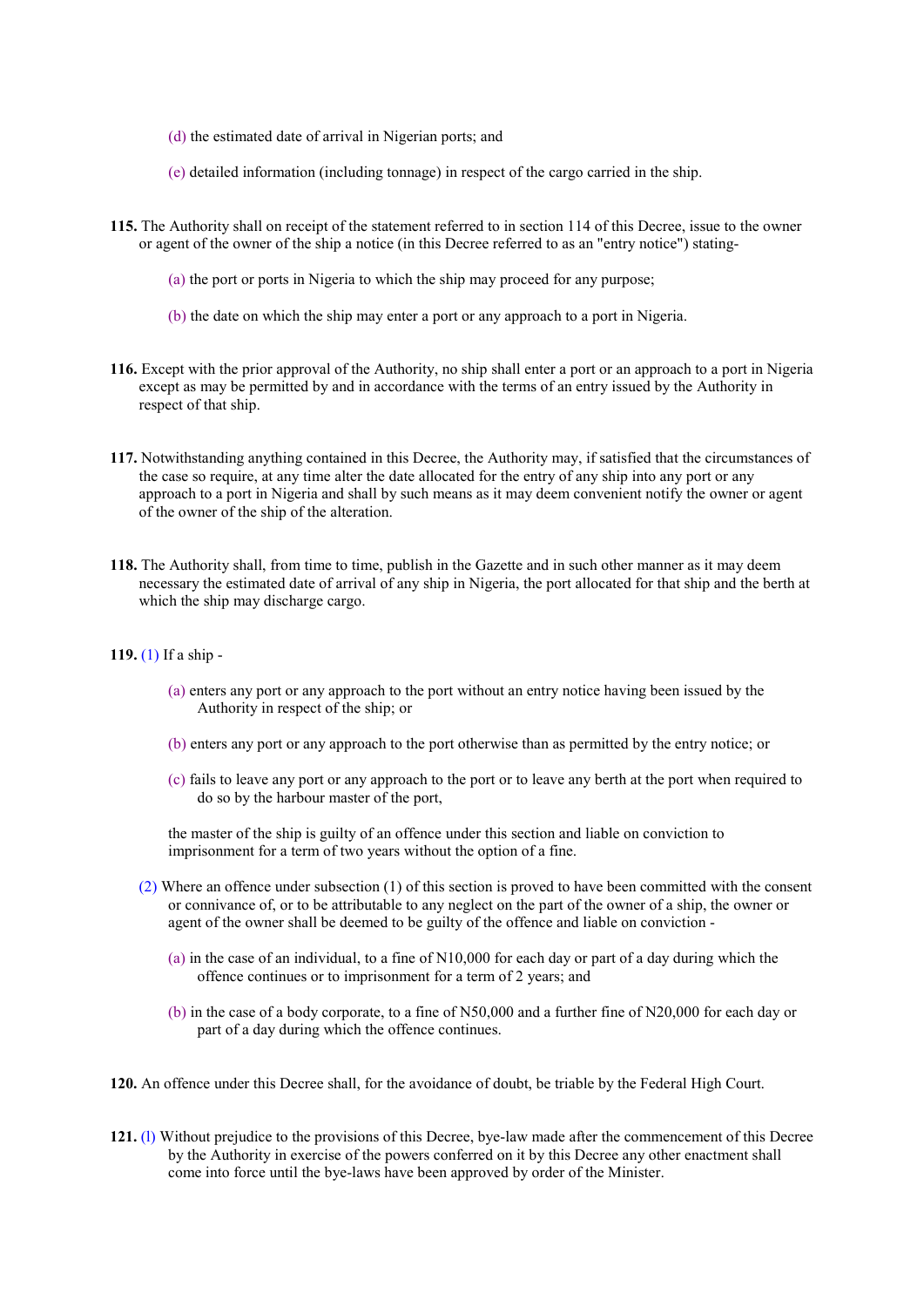- (2) The Minister may approve regulations or bye-laws either without modification or with such modifications as he thinks fit, but before approving regulations or bye-laws with modifications the Minister shall-
	- (a) afford the Authority an opportunity of making representations with respect to the proposed modifications; and
	- (b) consider any representations made in pursuant of this subsection.
- **122.** Notwithstanding the provisions of any enactment or law, the Minister shall prescribe the manner in which bye-laws, rules or orders made by the Authority under the provisions of this Decree shall be published, and the, bye-laws, rules or orders shall come into force on publication in the prescribed manner unless otherwise provided therein.
- **123.** For the avoidance of doubt it is hereby declared that any area in the Federation outside the port of Lagos which is for the time being declared or deemed to be a port by virtue of section 30 of this Decree is a Federal port.
- **124.** The Minister may give to the Authority directives of a general nature or relating generally to matters of policy with regard to the exercise by the Authority of its functions and it shall be the duty of the Authority to comply with the directives.
- **125.** (l) The Nigerian Ports Decree 1993 (in this section referred to as "the repealed Decree") is hereby repealed and the Company known as the Nigerian Ports PLC, registered under the Companies and Allied Matters Decree 1990, and its board of directors are hereby dissolved.
	- (2) Accordingly, there shall be vested in the Authority immediately at the commencement of this Decree, without further assurance, all assets, funds, resources and other movable of. immovable property which immediately before the commencement of this Decree were vested in the Company.
	- (3) As from the commencement of this Decree
		- (a) all rights, interests, obligations and liabilities of Company existing immediately before the commencement of this Decree under any contract or instrument, or at law or in equity apart from any contract or instrument, shall virtue of this Decree be assigned to and vested in Authority;
		- (b) in addition to the rights and interests vested in the Authority under paragraph (a) of this subsection, the assets described in Schedule 3 to this Decree shall vest in the Authority by virtue of this Decree and without further assurance;
		- (c) any contract or instrument as mentioned in paragraph (a) of this section shall be of the same force and effect against or in favour of the Authority and shall be enforceable as fully and effectively as if, instead of the Company, the Authority had been named therein or had been a patty thereto; and
		- (d) the Authority shall be subject to all obligations and liabilities to which the Company was subject immediately before the commencement of this Decree, and all other persons shall as from the commencement of this Decree -

have the same rights, powers and remedies against the Authority as they had against the Company immediately before the commencement of this Decree.

(4) A proceeding or cause of action pending or existing immediately before the commencement of this Decree by or against the Company in respect of any right, interest, obligation or liability of the Company may be commenced, continued or enforced by or against the Authority as if this Decree had not been made.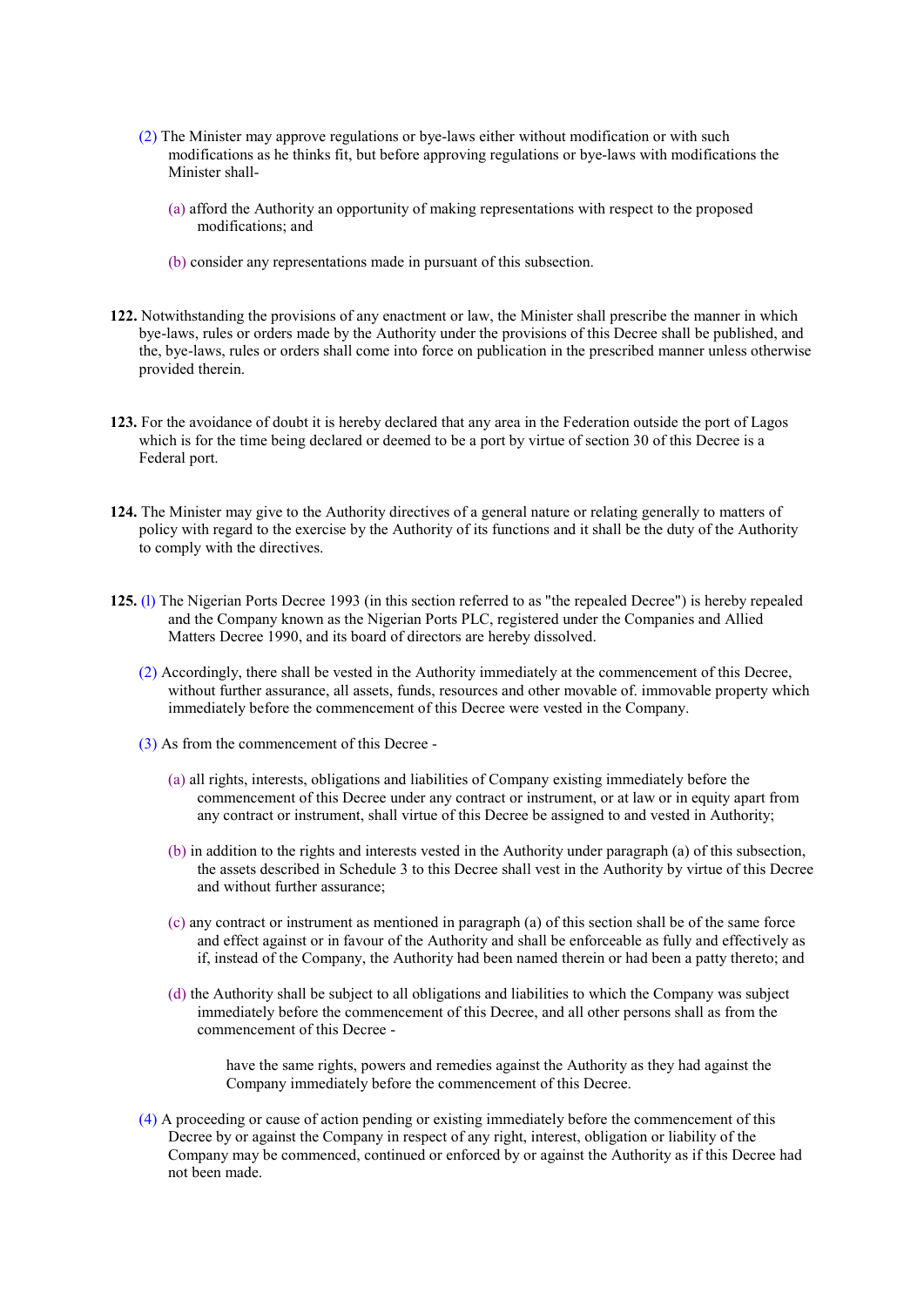- (5) Notwithstanding the provisions of this Decree but subject to such directions as may be issued by the Authority, a person who immediately before the commencement of this Decree held office in the Company shall be deemed to have been transferred to the Authority on terms and conditions not less favourable than those obtaining immediately before the commencement of this Decree, and service in the Company shall deemed to be service in the Authority for purposes of pension.
- (6) Any licence, permit or other approval issued or granted or deemed to be issued or granted under the repealed Decree or by Company shall, during its duration, be deemed for all purposes be granted by the Authority under this Decree.
- (7) Any regulations, orders, bye-laws or notices made or issued or deemed to be made or issued by or for the purposes of the Company shall be deemed to be made or issued by or for the purposes of the Authority and shall continue in force until revoked or as amended, from time to time.
- (8) The Minister, if he thinks fit, may, within the twelve months after the commencement of this Decree, by order published in the Gazette, make additional transitional or saving provisions for the better carrying out of the objectives of this section.
- **126.** The Authority may, with the approval of the Minister, make regulations, in addition to those specified in this Decree, generally for the purposes of giving full effect to this Decree
- **127.** In this Decree, unless the context otherwise requires -

"animals" means animate things of every kind except human beings;

"approach to a port" means any navigable channel declared to be an approach to a port under section 30 of this Decree;

"Authority" means the Nigerian Ports Authority established under section 1 of this Decree;

"Authority pilot" means a pilot appointed by the Authority;

"ballast" includes every kind of gravel, sand and soil and every commodity or thing commonly used for the ballasting of ships;

"beacon" means any light, mark or sign used as an aid to navigation, other than a lighthouse or buoy;

"buoy" includes any floating light, mark or sign used as an aid to navigation, other than a lighthouse;

"cargo" includes all kinds of movable personal property, other than animals;

"Company" means the Nigerian Ports PLC,

"dues" includes ships' dues and harbour dues;

"ferry" means any ship plying from one side of a waterway to the other for the purposes of the carriage of passengers goods;

"goods" includes baggage, animals (whether alive or dead) and all other movable property of any kind whatsoever;

"high water level' means the level of water during the high tidal cycle which occurs two times in twentyfour hours in ban waters;

"licensed pilot" means a pilot licensed by the Authority;

"lighthouse" includes a lightship;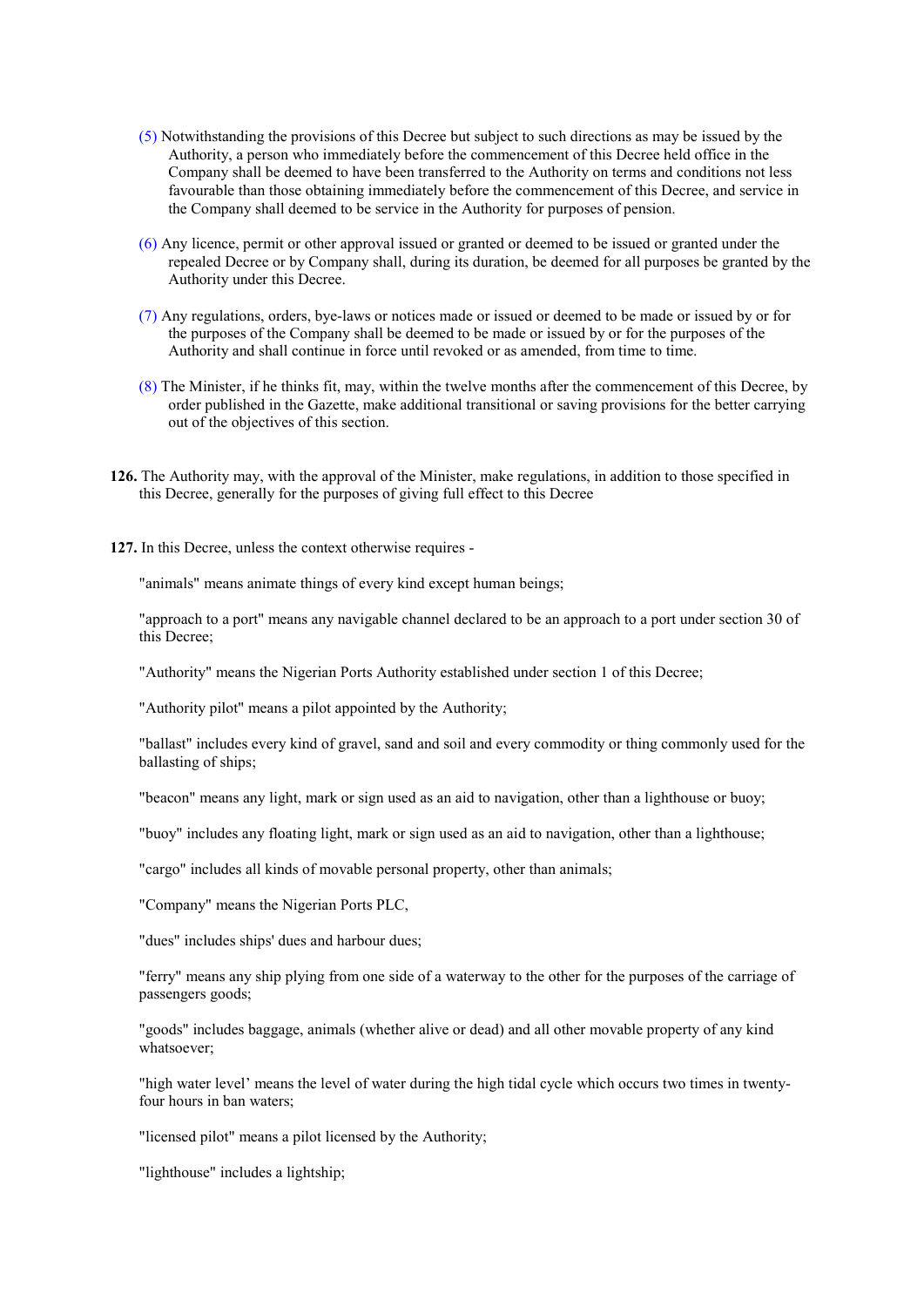"managing Director" means the Managing Director of the Authority;

"master" when used in relation to any ship, means the having command or charge of the ship for the time being but does not include a pilot;

"Minister" means the Minister for the time being charged responsibility for matters relating to maritime shipping and navigation;

"navigable channel" means any channel where navigation is possible;

"pier" means a pier, wharf or jetty of whatever description and includes any pier, wharf or jetty erected on or beyond High Water Mark or Ordinary Spring Tide extending into the waters of any navigable channel includes any pontoon moored in any such waters and as a pier, wharf or jetty;

"pilot" means a person not belonging to a ship who has conduct thereof;

"pilotage district" means a pilotage district established by the Authority under section 41 of this Decree;

"rates" means rates levied by the Authority under Part XI of this Decree;

"ship" includes any ship, vessel, tug, lighter, canoe or boat of any kind whatsoever whether propelled by steam or otherwise or towed;

"train" includes locomotive, engine, tender, motor, coach, wagon, trolley and rolling stock of any kind used whether separately or in conjunction with a railway;

"vehicle" means a vehicle, other than a train or ship;

"vesting day" means the day this Decree comes into force;

"warehouse" includes any building and place, when used by the Authority for the purpose of warehousi~g depositing goods.

**128.** This Decree may be cited as the Nigerian Ports Authority Decree 1999.

### **Schedules**

### **Schedules 1**

*Section 2(24)*

#### **Supplementary Provisions Relating to the Board, etc.**

### *Proceedings of the Board*

- **1.** Subject to this Decree and section 27 of the Interpretation Act 1964 (which provides for decisions of a statutory body to be taken by a majority of its members and for the person presiding at any meeting, when a vote is ordered, to have a second or casting vote), the Board may make standing orders regulating its proceedings or that of any of its committees.
- **2.** At every meeting of the Board, the Chairman shall preside and in his absence the members present at the meeting shall appoint one of their number to preside at the meeting.
- **3.** The quorum at a meeting of the Board shall consist of the Chairman (or, in an appropriate case, the person presiding at the meeting pursuant to paragraph 2 of this Schedule, and four other members.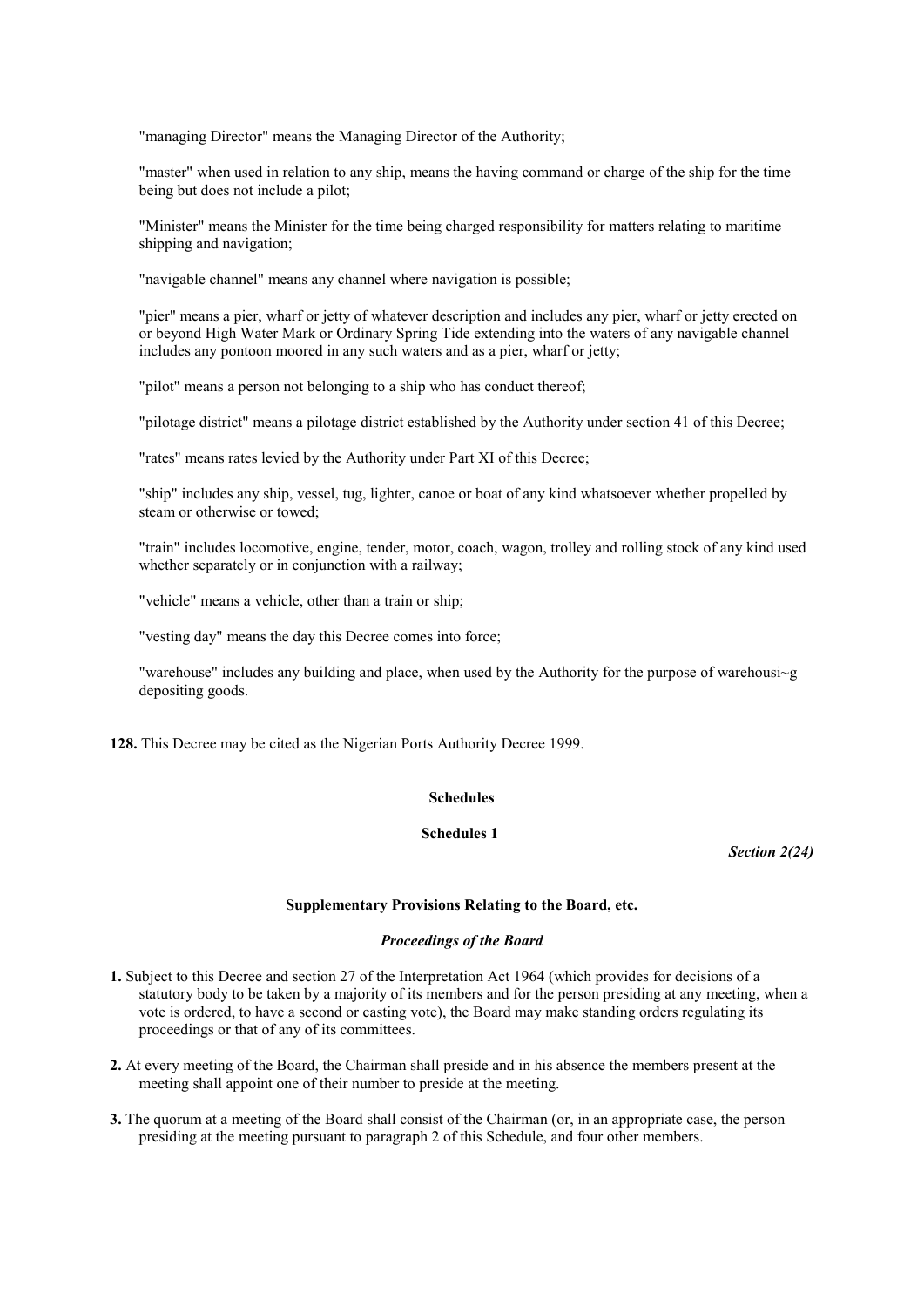**4.** Where, on any special occasion, the Board desires to obtain the advice of any person on any particular matter, it may co-opt that person to be a member for as many meetings as may be necessary, and that person while so co-opted shall have all the rights and privileges of a member except that he shall not be entitled to vote or count towards a quorum..

### *Committees*

- **5.** (l) Subject to its standing orders, the Board may appoint number of standing and ad hoc committees as it thinks fit to consider and report on any matter with which the Authority is
	- (2) A committee appointed under this paragraph shall be over by a member of the Board and shall be made up of such number of persons, (not necessarily members of the Board), my be determined by the Board.
	- (3) The quorum of any committee set up by the Board shall may be determined by the Board.

### *Miscellaneous*

- **6.** The fixing of the seal of the Authority shall be authentically by the signature of the Chairman or any other person generally or specifically authorised by the Board to act for that purpose and that of the Managing Director.
- **7** Any contract or instrument which, if made by a person not being a body corporate, would not be required to be under seal may be made or executed on behalf of the Authority by the Managing Director or by any other person generally or specially authorised by the Board to act for that purpose.
- **8.** Any document purporting to be a contract, instrument or other document duly signed or sealed on behalf of the Authority shall be received in evidence and shall, unless the contrary is proved, be presumed without further proof to have been so signed or sealed.
- **9.** The validity of any proceedings of the Board or of any of its committees shall not be affected by
	- (a) any vacancy in the membership of the Board, or committee, or
	- (b) any defect in the appointment of a member of the Board or committee; or
	- (c) reason that any person not entitled to do so took part in the proceedings of the Board or committee.
- **10.** A member of the Board or any of its committees who has a personal interest in any contract or arrangement entered into or proposed to be considered by the Board or committee shall forthwith disclose his interest to the Board or committee and shall not vote on any question relating to the contract or arrangement.
- **11.** No member of the Board shall be personally liable for any act or omission done or made in good faith while engaged on the business of the Authority.

## **Schedule 2**

*Section 30*

#### **Ports**

**Part I**

**1.** Lagos Ports -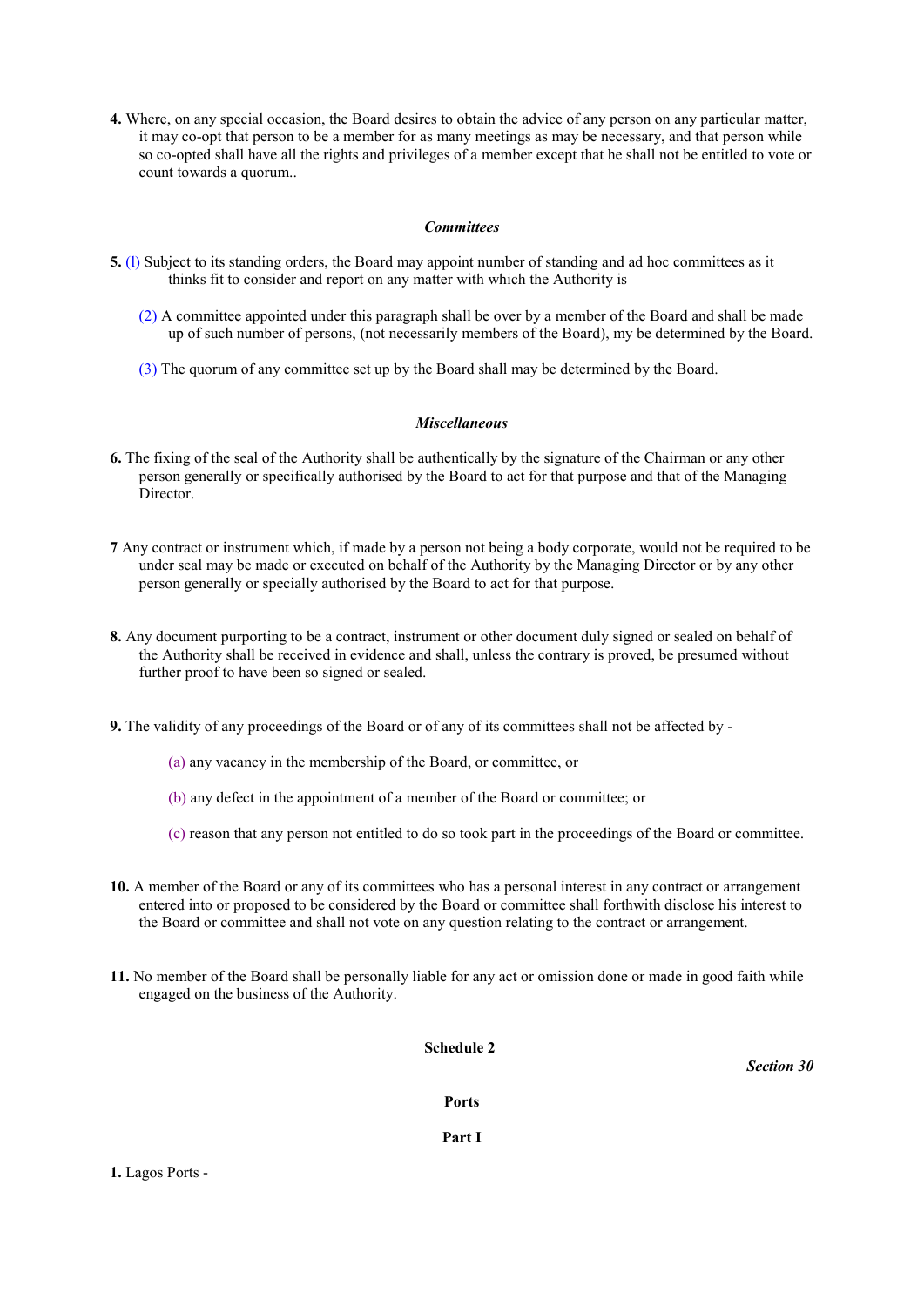- (a) Lagos Port Complex, Apapa;
- (b) Tin Can Island Port;
- (c) Roro Port;
- (d) Container Terminal Port;
- (e) Kirikiri Lighter Terminal (I & II);
- (f) Ikorodu Lighter Terminal.

# **2.** Port Harcourt.

## **3.** Onne Ports

- (a) Federal Ocean Terminal; and
- (b) Federal Lighter Terminal.

**4.** Warri.

**5.** Calabar.

**6.** Burutu.

## **Part II**

- **1.** Akassa.
- **2.** Bonny.
- **3.** Degema.
- **4.** Forcados.
- **5.** Koko Town.
- **6.** Sapele.

**7.** Tiko.

## **Schedule 3**

*Section 125(3)(b)*

# **Assets Vested in the Authority**

## **Part I**

## *Lands and dwelling houses*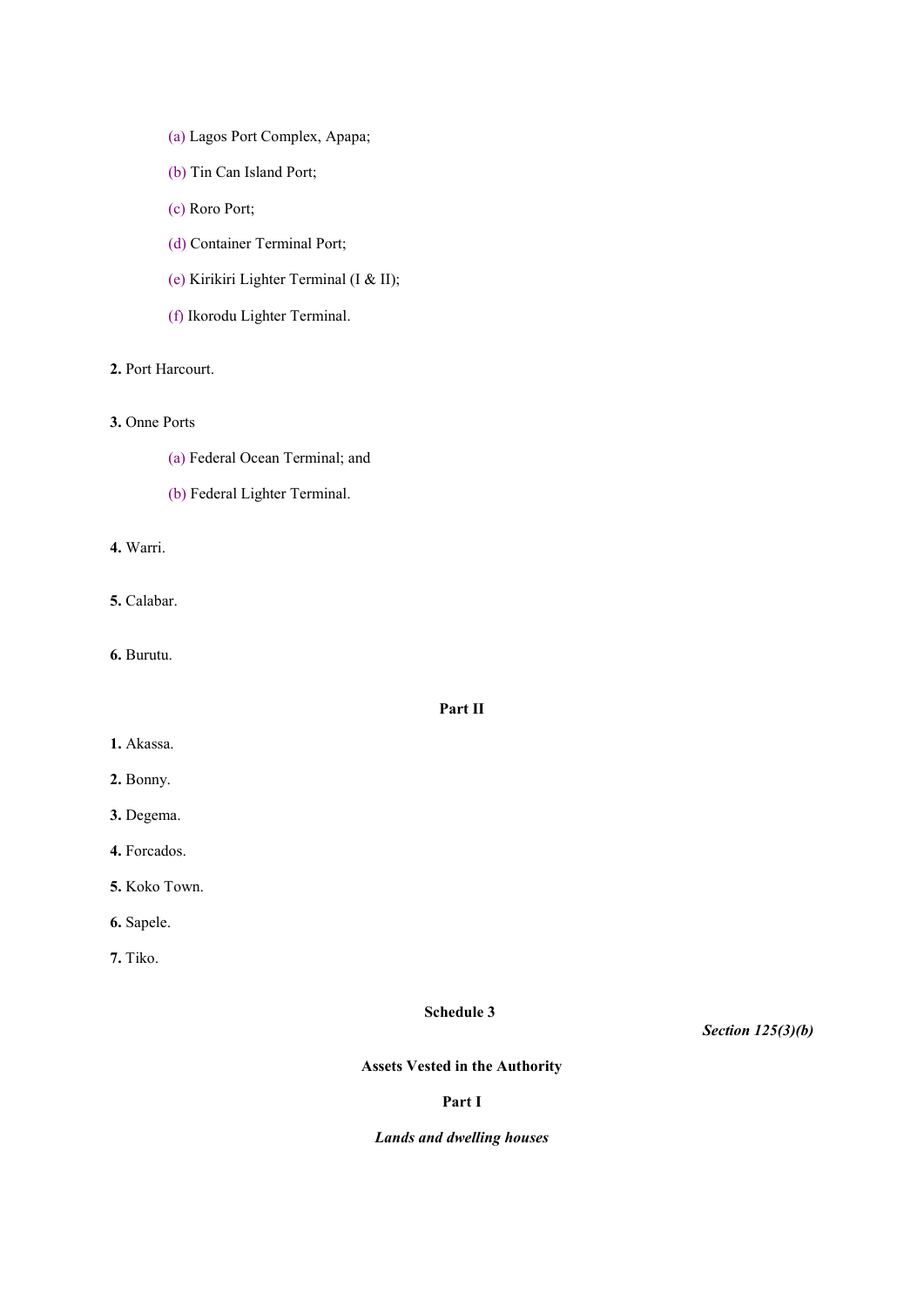**1.** The interests of the Company in all those parcels of land, together with all improvements and hereditaents corporeal and incorporeal attached or pertaining thereto, the landward boundaries of which are shown verged red on the following plans deposited in the Land Registry at Lagos -

| (a) | Apapa Wharf Area                                 | . | Plan No.<br>NLDC4ll  |
|-----|--------------------------------------------------|---|----------------------|
| (b) | Port Engineer's Yard and Government Oil<br>Wharf | . | Plan<br>No.NLDC4I2   |
| (c) | Customs Wharf Area                               | . | Plan No. NLDC<br>413 |
| (d) | Marine Headquarters Area                         | . | PlanNo.NLDC414       |
| (e) | West Mole Area                                   | . | Plan No. NLDC<br>415 |
| (f) | East Mole Area                                   | . | PlanNo.NLDC416       |
| (g) | Staff Quarters, Adelabiagba                      | . | Plan No.<br>NLDC417  |
| (h) | Apapa Wharf Extension                            |   | PlanN6;NLDC418       |
| (i) | Staff Quarters, Ikoyi                            |   | Plan No. NLDC<br>420 |

- **2.** The interests of the Company in the following dwelling-houses, together with all improvements and hereditaments corporeal and incorporeal attached or pertaining thereto -
	- (1) No.4 Force Road, Lagos.
	- (2) No.9 Marina, Lagos.
	- (3) No.23/2 Marina, Lag~
	- (4) No.23/3 Marina, Lagos.
	- (5) No.19 Tumbuli Road, Ikoyi.
	- (6) No.5 Hawkesworth Road, Ikoyi.
	- (7) No.21 Lugard Avenue, Ikoyi.
	- (8) No.10 Moorhouse Road, Ikoyi.
	- (9) No.11 Temple Road, Ikoyi.
	- (10) No.5 MacGregor Road, Ikoyi.
	- (11) No.14 Alexander Avenue, Ikoyi.
	- (12) No.2 Child Avenue, Apapa.
	- (13) No.4 Child Avenue, Apapa.
	- (14) No.5 Child Avenue, Apapa.
	- (15) No.7 Child Avenue, Apapa.
	- (16) No.8 Child Avenue, Apapa.
	- (17) No.12 Child Avenue, Apapa.
	- (18) No.13 Child Avenue, Apapa.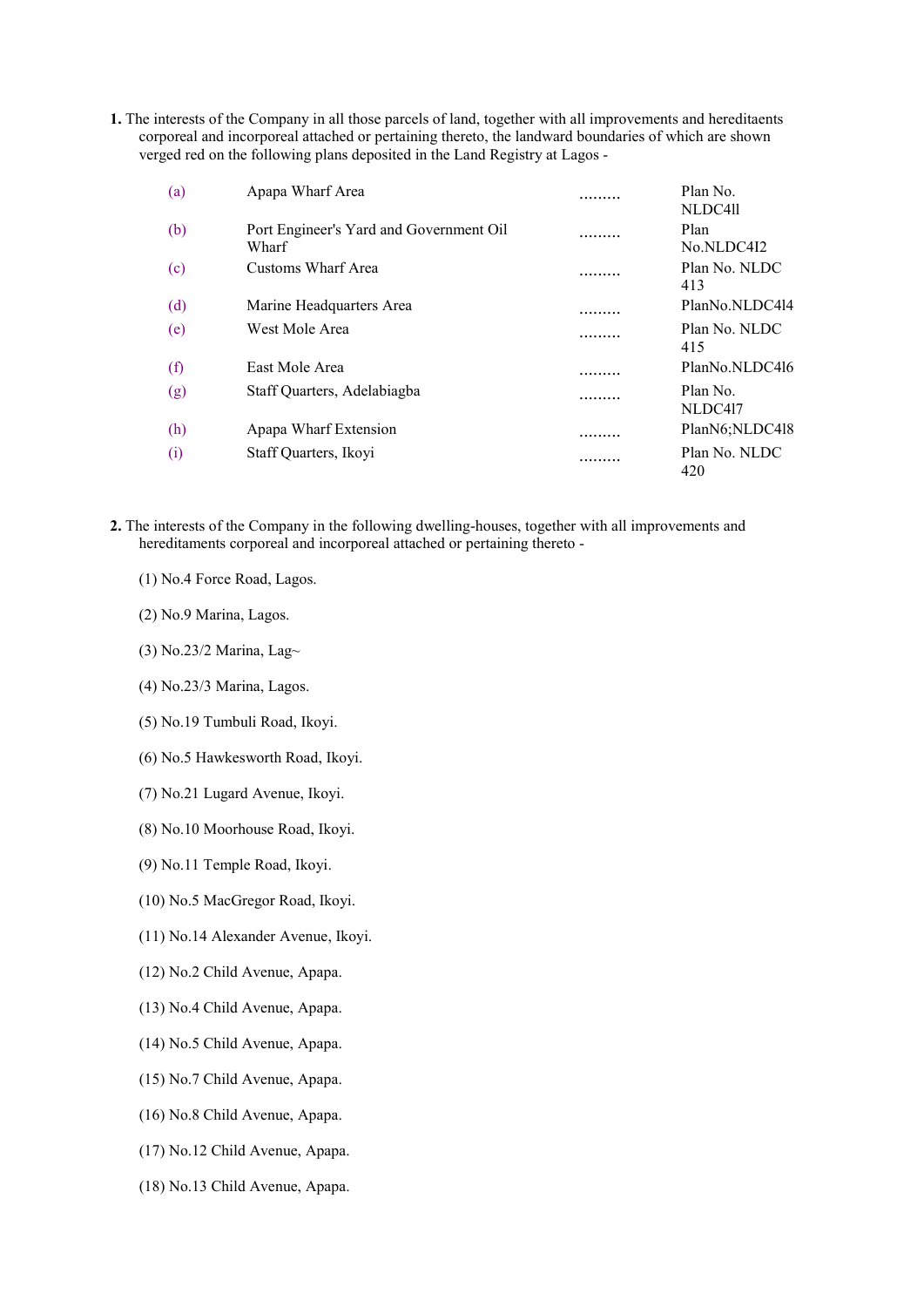- (19) No.14 Child Avenue, Apapa.
- (20) No.16 Child Avenue, Apapa.
- (21) No.17 Child Avenue, Apapa.
- (22) No.18 Child Avenue, Apapa.
- (23) No.20 Child Avenue, Apapa.
- (24) No. lA North Avenue, Apapa.
- (25) No.2 North Avenue, Apapa.
- (26) No.3 North Avenue, Apapa.
- (27) No.4 North Avenue, Apapa.
- (28) No, 5 North Avenue, Apapa.
- (29) No.6 North Avenue, Apapa.
- (30) No.8 North Avenue, Apapa.
- (31) No.9 North Avenue, Apapa.
- (32) No.11 North Avenue, Apapa.
- (33) No.17 North Avenue, Apapa.
- (34) No.3 Marine Quarters, Apapa.
- (35) No.4 Marine Quarters, Apapa.
- (36) Nos. 13-18 Hall Road Flats, Apapa.
- (37) No.3 Point Road, Apapa.
- (38) No.5 Point Road, Apapa.
- (39) No.6 Point Road, Apapa.
- (40) No.8 Point Road, Apapa.
- (41) No.10 Point Road, Apapa.
- (42) No.13 Point Road, Apapa.
- (43) No.15 Point Road, Apapa.
- (44) No.16 Point Road, Apapa.
- (45) No. 17 Point Road, Apapa.
- (46) No.18 Point Road, Apapa.
- (47) No.19 PointRoad, Apapa.
- (48) No.20 Point Road, Apapa.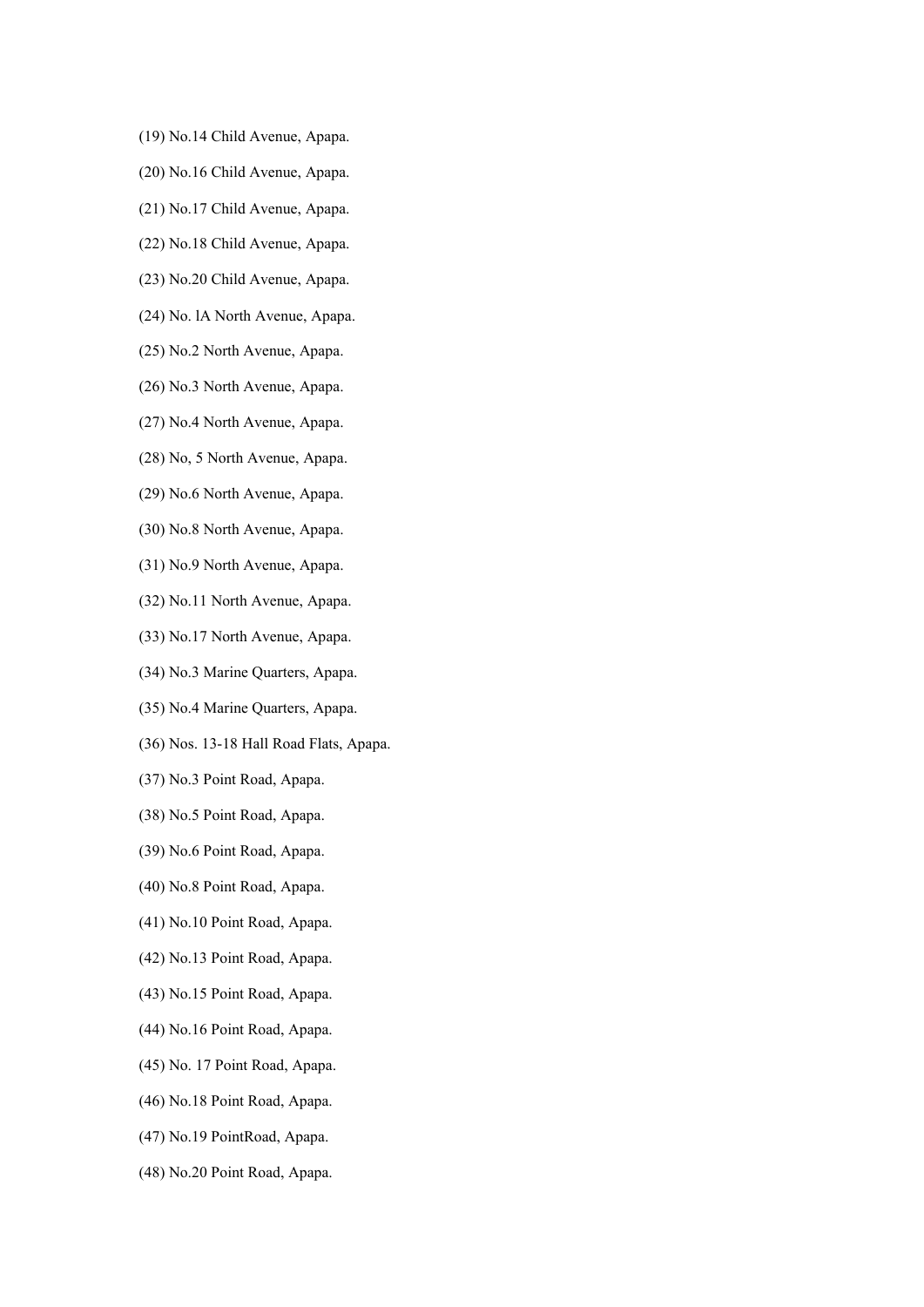- (49) No.22 Point Road, Apapa.
- (50) No.26 Point Road, Apapa.
- (51) No.4 Park Lane, Apapa.
- (52) No.8 Park Lane, Apapa.
- (53) No.10 Park Lane, Apapa.
- (54) No.12 Park Lane, Apapa.
- (55) No.14 Park Lane, Apapa.
- (56) No.16 Park Lane, Apapa.
- (57) No.18 Park Lane, Apapa.
- (58) No.2 Block, Railway Flats, Hall Road, Apapa.
- (59) No. 16 Alexander Avenue, ,Ikoyi.
- (60) No.18 Alexander Avenue, Ikoyi.
- (61) No. 12A Glover Road, Ikoyi.
- (62) No. 12B Glover Road, Ikoyi.
- (63) No.17 Turnbull Road, Ikoyi.
- (64) No.15 Lugard Avenue, Ikoyi.
- (65) No. 18A Lugard Avenue, Ikoyi.
- (66) Flats Nos. 7 to 12 Hall Lane, Apapa.
- (67) No. 7A Child Avenue, Apapa.
- (68) No. 7B Child Avenue, Apapa.

Barthurst Road.

### **3.** The interests of the Company in the following properties acquired in Lagos -

| S/NO | <b>Description of Property</b>                                         | Area                         |
|------|------------------------------------------------------------------------|------------------------------|
| (1)  | Barges Terminal Phase I Kirikiri - Lagos                               | 41.6079 hectares             |
| (2)  | Barges Terminal Phase II Kirikiri - Lagos                              | 38.258 hectares              |
| (3)  | Tin Can Island Port, Mosquito Island                                   | 77.95                        |
| (4)  | Land at Lilypond, Badiyya/Ijora for Container                          | 7.06)<br>$(11.082)$ hectares |
|      | Terminal Phases I & II                                                 | 4.022)                       |
| (5)  | Land along Ikorodu Road Owode-Onirin for Development<br>of Trunk Termi | 120 hectares                 |
| (6)  | Old Cement Works site 27, Greek Road, Apapa                            |                              |
|      |                                                                        | 2.46 hectares                |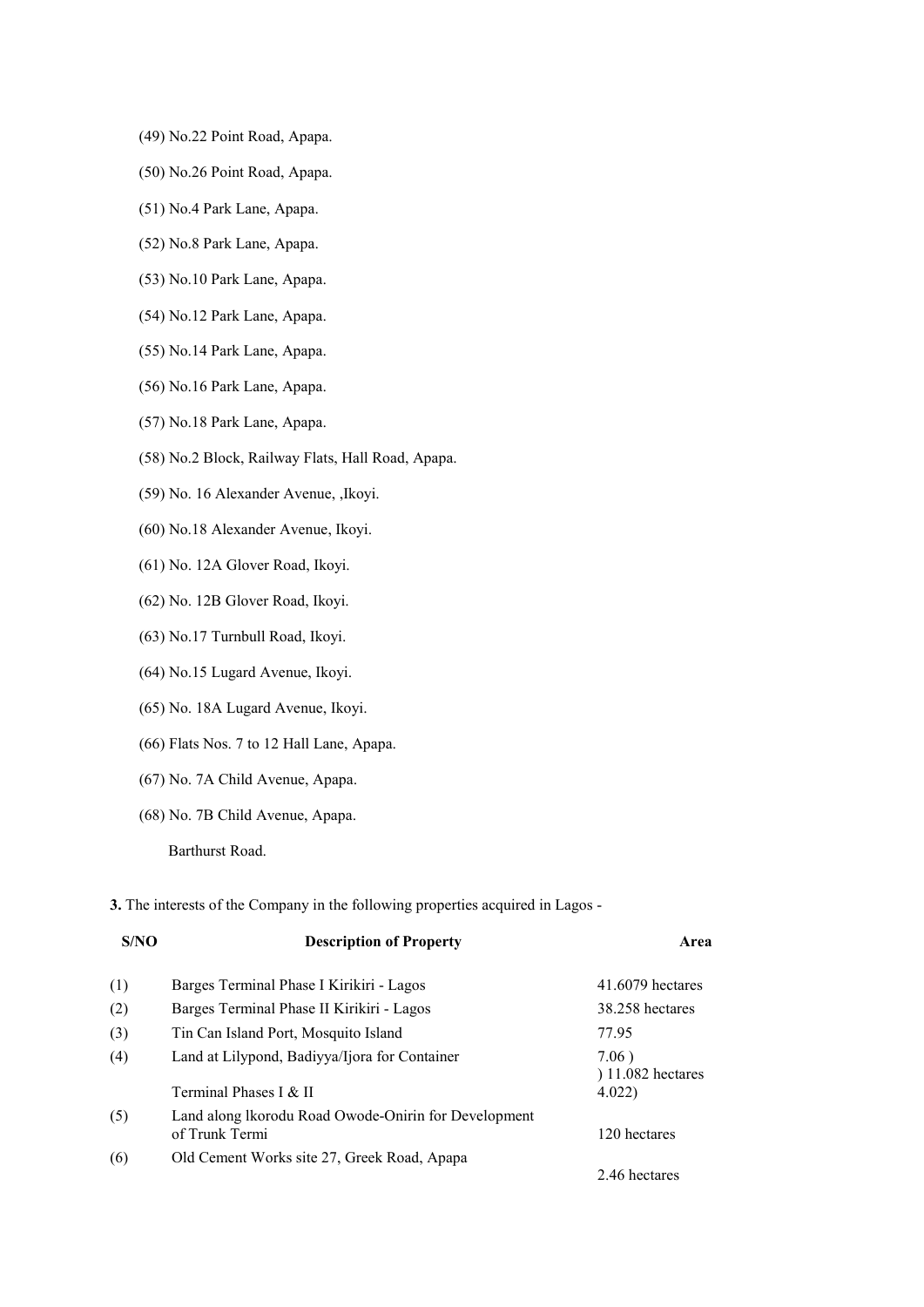- (7) 9/11 Oke-Olowoghowo Street, Lagos (part of 216 Broad Street, Lagos) 0.0324 hectares
- (8) Tarkwa Bay/Lighthouse/Ogogoro Area for future port development. Parcels A, B, C, D & E
- A -220.72 hectares B -116.35 hectares C - 51.32 hectares D - 118.7 hectares E - 53.18 hectares
- **4.** The interests of the Company in all those parcels of land together with the dwelling-houses and appurtenances thereon known as plots Nos. 3, 4, 6, 8, 9, 10 and 11 in Block 11 of the Government Residential Area Apapa which are more particularly delineated on plan No. NLDC 423 signed by the Chief Federal Land Officer and deposited in the Land Registry at Lagos.
- **5.** The interests of the Company in all those parcels of land, together with all improvements and hereditaments corporeal and incorporeal attached or pertaining thereto, the boundaries of which are shown verged red on the following plan deposited in the Land Registry at Lagos, and including the lands contained therein the boundaries of which are shown coloured blue -

Wharf and Marine Dockyard Port Harcourt Plan No. PH 233

- **6.** The interests of the Company in the following dwelling- houses, together with all improvements and hereditarnents corporeal and incorporeal attached or pertaining thereto
	- (1) No.3 Customs Road, Port Harcourt.
	- (2) No.4 Customs Road, Port Harcourt.
	- (3) No.38 Inner Circle, Port Harcourt.
	- (4) No.40 Inner Circle, Port Harcourt.
	- (5) No.41 Inner Circle, Port Harcourt.
	- (6) No.62 Inner Circle, Port Harcourt.
	- (7) No.66 Inner Circle, Port Harcourt.
	- (8) No.44 Outer Circle, Port Harcourt.
	- (9) No.45 Outer Circle, Port Harcourt.
	- (10) Nos 1 to 6 (inclusive) Block A Flats, Harbour Road, Port Harcourt.
	- (11) lA to 3A (inclusive) Marine Dockyard, Port Harcourt.
	- (12) lB to 8B (inclusive) Marine Dockyard, Port Harcourt.
	- (13) 1C to l0C (inclusive) Marine Dockyard, Port Harcourt.
	- (14) 1D to 4D (inclusive) Marine Dockyard, Port Harcourt.
	- (15) lE to 90E (inclusive) Marine Dockyard, Port Harcourt.
	- (16) lH to 35H (inclusive) Marine Dockyard, Port Harcou~
	- (17) lA Marine Siding, Port Harcourt.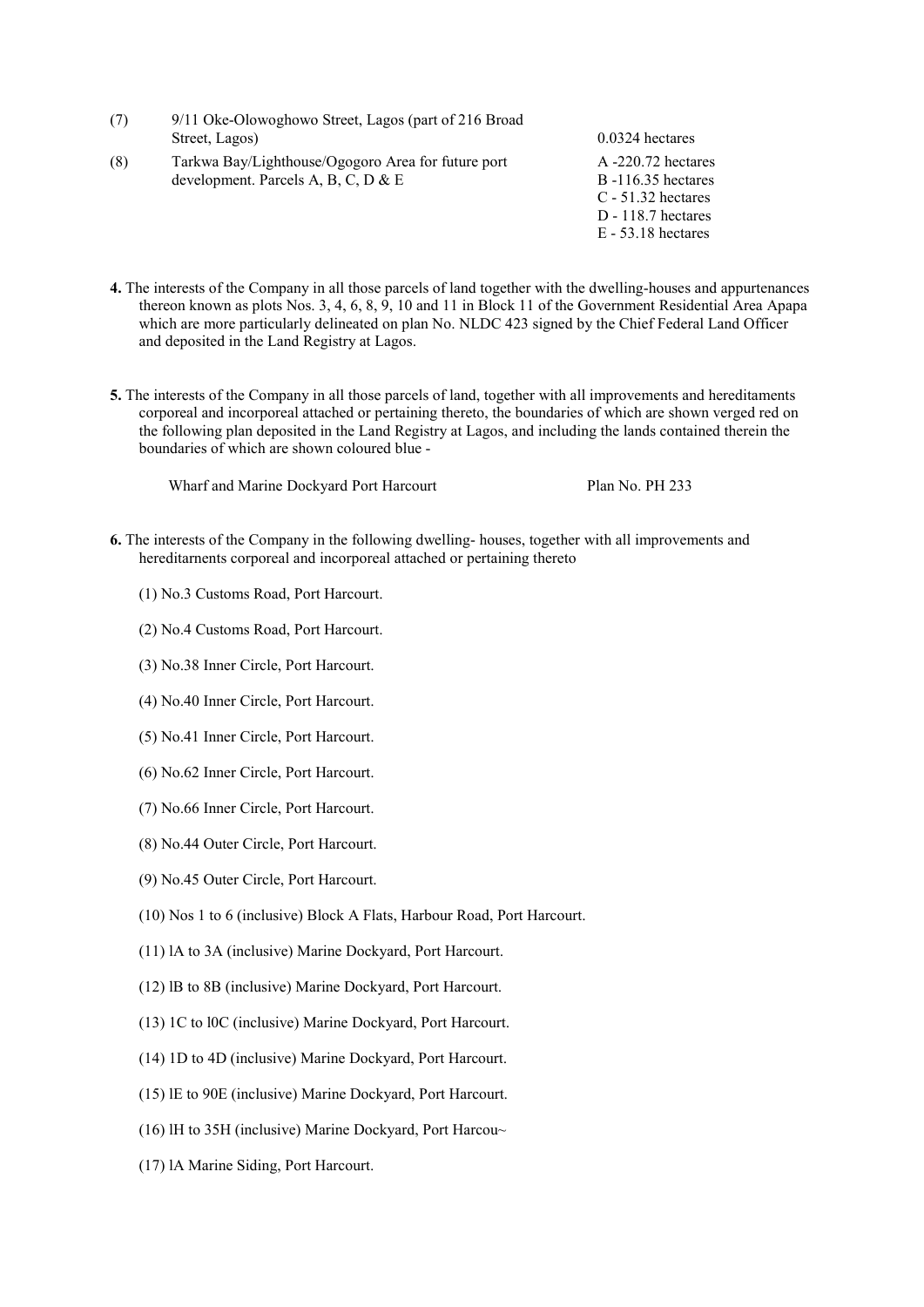- (18) 4A Marine Siding, Port Harcourt.
- (19) 5A Marine Siding, Port Harcourt.
- (20) 20A Marine Siding, Port Harcourt.
- (21) 6B Marine Siding, Port Harcourt:
- (22) 12B Marine Siding, Port Harcourt.
- (23) 4C Marine Siding, Port Harcourt.
- (24) l7C Marine Siding, Port Harcourt.
- (25) 6D Marine Siding, Port Harcourt.
- (26) 12D Marine Siding, Port Harcourt.
- (27) 1lE Marine Siding, Port Harcourt.
- (28) Nos. 1, B2, B4 Reclamation R6ad Area, Port ilarcourt.
- (29) A8 Market Road (Harbour Road Layout), Port Harcourt.
- (30) No.89 Graham Avenue, Port Harcourt.
- **7.** The interests of the Company in the following properties acquired in Port-Harcourt -

| S/N | <b>Address of Property</b>                                                                           | Area                |
|-----|------------------------------------------------------------------------------------------------------|---------------------|
| (1) | Land at Downstream, Port Harcourt                                                                    | 35.972 Hectares     |
| (2) | Nigerian Ports Authority New acquisition between Marine and<br>Cable Roads. Bonny                    |                     |
| (3) | Nigerian Ports Authority Land Fenced at GRA Phase 4, Port<br>Harcourt                                | Fenced              |
| (4) | Land at Reclamation Road, Port 3.880 Hectares Harcourt.<br>(Formerly occupied by -Nemco & Ugochukwu) | 3.880 Hectares      |
| (5) | New Port Site, Onne                                                                                  | $2048.626$ Hectares |
| (6) | Additional Land for Lighter Terminal, Onne                                                           | 489.549 Hectares    |

|      |                                                | <b>Instrument</b>                                                                                 |
|------|------------------------------------------------|---------------------------------------------------------------------------------------------------|
| (7)  | No.17 I.B. Johnson Street, Port Harcourt.      | Purchased through the abandoned property<br>implementation committee. 1978                        |
| (8)  | No. 6 Captain Amangala Streeet,                | Purchased through the abandoned property<br>implementation committee. 1978.                       |
| (9)  | No.19 Captain Amangala Street, Port Harcourt   | Purchased through the abandoned property<br>implementation committee. 1978                        |
| (10) | No.14 Afam Street, Mile 1 Diobu, Port Harcourt | Purchased through the abandoned property<br>implementation committee. 1978                        |
| (11) | No.14 Etche Street, Borikiri, Port Harcourt    | Purchased through private treaty from Mr. E.T.<br>Bull Cofo No. 25 of 6 <sup>th</sup> July, 1982. |
| (12) | No.4 Orominike Street, D/Line, Port Harcourt   | Purchased through private treaty from Chief<br>Gilbert Eke in 1995.                               |

**Purchase**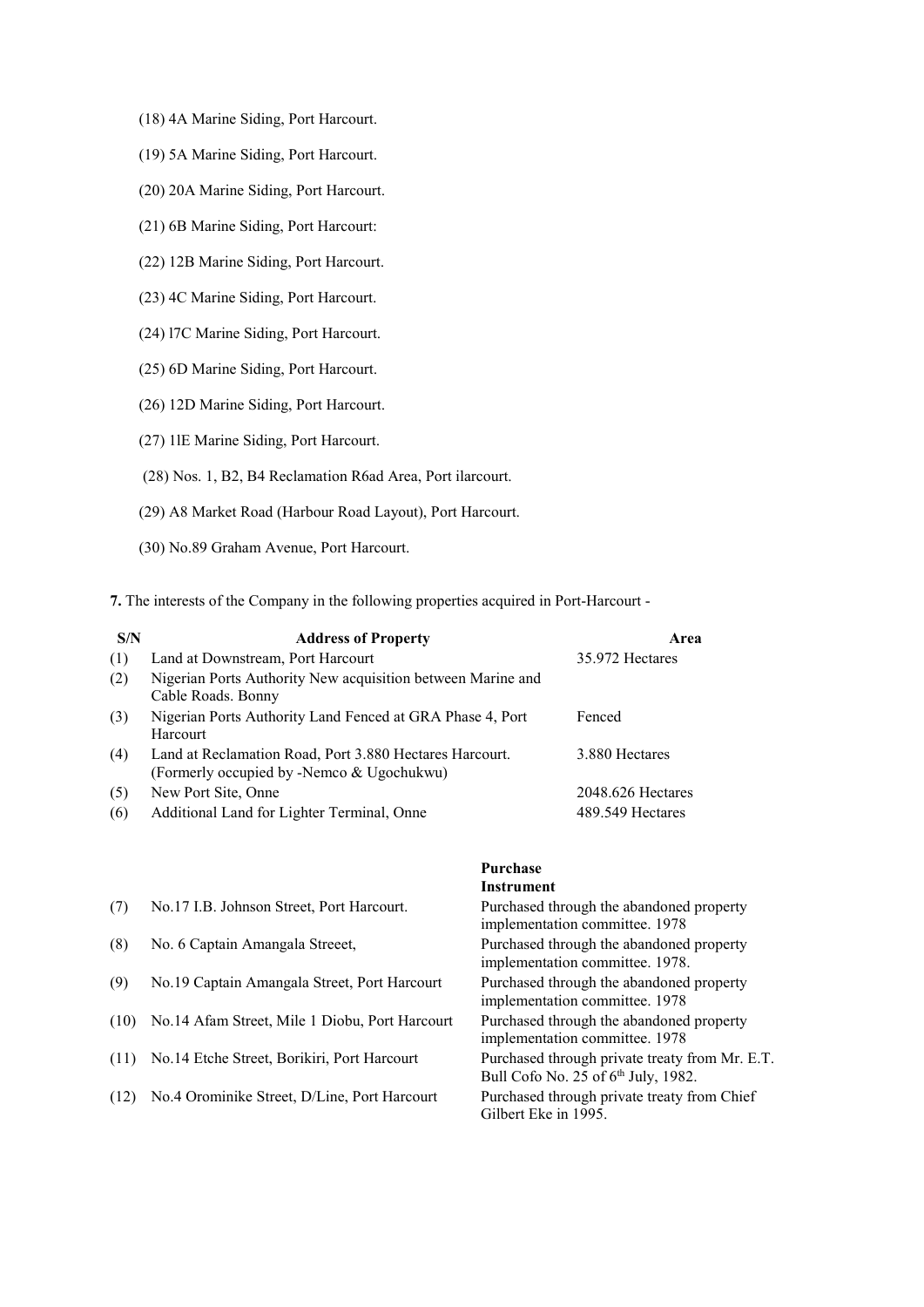**8.** The interests of the Company in all those parcels of land, together with all improvements and hereditaments corporeal and incorporeal attached or pertaining thereto, the boundaries of which are shown verged red on the following plans deposited in the Land Registry at Lagos –

| Marine Dockyard Area, Calabar | Plan No. $C$ 246 |
|-------------------------------|------------------|
| Fort Stuart, Calabar          | Plan No. $C$ 115 |

**9.** The interests of the Company in the following properties acquired in Calabar -

| S/No | <b>Location of Property</b>                         | <b>Area of Land and survey Particulars</b>                                 |
|------|-----------------------------------------------------|----------------------------------------------------------------------------|
| (1)  | New Port Complex, Esuk Utan                         | 83.64 hectares on Plan No. LSH 974                                         |
| (2)  | Port Manager's Quarters Ikot Ansa.                  | 1.398 hectares on Plan CR/C/250                                            |
| (3)  | Habour Village, Ekorinim                            | 11.048 hectares on CR6 859                                                 |
| (4)  | Junior Staff Quarters, Ikot Uduak, Calabar          | 10.917 Acres (4.42 hectares) on Plan No.<br>SE/C/122 (Tracing No. SEC 211) |
| (5)  | Land Down Stream (New Port Extension) Esuk<br>Utan. | 42.564 hectares on CRS Survey Plan No. CR/C<br>356 (Tracing No.1139)       |

**10.** The interests of the Company in the following properties acquired in Delta Ports, Warri -

.

| S/No | <b>Description and Identification of Property</b>                                       | Area                    | Location     |
|------|-----------------------------------------------------------------------------------------|-------------------------|--------------|
| (1)  | Old and New Port, Warri                                                                 | 352.674 hectares        | Warri        |
| (2)  | Port Manager's residence No.10 Esisi Road, Warn                                         | 8694.49hectares         | Warri        |
| (3)  | Nigerian Ports Authority Housing Estate (Camp 36) Airport<br>Road, Warri.               | 35. 35 hectares         | Warri        |
| (4)  | Land fronting Warn River & Adjoining Okere Creek<br>Parcel A (Formerly occupied by UAC) | 1.339 hectares          |              |
|      | Parcel B (Part of ATC -Main Beach)                                                      | 1.337 hectares          | Warri        |
|      | Parcel C (Part of A and -ETC premises)                                                  | 1.627hectares           |              |
| (5)  | Ogunu Port Complex                                                                      | 14. O8hectares          | Ogunu, Warri |
| (6)  | 23, Warn Sapele Road, GRA, Warri                                                        | Residential<br>Property | Warri        |

### **Part II**

- **1.** The interests of the Company in all those accra canoes, gigs, dinghies, lighters, lifeboats, reclamation barges, hopper barges, surf boats, diving boats, water boats, pontoons, poling barges, mooring boats and other dumb craft which appear on a list prepared and agreed between the Government and the Company prior to the vesting day.
- **2.** The interests of the Company in all those tugs, towing launches, motor barges, motor pinnaces, sea-going launches, motor water boats, survey launches and other power driven craft which appear on a list prepared and agreed between the Government and the Company prior to the vesting day.
- **3.** The lists of dumb and power driven craft prepared in accordance with paragraph 1. and paragraph 2 shall be signed by the Minister and deposited in the office of the Authority.
- **4.** The interests of the' Company in the four dredgers known as the "Lady Bourdillon,'1 "Ibadan,t1 "Mole" and Pumpwell